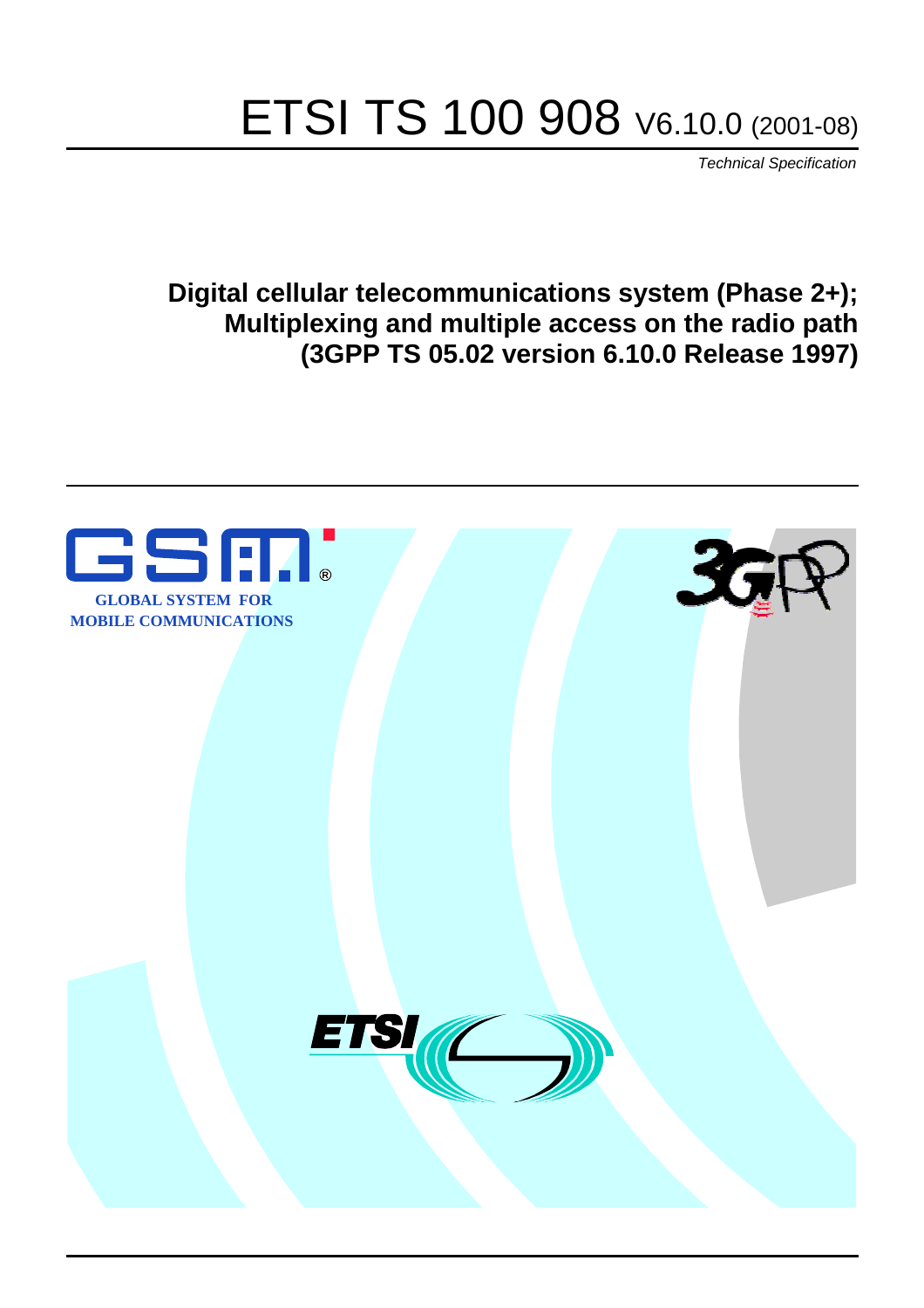Reference RTS/TSGG-010502Q6R9

> Keywords GSM

#### **ETSI**

#### 650 Route des Lucioles F-06921 Sophia Antipolis Cedex - FRANCE

Tel.: +33 4 92 94 42 00 Fax: +33 4 93 65 47 16

Siret N° 348 623 562 00017 - NAF 742 C Association à but non lucratif enregistrée à la Sous-Préfecture de Grasse (06) N° 7803/88

**Important notice** 

Individual copies of the present document can be downloaded from: [http://www.etsi.org](http://www.etsi.org/)

The present document may be made available in more than one electronic version or in print. In any case of existing or perceived difference in contents between such versions, the reference version is the Portable Document Format (PDF). In case of dispute, the reference shall be the printing on ETSI printers of the PDF version kept on a specific network drive within ETSI Secretariat.

Users of the present document should be aware that the document may be subject to revision or change of status. Information on the current status of this and other ETSI documents is available at <http://portal.etsi.org/tb/status/status.asp>

> If you find errors in the present document, send your comment to: [editor@etsi.fr](mailto:editor@etsi.fr)

#### **Copyright Notification**

No part may be reproduced except as authorized by written permission. The copyright and the foregoing restriction extend to reproduction in all media.

> © European Telecommunications Standards Institute 2001. All rights reserved.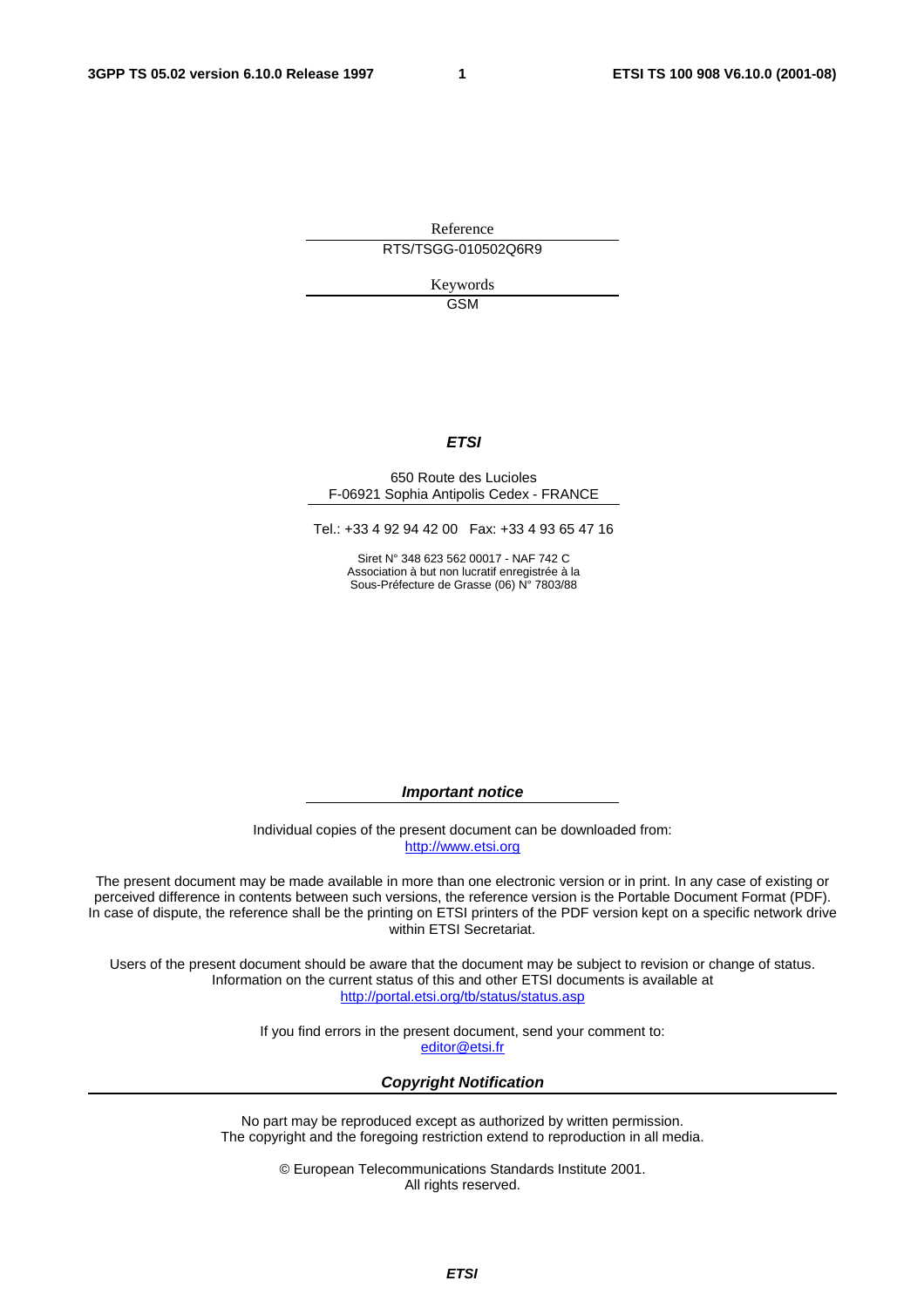## Intellectual Property Rights

IPRs essential or potentially essential to the present document may have been declared to ETSI. The information pertaining to these essential IPRs, if any, is publicly available for **ETSI members and non-members**, and can be found in ETSI SR 000 314: *"Intellectual Property Rights (IPRs); Essential, or potentially Essential, IPRs notified to ETSI in respect of ETSI standards"*, which is available from the ETSI Secretariat. Latest updates are available on the ETSI Web server ([http://www.etsi.org/legal/home.htm\)](http://www.etsi.org/legal/home.htm).

Pursuant to the ETSI IPR Policy, no investigation, including IPR searches, has been carried out by ETSI. No guarantee can be given as to the existence of other IPRs not referenced in ETSI SR 000 314 (or the updates on the ETSI Web server) which are, or may be, or may become, essential to the present document.

### Foreword

This Technical Specification (TS) has been produced by ETSI 3rd Generation Partnership Project (3GPP).

The present document may refer to technical specifications or reports using their 3GPP identities, UMTS identities or GSM identities. These should be interpreted as being references to the corresponding ETSI deliverables.

The cross reference between GSM, UMTS, 3GPP and ETSI identities can be found under [www.etsi.org/key](http://www.etsi.org/key) .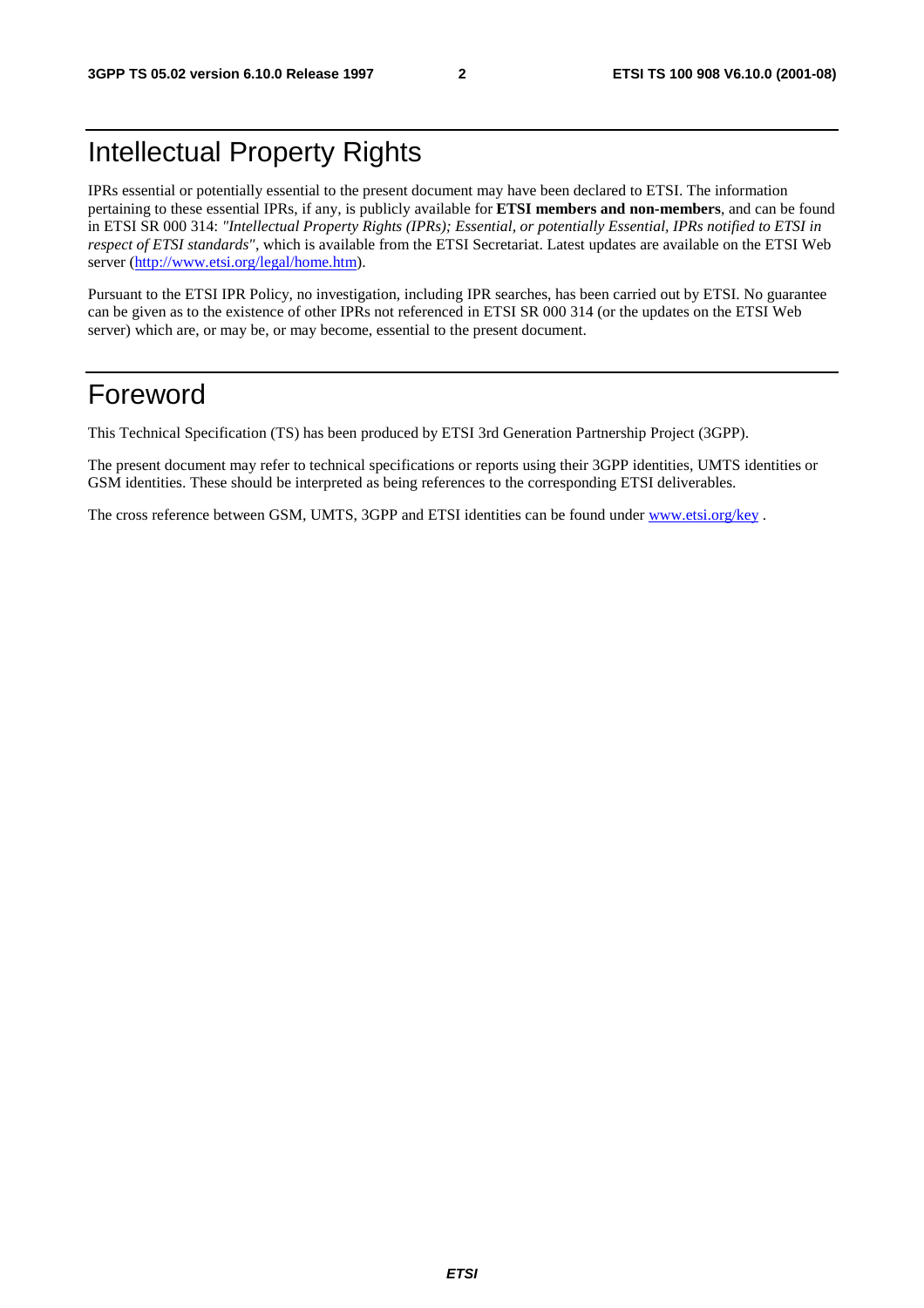$\mathbf{3}$ 

## Contents

| 1       |                                                                                        |  |
|---------|----------------------------------------------------------------------------------------|--|
| 1.1     |                                                                                        |  |
| 1.2     |                                                                                        |  |
| 2       |                                                                                        |  |
| 3       |                                                                                        |  |
| 3.1     |                                                                                        |  |
| 3.2     |                                                                                        |  |
| 3.2.1   |                                                                                        |  |
| 3.2.2   |                                                                                        |  |
| 3.2.3   |                                                                                        |  |
| 3.2.4   |                                                                                        |  |
| 3.3     |                                                                                        |  |
| 3.3.1   |                                                                                        |  |
| 3.3.2   |                                                                                        |  |
| 3.3.2.1 |                                                                                        |  |
| 3.3.2.2 |                                                                                        |  |
| 3.3.2.3 |                                                                                        |  |
| 3.3.2.4 |                                                                                        |  |
| 3.3.3   |                                                                                        |  |
| 3.3.3.1 | Common control type channels, known when combined as a common control channel (CCCH)11 |  |
| 3.3.3.2 |                                                                                        |  |
| 3.3.4   |                                                                                        |  |
| 3.3.4.1 |                                                                                        |  |
| 3.3.4.2 |                                                                                        |  |
| 3.3.5   |                                                                                        |  |
| 3.4     |                                                                                        |  |
| 4       |                                                                                        |  |
| 4.1     |                                                                                        |  |
| 4.2     |                                                                                        |  |
| 4.2.1   |                                                                                        |  |
| 4.2.2   |                                                                                        |  |
| 4.3     |                                                                                        |  |
| 4.3.1   |                                                                                        |  |
| 4.3.2   |                                                                                        |  |
| 4.3.3   |                                                                                        |  |
| 5       |                                                                                        |  |
| 5.1     |                                                                                        |  |
| 5.2     |                                                                                        |  |
| 5.2.1   |                                                                                        |  |
| 5.2.2   |                                                                                        |  |
| 5.2.3   |                                                                                        |  |
| 5.2.4   |                                                                                        |  |
| 5.2.5   |                                                                                        |  |
| 5.2.6   |                                                                                        |  |
| 5.2.7   |                                                                                        |  |
| 5.2.8   |                                                                                        |  |
| 5.3     |                                                                                        |  |
| 5.4     |                                                                                        |  |
| 5.5     |                                                                                        |  |
| 5.6     |                                                                                        |  |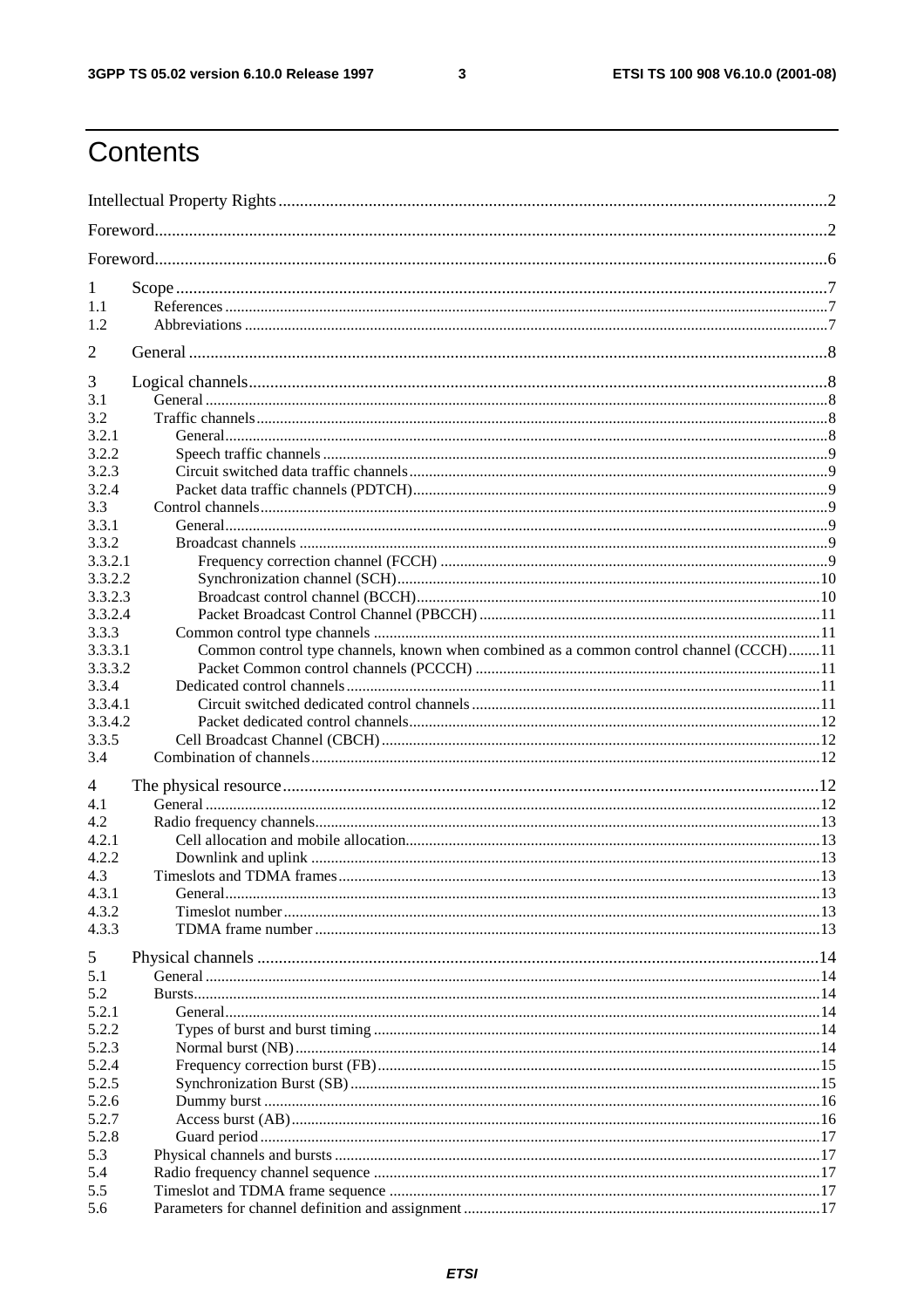#### $\overline{\mathbf{4}}$

| 5.6.1                  |                                                                                           |     |
|------------------------|-------------------------------------------------------------------------------------------|-----|
| 5.6.2                  |                                                                                           |     |
| 5.6.3                  |                                                                                           |     |
| 6                      |                                                                                           |     |
| 6.1                    |                                                                                           |     |
| 6.2                    |                                                                                           |     |
| 6.2.1                  |                                                                                           |     |
| 6.2.2                  |                                                                                           |     |
| 6.2.3                  |                                                                                           |     |
| 6.2.4                  |                                                                                           |     |
| 6.2.5                  |                                                                                           |     |
| 6.3                    |                                                                                           |     |
| 6.3.1                  |                                                                                           |     |
| 6.3.1.1                |                                                                                           |     |
| 6.3.1.2                |                                                                                           |     |
| 6.3.1.3                |                                                                                           |     |
| 6.3.1.4                |                                                                                           |     |
| 6.3.2                  |                                                                                           |     |
| 6.3.2.1                |                                                                                           |     |
| 6.3.2.2                |                                                                                           |     |
| 6.3.2.2.1              |                                                                                           |     |
| 6.3.2.2.2              |                                                                                           |     |
| 6.3.2.2.3              |                                                                                           |     |
| 6.3.2.3                |                                                                                           |     |
| 6.3.2.3.1              |                                                                                           |     |
| 6.3.2.3.2              |                                                                                           |     |
| 6.3.2.3.3<br>6.3.2.3.4 |                                                                                           |     |
| 6.3.2.4                |                                                                                           |     |
| 6.4                    |                                                                                           |     |
| 6.4.1                  |                                                                                           |     |
| 6.4.2                  |                                                                                           |     |
| 6.4.2.1                |                                                                                           |     |
| 6.4.2.2                |                                                                                           |     |
| 6.5                    |                                                                                           |     |
| 6.5.1                  |                                                                                           |     |
| 6.5.2                  |                                                                                           |     |
| 6.5.3                  |                                                                                           |     |
| 6.5.4                  |                                                                                           |     |
| 6.5.5                  |                                                                                           |     |
| 6.5.6                  | Determination of PCCCH_GROUP and PAGING_GROUP for MS in GPRS attached mode28              |     |
|                        |                                                                                           |     |
|                        |                                                                                           |     |
| A.1                    |                                                                                           |     |
| A.2                    |                                                                                           |     |
| A.2.1                  |                                                                                           |     |
| A.2.1.1                |                                                                                           |     |
| A.2.1.2                |                                                                                           |     |
| A.2.1.3                | A dummy burst with (BN61, BN62, BN86) mapped from the TSC bits of normal bursts according |     |
|                        |                                                                                           |     |
| A.2.1.4                |                                                                                           |     |
| A.2.2                  |                                                                                           |     |
| A.2.2.1                |                                                                                           |     |
| A.2.2.2                |                                                                                           |     |
| A.2.3                  |                                                                                           |     |
| A.2.4                  |                                                                                           |     |
| A.2.5                  |                                                                                           |     |
|                        |                                                                                           | .46 |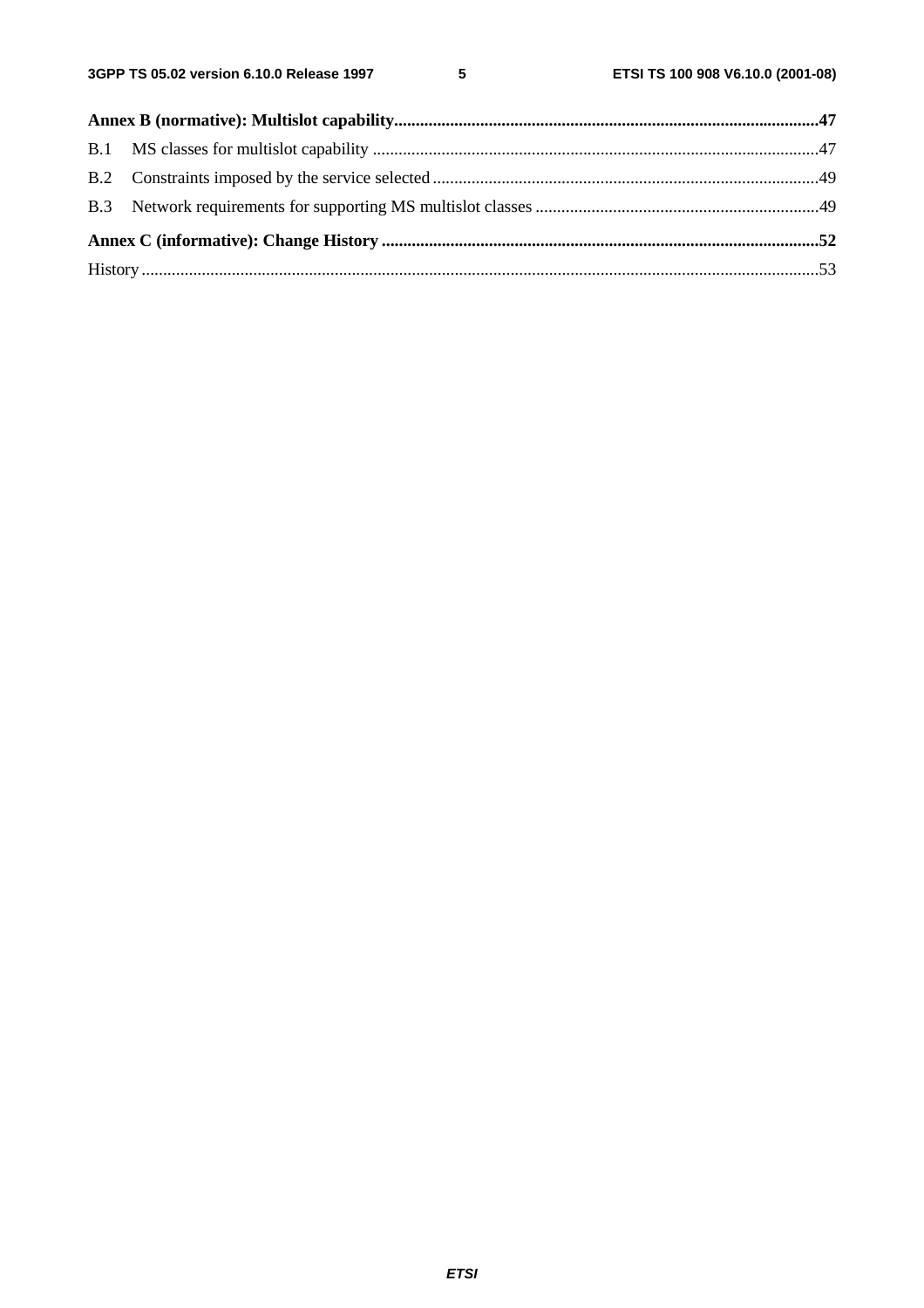## Foreword

This Technical Specification has been produced by the 3<sup>rd</sup> Generation Partnership Project (3GPP).

The contents of the present document are subject to continuing work within the TSG and may change following formal TSG approval. Should the TSG modify the contents of the present document, it will be re-released by the TSG with an identifying change of release date and an increase in version number as follows:

Version x.y.z

where:

- x the first digit:
	- 1 presented to TSG for information;
	- 2 presented to TSG for approval;
	- 3 or greater indicates TSG approved document under change control.
- y the second digit is incremented for all changes of substance, i.e. technical enhancements, corrections, updates, etc.
- z the third digit is incremented when editorial only changes have been incorporated in the document.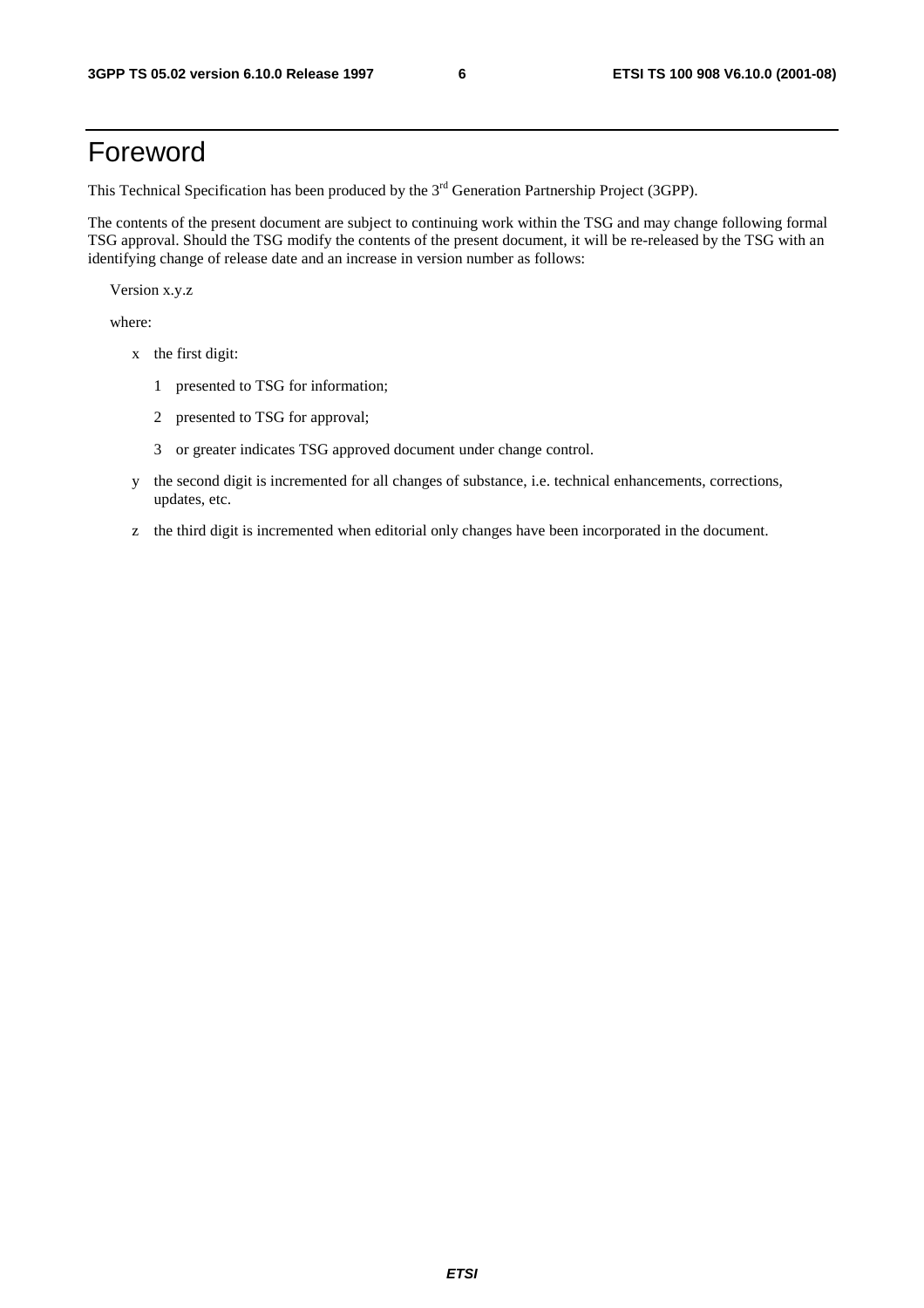### 1 Scope

The present document defines the physical channels of the radio sub-system required to support the logical channels. It includes a description of the logical channels and the definition of frequency hopping, TDMA frames, timeslots and bursts.

### 1.1 References

The following documents contain provisions which, through reference in this text, constitute provisions of the present document.

- References are either specific (identified by date of publication, edition number, version number, etc.) or non-specific.
- For a specific reference, subsequent revisions do not apply.
- For a non-specific reference, the latest version applies. In the case of a reference to a 3GPP document (including a GSM document), a non-specific reference implicitly refers to the latest version of that document *in the same Release as the present document*.
- [1] GSM 01.04: "Digital cellular telecommunications system (Phase 2+); Abbreviations and acronyms".
- [2] GSM 03.03: "Digital cellular telecommunications system (Phase 2+); Numbering, addressing and identification".
- [3] GSM 04.03: "Digital cellular telecommunications system (Phase 2+); Mobile Station Base Station System (MS - BSS) interface Channel structures and access capabilities".
- [4] GSM 04.06: "Digital cellular telecommunications system (Phase 2+); Mobile Station Base Station System (MS - BSS) interface Data Link (DL) layer specification".
- [5] GSM 04.08: "Digital cellular telecommunications system (Phase 2+); Mobile radio interface layer 3 specification".
- [6] GSM 05.03: "Digital cellular telecommunications system (Phase 2+); Channel coding".
- [7] GSM 05.04: "Digital cellular telecommunications system; Modulation".
- [8] GSM 05.05: "Digital cellular telecommunications system (Phase 2+); Radio transmission and reception".
- [9] GSM 05.08: "Digital cellular telecommunications system (Phase 2+); Radio subsystem link control".
- [10] GSM 05.10: "Digital cellular telecommunications system (Phase 2+); Radio subsystem synchronization".
- [11] GSM 03.64: "Digital cellular telecommunications system (Phase 2+); General Packet Radio Service (GPRS); Overall description of the GPRS Radio Interface; Stage 2".
- [12] GSM 04.60: "Digital cellular telecommunications system (Phase 2+); General Packet Radio Service (GPRS); Mobile Station (MS) - Base Station System (BSS interface; Radio Link Control (RLC) and Medium Access Control (MAC) Layer Specification".

### 1.2 Abbreviations

Abbreviations used in the present document are listed in GSM 01.04 [1].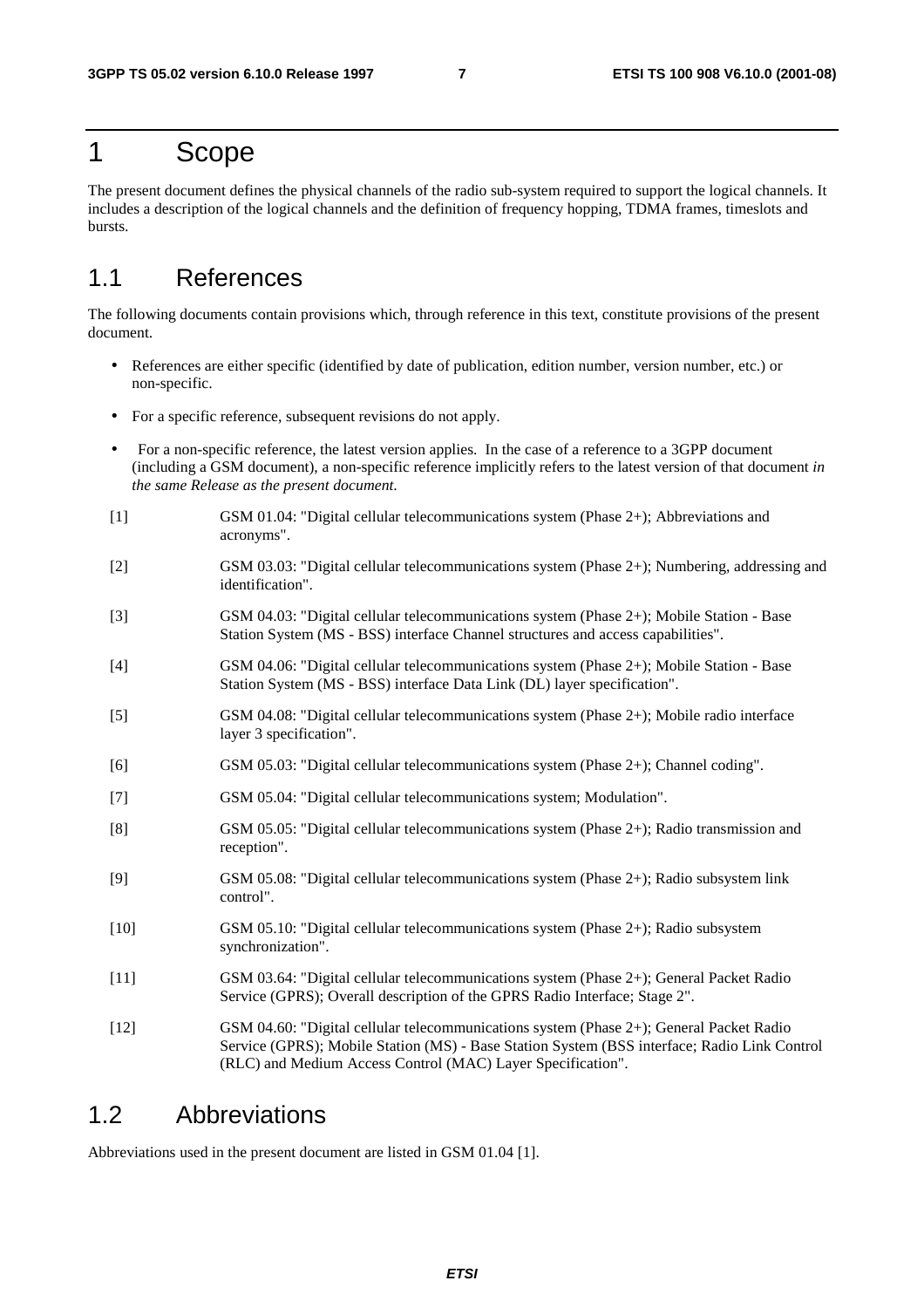## 2 General

The radio subsystem is required to support a certain number of logical channels that can be separated into two categories as defined in GSM 04.03:

- i) The traffic channels (TCH's);
- ii) The control channels.

More information is given about these logical channels in clause 3 which also defines a number of special channels used by the radio sub-system.

Clause 4 of this document describes the physical resource available to the radio sub-system, clause 5 defines physical channels based on that resource and clause 6 specifies how the logical channels shall be mapped onto physical channels. Figure 1 depicts this process.

## 3 Logical channels

### 3.1 General

This clause describes the logical channels that are supported by the radio subsystem.

### 3.2 Traffic channels

### 3.2.1 General

Traffic channels (TCH's) are intended to carry either encoded speech or user data in circuit switched mode. Two general forms of traffic channel are defined:

- i) Full rate traffic channel (TCH/F). This channel carries information at a gross rate of 22,8 kbit/s;
- ii) Half rate traffic channel (TCH/H). This channel carries information at a gross rate of 11,4 kbit/s.

Packet data traffic channels (PDTCH's) are intended to carry user data in packet switched mode. For the purpose of the present document, any reference to traffic channel does not apply to PDTCH unless explicitly stated.

All traffic channels are bi-directional unless otherwise stated. Unidirectional downlink full rate channels, TCH/FD, are defined as the downlink part of the corresponding TCH/F.

Multiple full rate channels can be allocated to the same MS. This is referred to as multislot configurations, which is defined in subclause 6.4.2.1.

Multiple packet data traffic channels can be allocated to the same MS. This is referred to as multislot packet configurations, as defined in subclause 6.4.2.2.

The specific traffic channels available in the categories of speech and user data are defined in the subclauses following.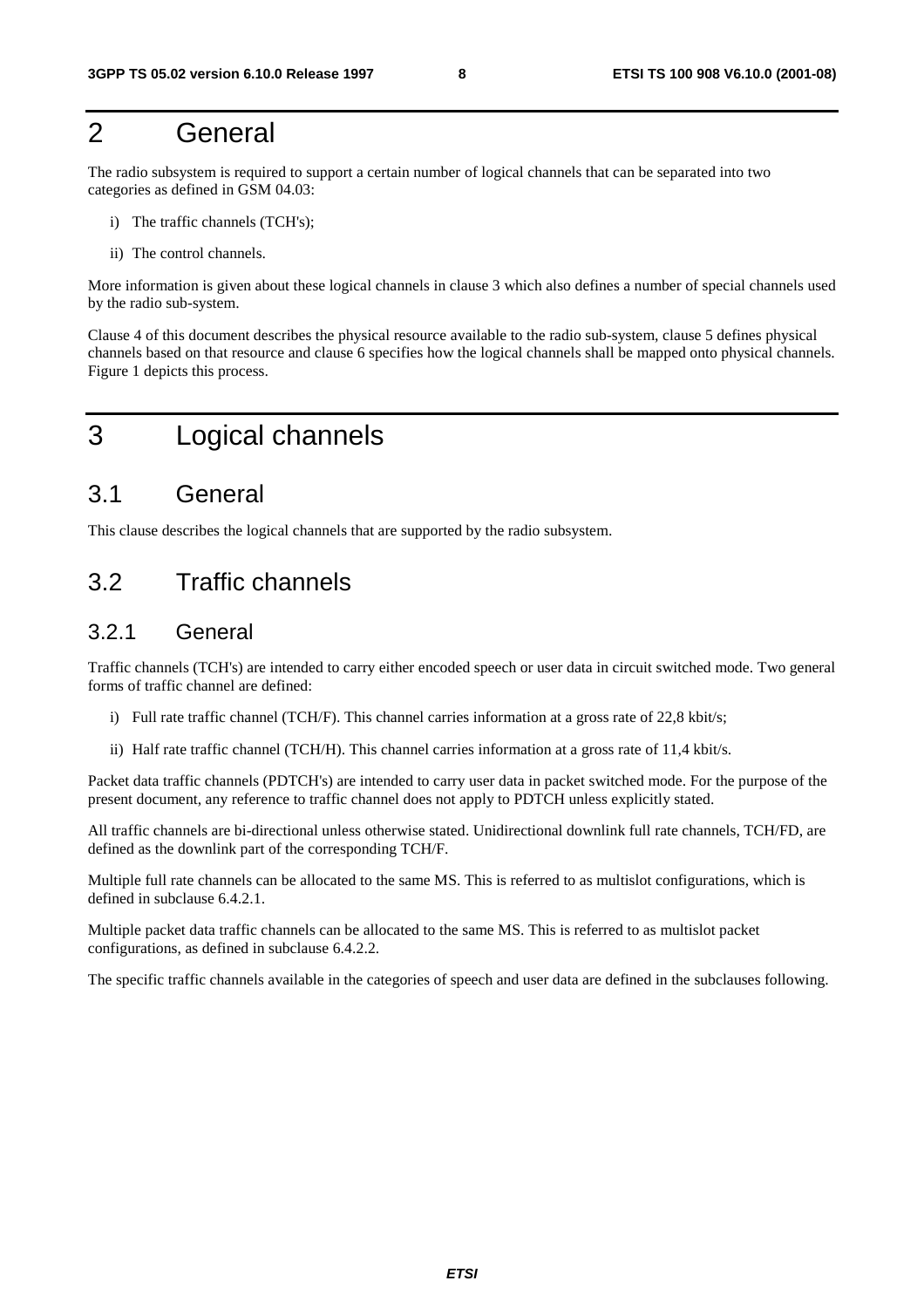### 3.2.2 Speech traffic channels

The following traffic channels are defined to carry encoded speech:

- i) Full rate traffic channel for speech (TCH/FS);
- ii) Half rate traffic channel for speech (TCH/HS).

### 3.2.3 Circuit switched data traffic channels

The following traffic channels are defined to carry user data:

- i) Full rate traffic channel for 9,6 kbit/s user data (TCH/F9.6);
- ii) Full rate traffic channel for 4,8 kbit/s user data (TCH/F4.8);
- iii) Half rate traffic channel for 4,8 kbit/s user data (TCH/H4.8);
- iv) Half rate traffic channel for  $\leq 2.4$  kbit/s user data (TCH/H2.4);
- v) Full rate traffic channel for  $\leq 2.4$  kbit/s user data (TCH/F2.4);
- vi) Full rate traffic channel for 14,4 kbit/s user data (TCH/F14.4).

### 3.2.4 Packet data traffic channels (PDTCH)

A PDTCH corresponds to the resource allocated to a single MS on one physical channel for user data transmission. Due to the dynamic multiplexing onto the same physical channel of different logical channels (see subclause 6.3.2), a PDTCH carries information at an instantaneous bit rate ranging from 0 to 22.8 kbit/s.

All packet data traffic channels are uni-directional, either uplink (PDTCH/U), for a mobile originated packet transfer or downlink (PDTCH/D) for a mobile terminated packet transfer.

### 3.3 Control channels

#### 3.3.1 General

Control channels are intended to carry signalling or synchronization data. Three categories of control channel are defined: broadcast, common and dedicated. Specific channels within these categories are defined in the subclauses following.

#### 3.3.2 Broadcast channels

#### 3.3.2.1 Frequency correction channel (FCCH)

The frequency correction channel carries information for frequency correction of the mobile station. It is required only for the operation of the radio sub-system.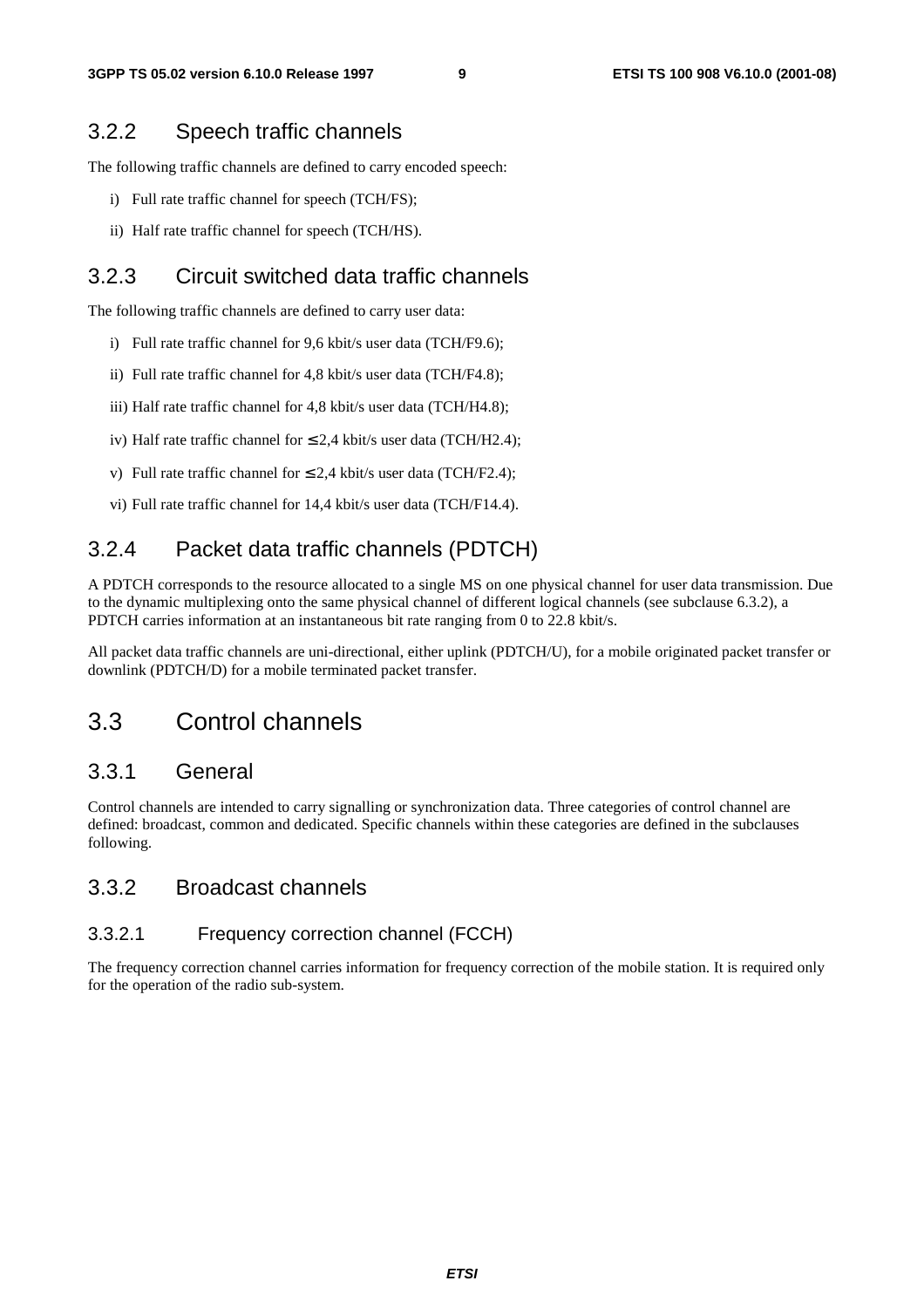### 3.3.2.2 Synchronization channel (SCH)

The synchronization channel carries information for frame synchronization of the mobile station and identification of a base transceiver station. It is required only for the operation of the radio sub-system. Specifically the synchronization channel shall contain two encoded parameters:

- a) Base transceiver station identity code (BSIC): 6 bits (before channel coding) consists of 3 bits of PLMN colour code with range 0 to 7 and 3 bits of BS colour code with range 0 to 7 as defined in GSM 03.03.
- b) Reduced TDMA frame number (RFN): 19 bits (before channel coding) =

T1 (11 bits) range 0 to 2047 = FN div (26 x 51) T2 (5 bits) range 0 to  $25 = FN$  mod 26 T3 ' (3 bits) range 0 to 4 =  $(T3 - 1)$  div 10 where T3 (6 bits) range 0 to 50 = FN mod 51

and

 $FN = TDMA$  frame number as defined in subclause 4.3.3.

GSM 04.06 and GSM 04.08 specify the precise bit ordering, GSM 05.03 the channel coding of the above parameters and GSM 05.10 defines how the TDMA frame number can be calculated from T1, T2, and T3'.

#### 3.3.2.3 Broadcast control channel (BCCH)

The broadcast control channel broadcasts general information on a base transceiver station per base transceiver station basis. Of the many parameters contained in the BCCH, the use of the following parameters, as defined in GSM 04.08 are referred to in subclause 6.5:

a) CCCH\_CONF which indicates the organization of the common control channels:

 From this parameter, the number of common control channels (BS\_CC\_CHANS) and whether or not CCCH or SDCCH are combined (BS\_CCCH\_SDCCH\_COMB = true or false) are derived as follows:

| <b>CCCH CONF</b> | <b>BS CC CHANS</b> | BS CCCH SDCCH COMB |
|------------------|--------------------|--------------------|
| 000              |                    | false              |
| 001              | 1                  | true               |
| 010              | 2                  | false              |
| 100              | 3                  | false              |
| 110              | 4                  | false              |
|                  |                    |                    |

b) BS\_AG\_BLKS\_RES which indicates the number of blocks on each common control channel reserved for access grant messages:

3 bits (before channel coding) range 0 to 7.

c) BS\_PA\_MFRMS which indicates the number of 51-multiframes between transmission of paging messages to mobiles of the same paging group:

3 bits (before channel coding) range 2 to 9.

d) support of GPRS

 The BCCH shall indicate whether or not packet switched traffic is supported. If packet switched traffic is supported and if the PBCCH exists, then the BCCH shall broadcast the position of the packet data channel (PDCH), as defined in subclause 6.3.2.1, carrying the PBCCH.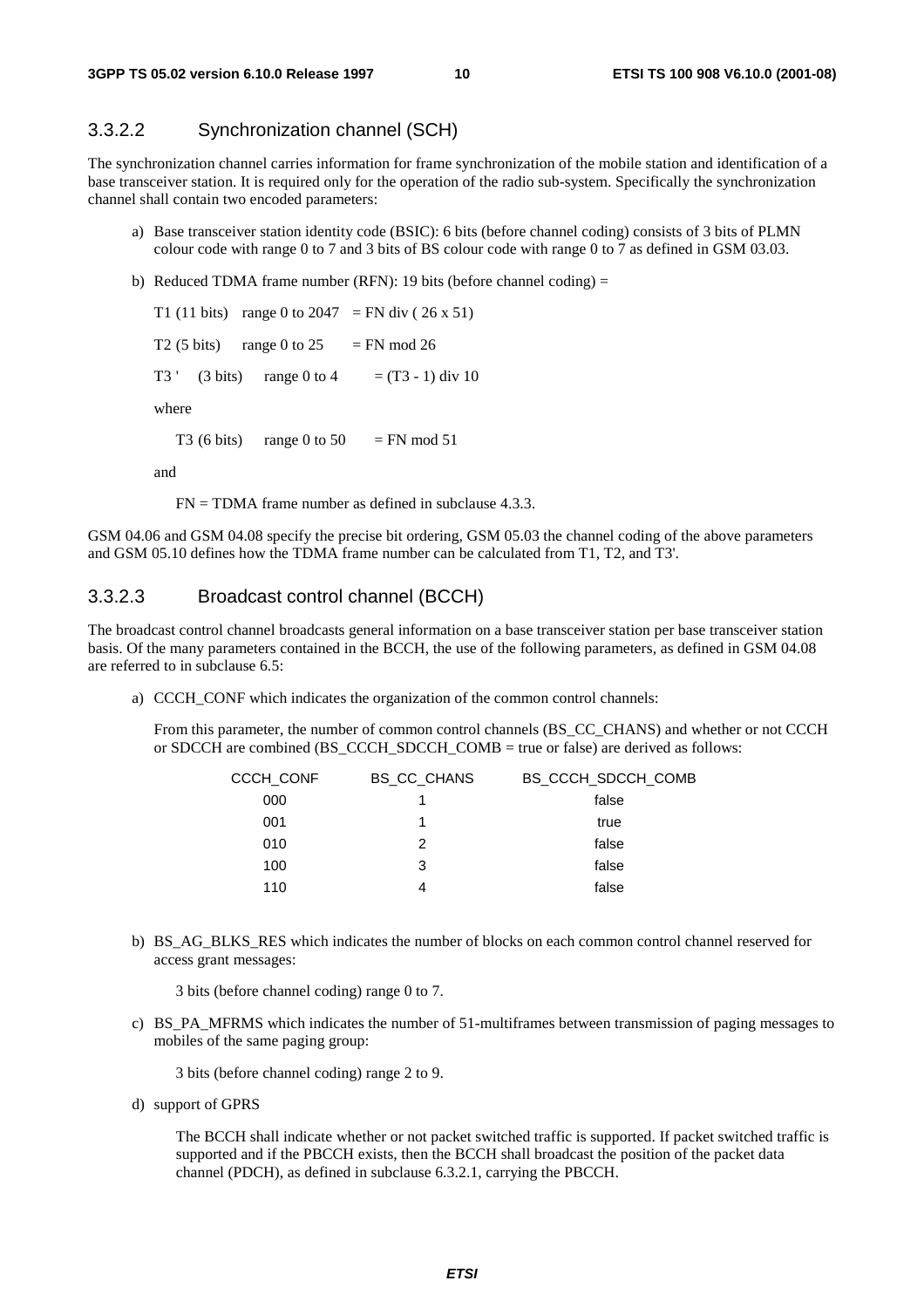#### 3.3.2.4 Packet Broadcast Control Channel (PBCCH)

The PBCCH broadcasts parameters used by the MS to access the network for packet transmission operation. In addition to those parameters the PBCCH reproduces the information transmitted on the BCCH to allow circuit switched operation, such that a MS in GPRS attached mode monitors the PBCCH only, if it exists. The existence of the PBCCH in the cell is indicated on the BCCH. In the absence of PBCCH, the BCCH shall be used to broadcast information for packet operation.

Of the many parameters contained in the PBCCH, the use of the following parameters, as defined in GSM 04.60 are referred to in subclauses 6.5 and 6.3.2:

- a) BS\_PBCCH\_BLKS (1,...,4) indicates the number of blocks allocated to the PBCCH in the multiframe. The position of the PBCCH blocks is based on the ordered list as defined in subclause 6.3.2.1.
- b) BS\_PCC\_CHANS indicates the number of physical channels carrying PCCCHs including the physical channel carrying the PBCCH
- c) BS\_PAG\_BLKS\_RES indicates the number of blocks on each PDCH carrying PCCCH per multiframe where neither packet paging nor PBCCH should appear. This number corresponds therefore to the number of blocks reserved for PAGCH, PNCH, PDTCH and PACCH.
- d) BS\_PRACH\_BLKS indicates the number of blocks reserved in a fixed way to the PRACH channel on any PDCH carrying PCCCH. The position of the PRACH blocks is based on the ordered list as defined in subclause 6.3.2.1.

#### 3.3.3 Common control type channels

- 3.3.3.1 Common control type channels, known when combined as a common control channel (CCCH)
	- i) Paging channel (PCH): Downlink only, used to page mobiles.
	- ii) Random access channel (RACH): Uplink only, used to request allocation of a SDCCH.
	- iii) Access grant channel (AGCH): Downlink only, used to allocate a SDCCH or directly a TCH.
	- iv) Notification channel (NCH): Downlink only, used to notify mobile stations of voice group and voice broadcast calls.

#### 3.3.3.2 Packet Common control channels (PCCCH)

- i) Packet Paging channel (PPCH): Downlink only, used to page MS.
- ii) Packet Random access channel (PRACH): Uplink only, used to request allocation of one or several PDTCHs (for uplink or downlink direction).
- iii) Packet Access grant channel (PAGCH): Downlink only, used to allocate one or several PDTCH.
- iv) Packet Notification channel (PNCH): Downlink only, used to notify MS of PTM-M call.

If a PCCCH is not allocated, the information for packet switched operation is transmitted on the CCCH. If a PCCCH is allocated, it may transmit information for circuit switched operation.

### 3.3.4 Dedicated control channels

#### 3.3.4.1 Circuit switched dedicated control channels

- i) Slow, TCH/F associated, control channel (SACCH/TF).
- ii) Fast, TCH/F associated, control channel (FACCH/F).
- iii) Slow, TCH/H associated, control channel (SACCH/TH).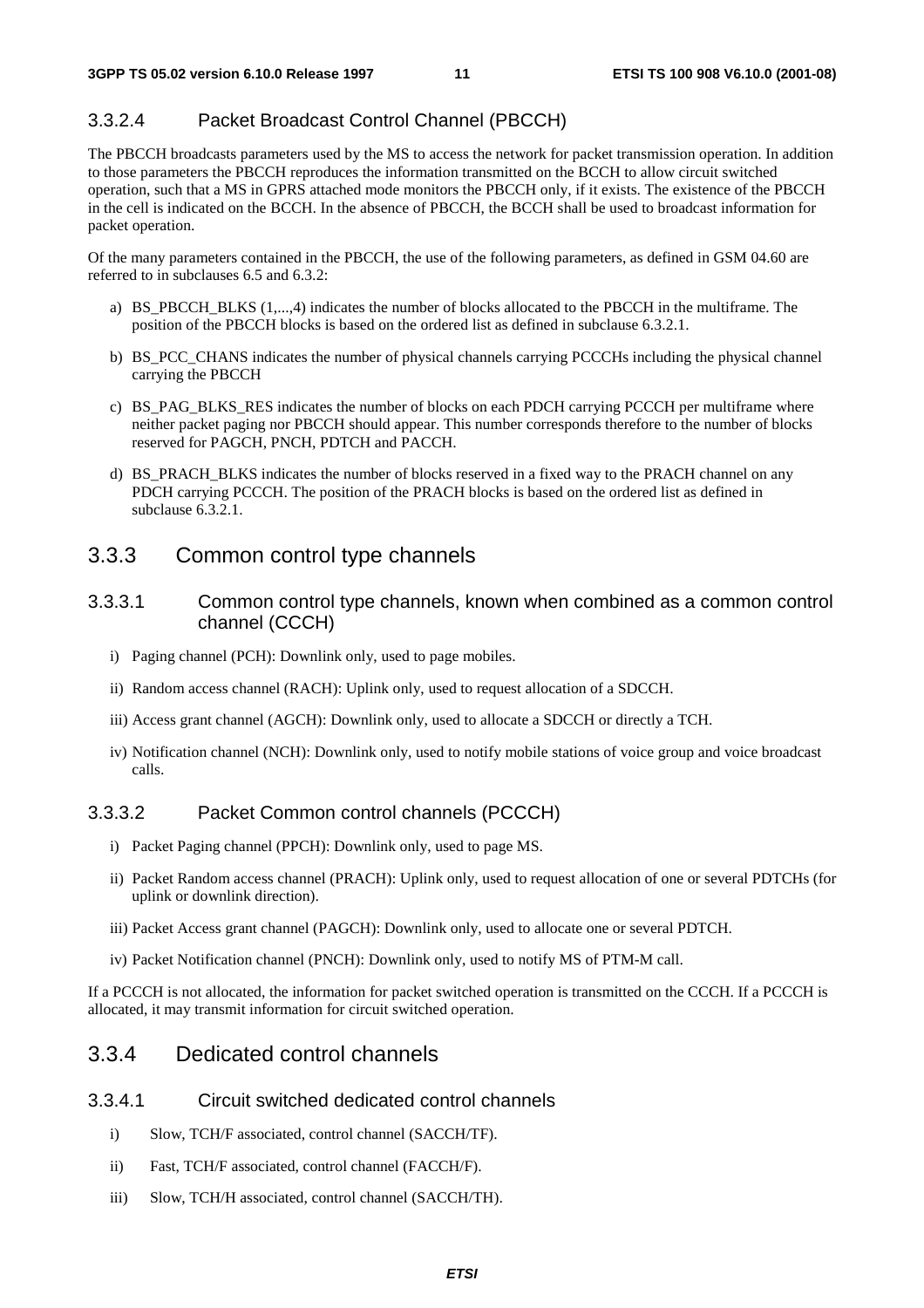- iv) Fast, TCH/H associated, control channel (FACCH/H).
- v) Stand alone dedicated control channel (SDCCH/8).
- vi) Slow, SDCCH/8 associated, control channel (SACCH/C8)
- vii) Stand alone dedicated control channel, combined with CCCH (SDCCH/4).
- viii) Slow, SDCCH/4 associated, control channel (SACCH/C4).
- ix) Slow, TCH/F associated, control channel for multislot configurations (SACCH/M).

All associated control channels have the same direction (bi-directional or unidirectional) as the channels they are associated to. The unidirectional SACCH/MD is defined as the downlink part of SACCH/M.

### 3.3.4.2 Packet dedicated control channels

- i) The Packet Associated Control channel (PACCH): The PACCH is bi-directional. For description purposes PACCH/U is used for the uplink and PACCH/D for the downlink.
- ii) Packet Timing advance control channel uplink (PTCCH/U): Used to transmit random access bursts to allow estimation of the timing advance for one MS in packet transfer mode.
- iii) Packet Timing advance control channel downlink (PTCCH/D): Used to transmit timing advance updates for several MS. One PTCCH/D is paired with several PTCCH/U's.

### 3.3.5 Cell Broadcast Channel (CBCH)

The CBCH, downlink only, is used to carry the short message service cell broadcast (SMSCB). The CBCH uses the same physical channel as the SDCCH.

### 3.4 Combination of channels

Only certain combinations of channels are allowed as defined in GSM 04.03. Subclause 6.4 lists the combinations in relation to basic physical channels.

## 4 The physical resource

### 4.1 General

The physical resource available to the radio sub-system is an allocation of part of the radio spectrum. This resource is partitioned both in frequency and time. Frequency is partitioned by radio frequency channels (RFCHs) divided into bands as defined in GSM 05.05. Time is partitioned by timeslots and TDMA frames as defined in subclause 4.3 of the present document.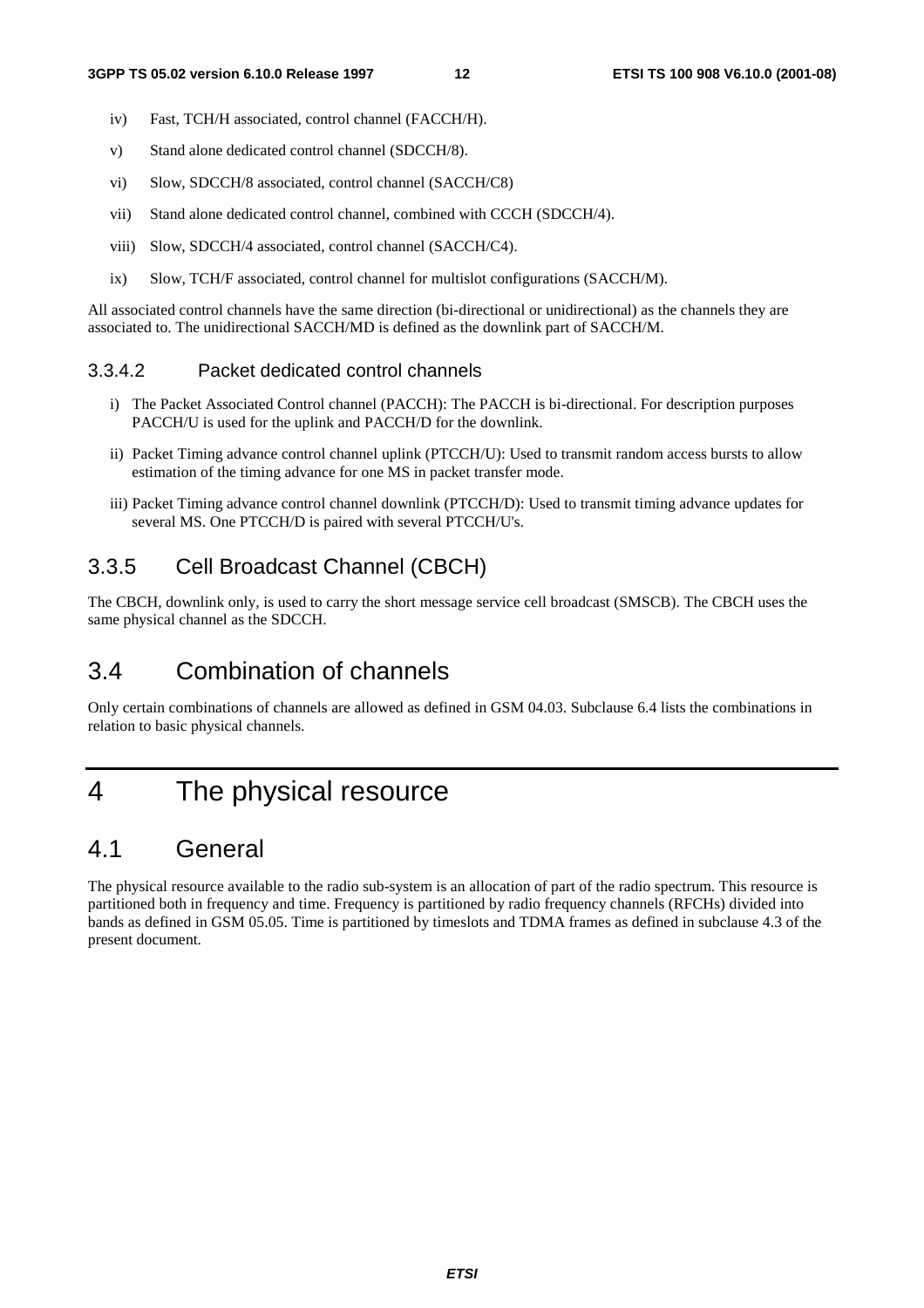## 4.2 Radio frequency channels

### 4.2.1 Cell allocation and mobile allocation

GSM 05.05 defines radio frequency channels (RFCHs), and allocates numbers to all the radio frequency channels available to the system. Each cell is allocated a subset of these channels, defined as the cell allocation (CA). One radio frequency channel of the cell allocation shall be used to carry synchronization information and the BCCH, this shall be known as BCCH carrier. The subset of the cell allocation, allocated to a particular mobile, shall be known as the mobile allocation (MA).

### 4.2.2 Downlink and uplink

The downlink comprises radio frequency channels used in the base transceiver station to Mobile Station direction.

The uplink comprises radio frequency channels used in the mobile station to base transceiver station direction.

### 4.3 Timeslots and TDMA frames

### 4.3.1 General

A timeslot shall have a duration of 3/5 200 seconds ( $\approx$  577 µs). Eight timeslots shall form a TDMA frame ( $\approx$  4,62 ms in duration).

At the base transceiver station the TDMA frames on all of the radio frequency channels in the downlink shall be aligned. The same shall apply to the uplink (see GSM 05.10).

At the base transceiver station the start of a TDMA frame on the uplink is delayed by the fixed period of 3 timeslots from the start of the TDMA frame on the downlink (see figure 2).

At the mobile station this delay will be variable to allow adjustment for signal propagation delay. The process of adjusting this advance is known as adaptive frame alignment and is detailed in GSM 05.10.

The staggering of TDMA frames used in the downlink and uplink is in order to allow the same timeslot number to be used in the downlink and uplink whilst avoiding the requirement for the mobile station to transmit and receive simultaneously. The period includes time for adaptive frame alignment, transceiver tuning and receive/transmit switching (see figure 4).

### 4.3.2 Timeslot number

The timeslots within a TDMA frame shall be numbered from 0 to 7 and a particular timeslot shall be referred to by its timeslot number (TN).

### 4.3.3 TDMA frame number

TDMA frames shall be numbered by a frame number (FN). The frame number shall be cyclic and shall have a range of 0 to FN\_MAX where FN\_MAX =  $(26 \times 51 \times 2048)$  -1 = 2715647 as defined in GSM 05.10. The frame number shall be incremented at the end of each TDMA frame.

The complete cycle of TDMA frame numbers from 0 to FN\_MAX is defined as a hyperframe. A hyperframe consists of 2048 superframes where a superframe is defined as 26 x 51 TDMA frames. A 26-multiframe, comprising 26 TDMA frames, is used to support traffic and associated control channels and a 51- multiframe, comprising 51 TDMA frames, is used to support broadcast, common control and stand alone dedicated control (and their associated control) channels. Hence a superframe may be considered as 51 traffic/associated control multiframes or 26 broadcast/common control multiframes. A 52-multiframe, comprising two 26-multiframes, is used to support packet data traffic and control channels.

The need for a hyperframe of a substantially longer period than a superframe arises from the requirements of the encryption process which uses FN as an input parameter.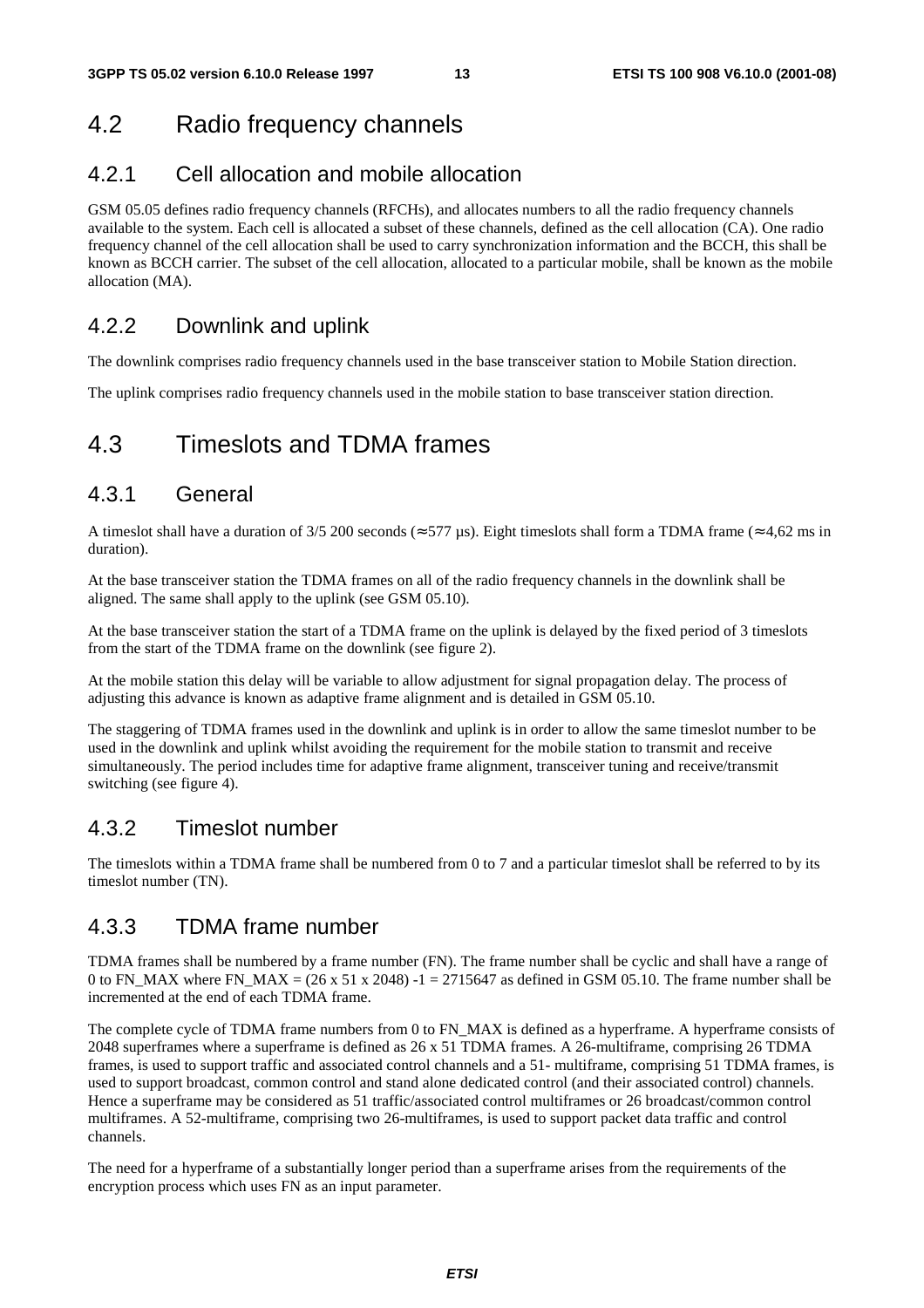## 5 Physical channels

### 5.1 General

A physical channel uses a combination of frequency and time division multiplexing and is defined as a sequence of radio frequency channels and time slots. The complete definition of a particular physical channel consists of a description in the frequency domain, and a description in the time domain.

The description in the frequency domain is addressed in subclause 5.4, the description in the time domain is addressed in subclause 5.5.

### 5.2 Bursts

#### 5.2.1 General

A burst is a period of R.F carrier which is modulated by a data stream. A burst therefore represents the physical content of a timeslot.

### 5.2.2 Types of burst and burst timing

A timeslot is divided into 156,25 bit periods. A particular bit period within a timeslot is referenced by a bit number (BN), with the first bit period being numbered 0, and the last (1/4) bit period being numbered 156. In the subclauses following the transmission timing of a burst within a timeslot is defined in terms of bit number. The bit with the lowest bit number is transmitted first.

Different types of burst exist in the system. One characteristic of a burst is its useful duration. This document, in the subclauses following, defines four full bursts of 147 bits useful duration, and one short burst of 87 bits useful duration. The useful part of a burst is defined as beginning from half way through bit number 0. The definition of the useful part of a burst needs to be considered in conjunction with the requirements placed on the phase and amplitude characteristics of a burst as specified in GSM 05.04 and 05.05.

The period between bursts appearing in successive timeslots is termed the guard period. Subclause 5.2.8 details constraints which relate to the guard period.

### 5.2.3 Normal burst (NB)

|      | <b>Bit Number (BN)</b> | Length of field | <b>Contents of field</b>   | <b>Definition</b> |
|------|------------------------|-----------------|----------------------------|-------------------|
|      | $0 - 2$                |                 | tail bits                  | (below)           |
| 3    | - 60                   | 58              | encrypted bits (e0 . e57)  | 05.03             |
| 61.  | - 86                   | 26              | training sequence bits     | (below)           |
| 87   | - 144                  | 58              | encrypted bits (e58. e115) | 05.03             |
|      | 145 - 147              |                 | tail bits                  | (below)           |
| (148 | - 156                  | 8.25            | guard period (bits)        | subclause 5.2.8)  |

where the "tail bits" are defined as modulating bits with states as follows:

 $(BN0, BN1, BN2)$  =  $(0, 0, 0)$  and  $(BN145, BN146, BN147) = (0, 0, 0)$ 

where the "training sequence bits" are defined as modulating bits with states as given in the following table according to the training sequence code, TSC. For broadcast and common control channels, the TSC must be equal to the BCC, as defined in GSM 03.03 and as described in this technical specification in subclause 3.3.2.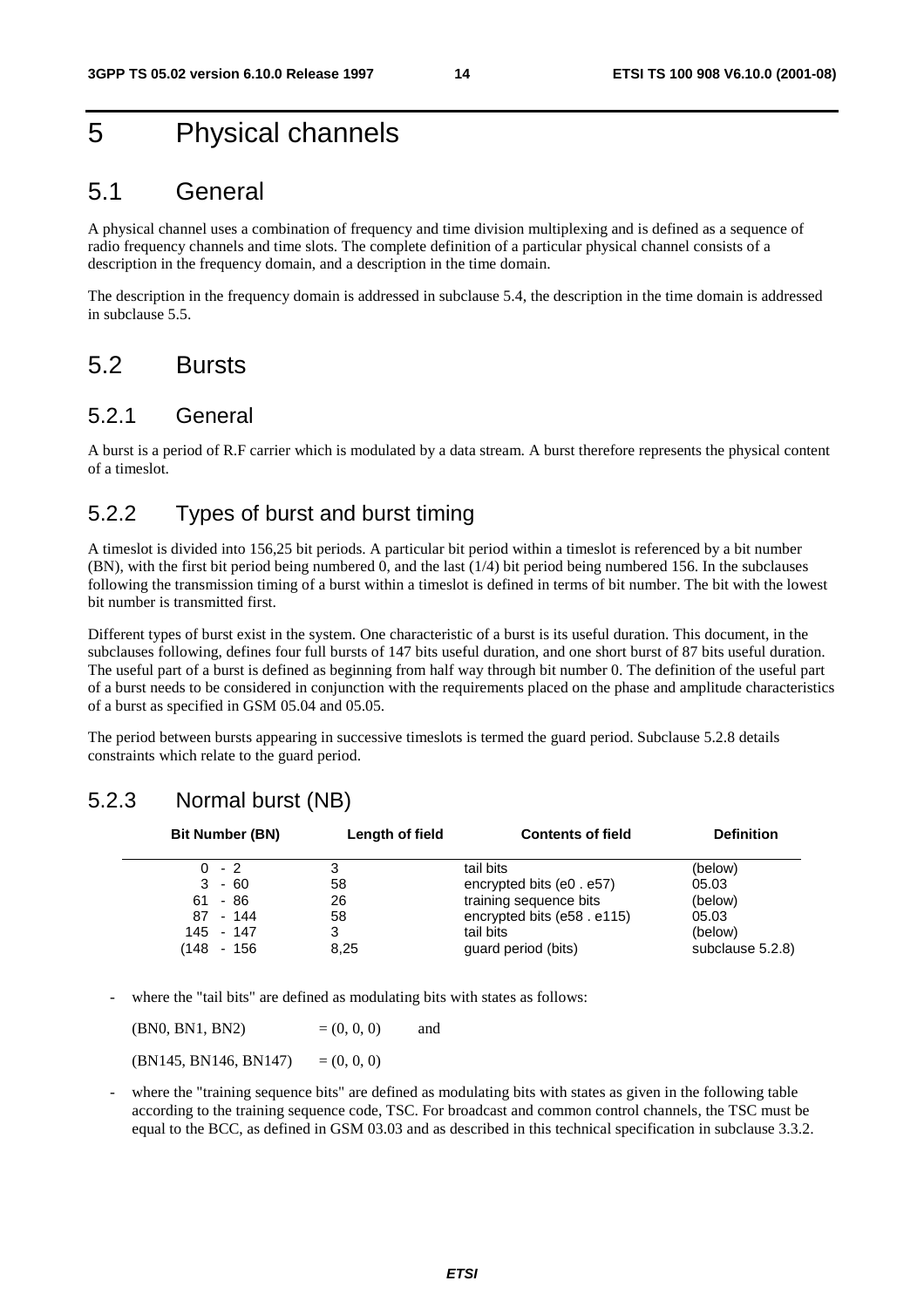| Training<br>Sequence<br>Code (TSC) | Training sequence bits<br>(BN61, BN62BN86)              |
|------------------------------------|---------------------------------------------------------|
|                                    | $(0,0,1,0,0,1,0,1,1,1,0,0,0,0,1,0,0,1,0,0,1,0,1,1,1)$   |
|                                    | $(0,0,1,0,1,1,0,1,1,1,0,1,1,1,1,0,0,0,1,0,1,1,0,1,1,1)$ |
| 2                                  | $(0,1,0,0,0,0,1,1,1,0,1,1,1,0,1,0,0,1,0,0,0,0,1,1,1,0)$ |
| 3                                  | $(0,1,0,0,0,1,1,1,1,0,1,1,0,1,0,0,0,1,0,0,0,1,1,1,1,0)$ |
| 4                                  | $(0,0,0,1,1,0,1,0,1,1,1,0,0,1,0,0,0,0,1,1,0,1,0,1,1)$   |
| 5                                  | $(0,1,0,0,1,1,1,0,1,0,1,1,0,0,0,0,0,1,0,0,1,1,1,0,1,0)$ |
| 6                                  |                                                         |
|                                    | $(1,1,1,0,1,1,1,1,0,0,0,1,0,0,1,0,1,1,1,0,1,1,1,1,0,0)$ |

Under certain circumstances only half the encrypted bits present in a normal burst will contain complete information. For downlink DTX operation on TCH-FS and TCH-HS, when a traffic frame (as defined in GSM 06.31) is scheduled for transmission and one of its adjacent traffic frames is not scheduled for transmission, the other half of the encrypted bits in the normal bursts associated with the scheduled traffic frame shall contain partial SID information from any associated SID frame, with the appropriate stealing flags BN60 or BN87 set to 0. In other cases the binary state of the remaining bits is not specified.

### 5.2.4 Frequency correction burst (FB)

| <b>Bit Number</b><br>(BN) | length<br>of field | <b>Contents</b><br>of field | <b>Definition</b> |
|---------------------------|--------------------|-----------------------------|-------------------|
| $0 - 2$                   |                    | tail bits                   | (below)           |
| $3 - 144$                 | 142                | fixed bits                  | (below)           |
| 145 - 147                 | 3                  | tail bits                   | (below)           |
| (148 - 156                | 8,25               | guard period (bits)         | subclause 5.2.8)  |

- where the "tail bits" are defined as modulating bits with states as follows:

| (BN0, BN1, BN2)       | $= (0, 0, 0)$ | and |
|-----------------------|---------------|-----|
| (BN145, BN146, BN147) | $= (0, 0, 0)$ |     |

where the "fixed bits" are defined as modulating bits with states as follows:

 $(BN3, BN4, BN144)$  = (0, 0, 0)

NOTE: This burst is equivalent to unmodulated carrier with a +1 625/24 kHz frequency offset, above the nominal carrier frequency.

### 5.2.5 Synchronization Burst (SB)

| <b>Bit Number</b><br>(BN) | Length<br>of field | <b>Contents</b><br>of field     | <b>Definition</b> |
|---------------------------|--------------------|---------------------------------|-------------------|
| $0 - 2$                   |                    | tail bits                       | (below)           |
| $3 - 41$                  | 39                 | encrypted bits (e0 . e38)       | 05.03             |
| 42 - 105                  | 64                 | extended training sequence bits | (below)           |
| $106 - 144$               | 39                 | encrypted bits (e39  e77)       | 05.03             |
| 145 - 147                 | 3                  | tail bits                       | (below)           |
| (148 - 156                | 8,25               | guard period (bits)             | subclause 5.2.8)  |

where the "tail bits" are defined as modulating bits with states as follows:

 $(BN0, BN1, BN2)$  =  $(0, 0, 0)$  and  $(BN145, BN146, BN147)$  =  $(0, 0, 0)$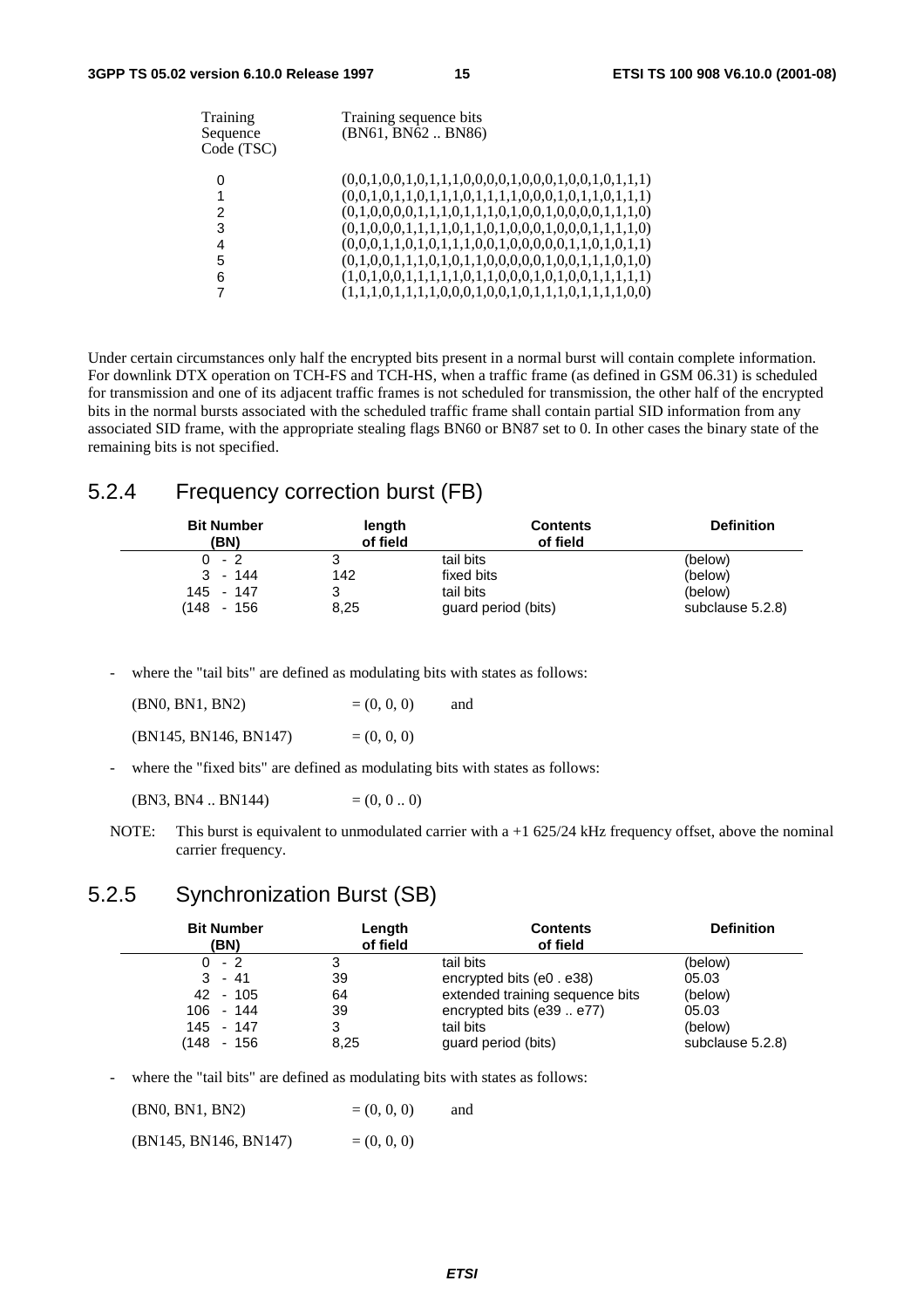where the "extended training sequence bits" are defined as modulating bits with states as follows:

 $(BN42, BN43.. BN105) = (1, 0, 1, 1, 1, 0, 0, 1, 0, 1, 1, 0, 0, 0, 1, 0, 0, 0, 0, 0, 1, 0, 0, 1, 0, 0, 0, 1, 0, 0, 0, 1, 0, 0, 1, 0, 0, 1, 0, 0, 0, 0, 1, 0, 0, 0, 0, 1, 0, 0, 0, 0, 0, 1, 0, 0, 0, 0, 0, 1, 0, 0, 0, 0, 0, 0, 0, 1,$  0, 0, 0, 0, 0, 1, 1, 1, 1, 0, 0, 1, 0, 1, 1, 0, 1, 0, 1, 0, 0, 0, 1, 0, 1, 0, 1, 1, 1, 0, 1, 1, 0, 0, 0, 0, 1, 1, 0, 1, 1)

#### 5.2.6 Dummy burst

| <b>Bit Number</b><br>(BN) | Length<br>of field | <b>Contents</b><br>of field | <b>Definition</b> |
|---------------------------|--------------------|-----------------------------|-------------------|
| 0 - 2                     |                    | tail bits                   | (below)           |
| $3 - 144$                 | 142                | mixed bits                  | (below)           |
| 145 - 147                 |                    | tail bits                   | (below)           |
| (148 - 156                | 8,25               | guard period (bits)         | subclause 5.2.8)  |

where the "tail bits" are defined as modulating bits with states as follows:

 $(BN0, BN1, BN2)$  =  $(0, 0, 0)$  and  $(BN145, BN146, BN147) = (0, 0, 0)$ 

where the "mixed bits" are defined as modulating bits with states as follows:

| (BN3, BN4 BN144) | $\alpha = 1$ | $0, 0, 1, 0, 0, 1, 1, 1, 0, 0, 0, 0, 0, 1, 0, 0, 1, 0, 0, 0, 1, 0,$<br>$0, 0, 0, 0, 0, 0, 1, 1, 1, 1, 1, 0, 0, 0, 1, 1, 1, 0, 0, 0, 1, 0, 1, 1, 1, 0,$<br>0, 0, 1, 0, 1, 1, 1, 0, 0, 0, 1, 0, 1 |
|------------------|--------------|-------------------------------------------------------------------------------------------------------------------------------------------------------------------------------------------------|
|                  |              | $0, 1, 1, 1, 0, 1, 0, 0, 1, 0, 1, 0, 0, 0, 1, 1, 0, 0, 1, 1, 0, 0, 1, 1, 1, 0, 0,$<br>$1, 1, 1, 1, 0, 1, 0, 0, 1, 1, 1, 1, 1, 0, 0, 0, 1, 0, 0, 1, 0, 1, 1, 1, 1, 1, 0,$<br>1, 0, 1, 0          |

### 5.2.7 Access burst (AB)

| <b>Bit Number</b><br>(BN) | Length<br>of field | <b>Contents</b><br>of field  | <b>Definition</b>   |
|---------------------------|--------------------|------------------------------|---------------------|
| $0 - 7$                   |                    | extended tail bits           | (below)             |
| - 48<br>8.                | 41                 | synch. sequence bits         | (below)             |
| $49 - 84$                 | 36                 | encrypted bits $(e0e35)$     | 05.03               |
| $85 - 87$                 |                    | tail bits                    | (below)             |
| $(88 - 156)$              | 68,25              | extended guard period (bits) | subclause $5.2.8$ ) |

- where the "extended tail bits" are defined as modulating bits with the following states:

 $(BN0, BN1, BN2.. BN7) = (0, 0, 1, 1, 1, 0, 1, 0)$ 

where the "tail bits" are defined as modulating bits with the following states:

 $(BN85, BN86, BN87) = (0, 0, 0)$ 

- where the "sync. sequence bits" are defined as modulating bits with the following states:

(BN8, BN9 .. BN48) = (0, 1, 0, 0, 1, 0, 1, 1, 0, 1, 1, 1, 1, 1, 1, 1, 1, 0, 0, 1, 1, 0, 0, 1, 1, 0, 1, 0, 1, 0, 1, 0, 0, 0, 1, 1, 1, 1, 0, 0, 0)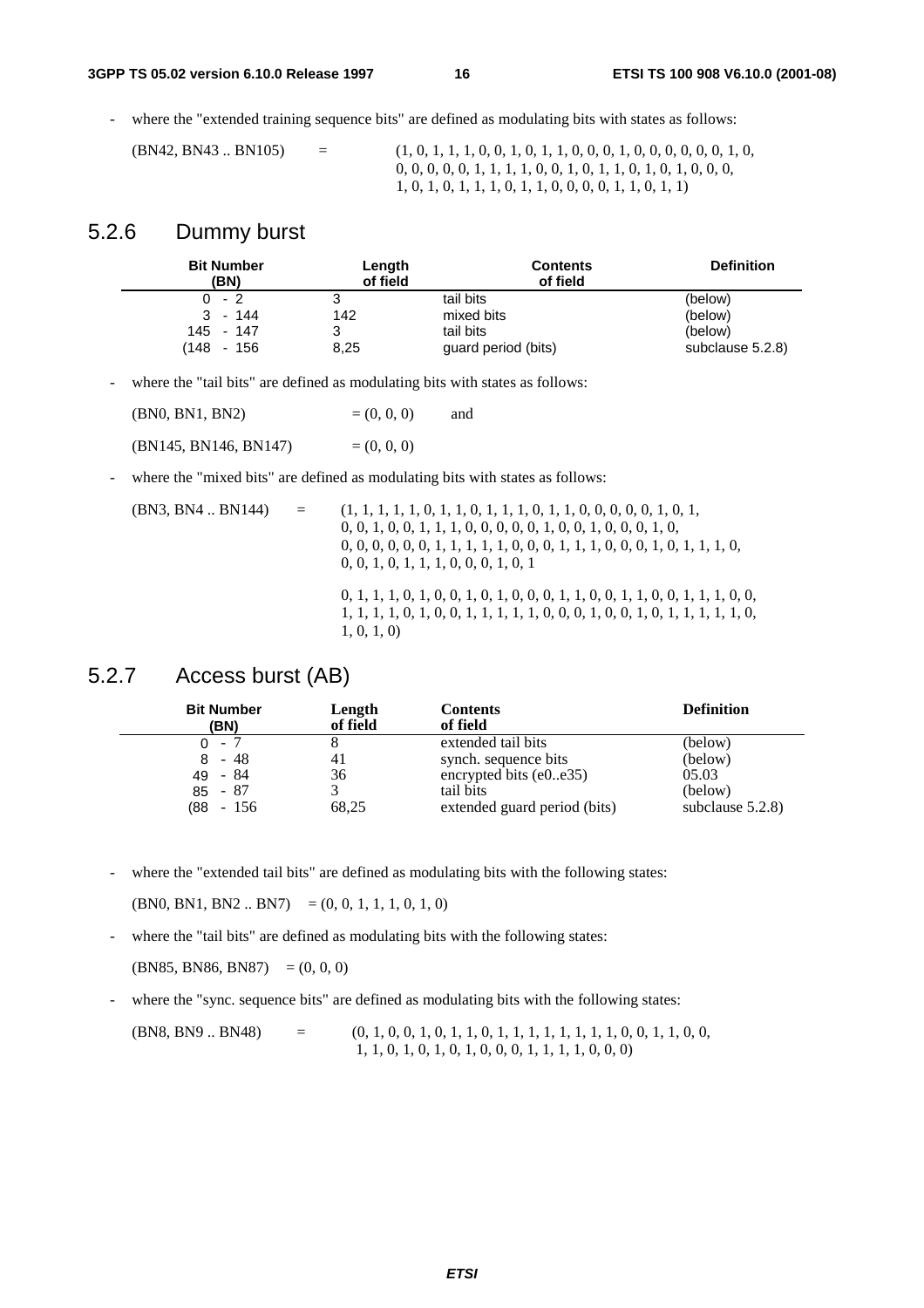### 5.2.8 Guard period

The guard period is provided because it is required for the MSs that transmission be attenuated for the period between bursts with the necessary ramp up and down occurring during the guard periods as defined in GSM 05.05. A base transceiver station is not required to have a capability to ramp down and up between adjacent bursts, but is required to have a capability to ramp down and up for non-used time-slots, as defined in GSM 05.05. In any case where the amplitude of transmission is ramped up and down, then by applying an appropriate modulation bit stream interference to other RF channels can be minimized.

### 5.3 Physical channels and bursts

The description of a physical channel will be made in terms of timeslots and TDMA frames and not in terms of bursts. This is because there is not a one to one mapping between a particular physical channel, and the use of a particular burst.

### 5.4 Radio frequency channel sequence

The radio frequency channel sequence is determined by a function that, in a given cell, with a given set of general parameters, (see subclause 5.6.2), with a given timeslot number (TN), a given mobile radio frequency channel allocation (MA) and a given mobile allocation index offset (MAIO), maps the TDMA frame number (FN) to a radio frequency channel.

In a given cell there is therefore, for a physical channel assigned to a particular mobile, a unique correspondence between radio frequency channel and TDMA frame number.

The detailed hopping generation algorithm is given in subclause 6.2.

### 5.5 Timeslot and TDMA frame sequence

A given physical channel shall always use the same timeslot number in every TDMA frame. Therefore a timeslot sequence is defined by:

- i) a timeslot number (TN); and
- ii) a TDMA frame number sequence.

The detailed definitions of TDMA frame number sequences are given in clause 7.

The physical channels where the TDMA frame number sequence is 0,1. . FN\_MAX (where FN\_MAX is defined in subclause 4.3.3) are called "basic physical channels".

### 5.6 Parameters for channel definition and assignment

#### 5.6.1 General

This subclause describes the set of parameters necessary to describe fully the mapping of any logical channel onto a physical channel. These parameters may be divided into general parameters, that are characteristic of a particular base transceiver station, and specific parameters, that are characteristic of a given physical channel.

### 5.6.2 General parameters

These are:

- i) the set of radio frequency channels used in the cell (CA), together with the identification of the BCCH carrier.
- ii) the TDMA frame number (FN), which can be derived from the reduced TDMA frame number (RFN) which is in the form T1, T2, T3', see 3.3.2.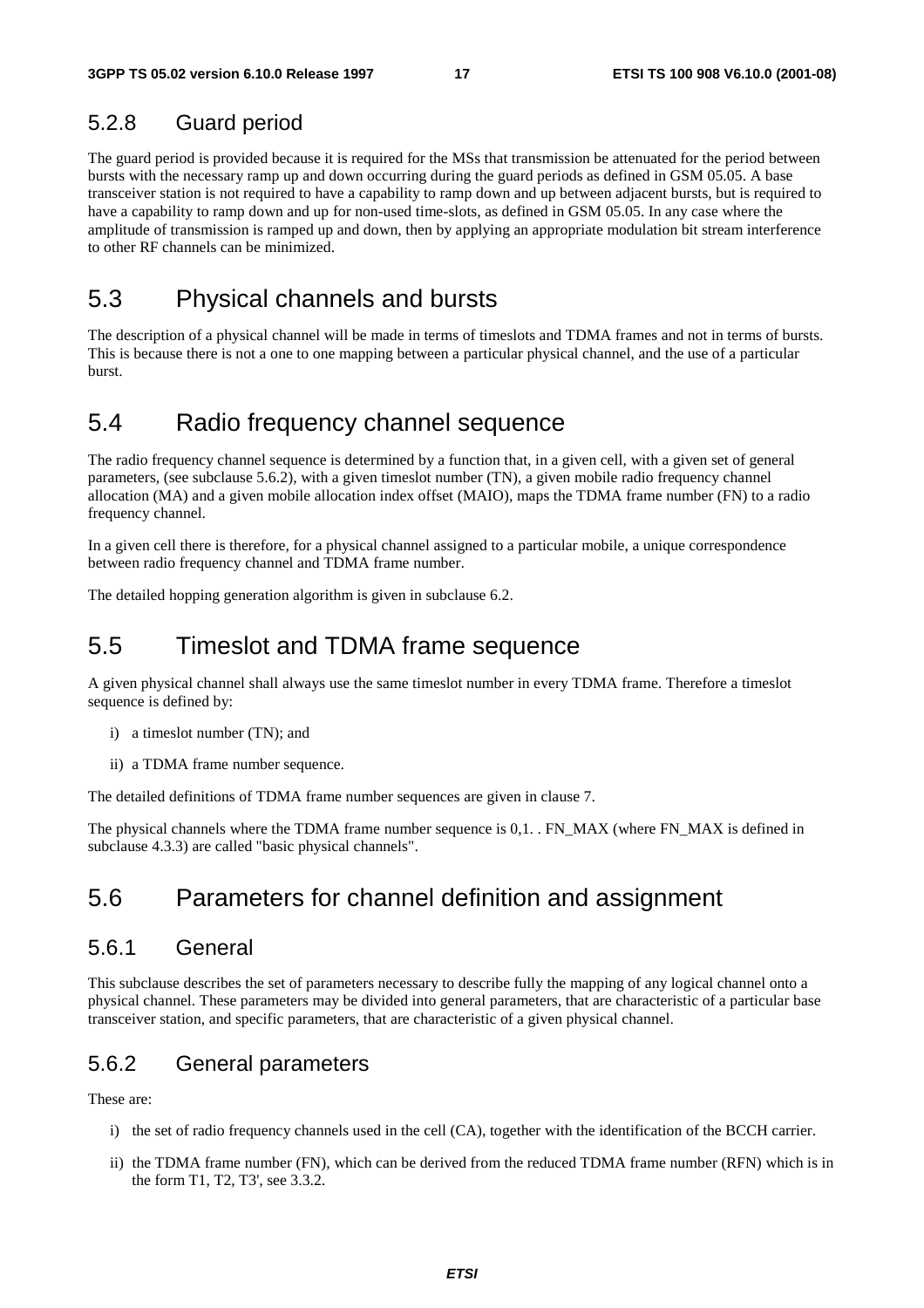These parameters are broadcast (or derived from parameters broadcast) in the BCCH and SCH.

### 5.6.3 Specific parameters

These parameters define a particular physical channel in a base transceiver station. They are:

- o) the training sequence Code (TSC);
- i) the timeslot number (TN);
- ii) the mobile radio frequency channel allocation (MA);
- iii) the mobile allocation index offset (MAIO);
- iv) the hopping sequence number (HSN);
- v) the type of logical channel;
- vi) the sub-channel number (SCN).

The last two parameters allow the determination of the frame sequence.

## 6 Mapping of logical channels onto physical channels

## 6.1 General

The detailed mapping of logical channels onto physical channels is defined in the following sections. Subclause 6.2 defines the mapping from TDMA frame number (FN) to radio frequency channel (RFCH). Subclause 6.3 defines the mapping of the physical channel onto TDMA frame number. Subclause 6.4 lists the permitted channel combinations and subclause 6.5 defines the operation of channels and channel combinations.

### 6.2 Mapping in frequency of logical channels onto physical channels

### 6.2.1 General

The parameters used in the function which maps TDMA frame number onto radio frequency channel are defined in subclause 6.2.2. The definition of the actual mapping function, or as it is termed, hopping sequence generation is given in subclause 6.2.3.

### 6.2.2 Parameters

The following parameters are required in the mapping from TDMA frame number to radio frequency channel for a given assigned channel.

General parameters of the BTS, specific to one BTS, and broadcast in the BCCH and SCH:

- i) CA: Cell allocation of radio frequency channels.
- ii) FN: TDMA frame number, broadcast in the SCH, in form T1, T2, T3' (see subclause 3.3.2).

Specific parameters of the channel, defined in the channel assignment message:

- i) MA: Mobile allocation of radio frequency channels, defines the set of radio frequency channels to be used in the mobiles hopping sequence. The MA contains N radio frequency channels, where  $1 \le N \le 64$ .
- ii) MAIO: Mobile allocation index offset.(0 to N-1, 6 bits).
- iii) HSN: Hopping sequence (generator) number (0 to 63, 6 bits).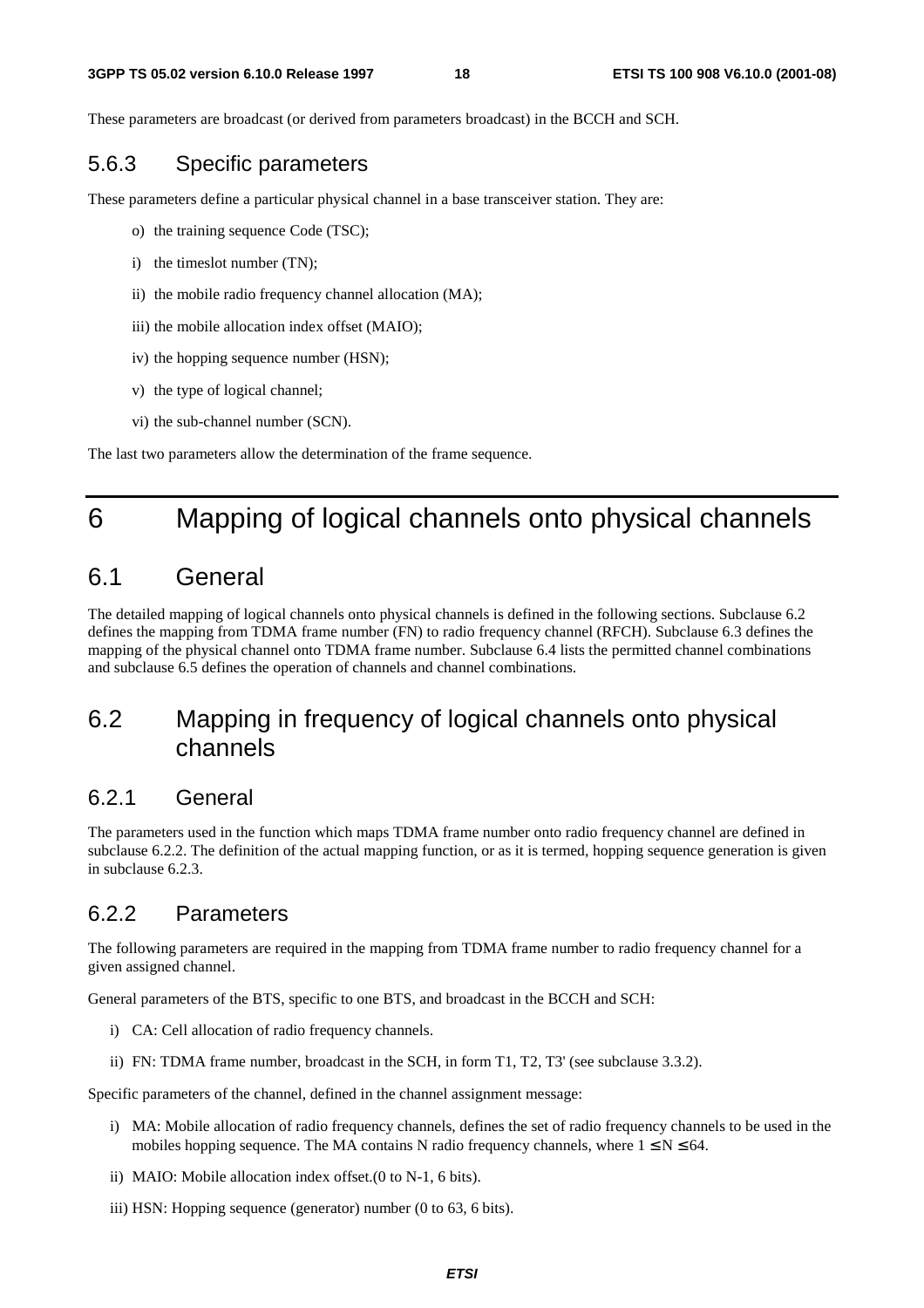### 6.2.3 Hopping sequence generation

For a given set of parameters, the index to an absolute radio frequency channel number (ARFCN) within the mobile allocation (MAI from 0 to N-1, where MAI=0 represents the lowest ARFCN in the mobile allocation, ARFCN is in the range 0 to 1023 and the frequency value can be determined according to GSM 05.05), is obtained with the following algorithm:

**if** HSN = 0 (cyclic hopping) **then**:

MAI, integer  $(0.. N-1)$  : MAI =  $(FN + MAIO)$  modulo N

**else**:

M, integer  $(0.. 152)$  :  $M = T2 + RNTABLE((HSN xor T1R) + T3)$ S, integer  $(0.. N-1)$  :  $M' = M$  modulo  $(2 \wedge NBIN)$  $T' = T3$  modulo  $(2 \land NBIN)$  **if** M' < N **then**:  $S = M'$  **else**:  $S = (M' + T')$  modulo N

MAI, integer  $(0.. N-1)$  : MAI =  $(S + MAIO)$  modulo N

NOTE: Due to the procedure used by the mobile for measurement reporting when DTX is used, the use of cyclic hopping where (N)mod  $13 = 0$  should be avoided.

where:

T1R: time parameter T1, reduced modulo 64 (6 bits)

T3: time parameter, from 0 to 50 (6 bits)

T2: time parameter, from 0 to 25 (5 bits)

NBIN: number of bits required to represent  $N = INTEGR(log_2(N)+1)$ 

^: raised to the power of

xor: bit-wise exclusive or of 8 bit binary operands

RNTABLE: Table of 114 integer numbers, defined below:

| <b>Address</b> |      |      |      |      | <b>Contents</b> |     |      |      |      |      |
|----------------|------|------|------|------|-----------------|-----|------|------|------|------|
| 000009:        | 48.  | 98.  | 63.  |      | 36.             | 95. | 78.  | 102, | 94.  | 73,  |
| 010019:        | 0.   | 64.  | 25,  | 81,  | 76,             | 59, | 124, | 23.  | 104, | 100, |
| 020029:        | 101, | 47.  | 118, | 85,  | 18,             | 56, | 96.  | 86.  | 54.  | 2,   |
| 030039:        | 80.  | 34,  | 127, | 13,  | 6,              | 89. | 57.  | 103, | 12.  | 74,  |
| 040049:        | 55,  | 111. | 75,  | 38.  | 109,            | 71, | 112, | 29.  | 11.  | 88,  |
| 050059:        | 87.  | 19,  | 3.   | 68.  | 110,            | 26. | 33.  | 31.  | 8.   | 45,  |
| 060069:        | 82,  | 58.  | 40.  | 107, | 32.             | 5.  | 106, | 92,  | 62,  | 67,  |
| 070079:        | 77,  | 108. | 122, | 37.  | 60.             | 66. | 121, | 42,  | 51.  | 126, |
| 080089:        | 117. | 114. | 4,   | 90.  | 43.             | 52, | 53.  | 113, | 120, | 72,  |
| 090099:        | 16,  | 49.  | 7.   | 79.  | 119.            | 61, | 22.  | 84.  | 9.   | 97,  |
| 100109:        | 91.  | 15,  | 21.  | 24.  | 46.             | 39. | 93,  | 105, | 65.  | 70,  |
| 110113:        | 125, | 99.  | 17,  | 123, |                 |     |      |      |      |      |

The hopping sequence generation algorithm is represented diagrammatically in figure 6.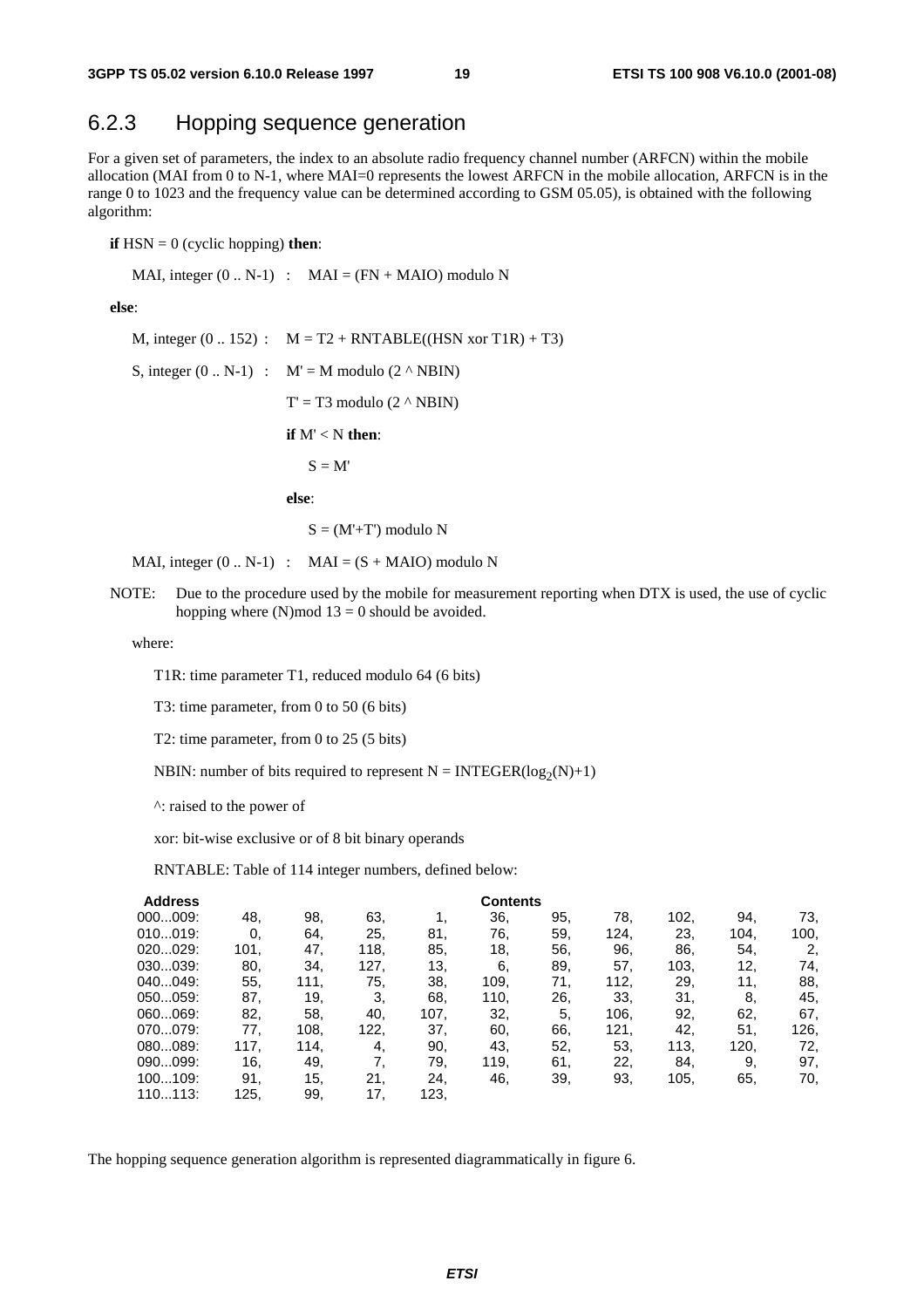### 6.2.4 Specific cases

On the RFCH carrying a BCCH (C0), frequency hopping is not permitted on any timeslot supporting a BCCH according to table 3 of clause 7. A non-hopping radio frequency channel sequence is characterized by a mobile allocation consisting of only one radio frequency channel, i.e. with N=1, MAIO=0. In this instance sequence generation is unaffected by the value of the value HSN.

#### 6.2.5 Change in the frequency allocation of a base transceiver station

The consequence of adding or removing a number of radio frequency channels in a base transceiver station is a modification of the cell allocation (CA) and the mobile allocation (MA). In order to achieve this without disruption to mobile stations with currently assigned channels it is necessary to send a message to all mobiles with assigned channels. The message, as defined in 04.08, will contain a new cell allocation (if necessary), mobile allocation and a time (in the form of a TDMA frame number) at which the change is to occur. A new cell allocation may not be necessary if channels are only being removed, and not added.

### 6.3 Mapping in time of logical channels onto physical channels

### 6.3.1 Mapping in time of circuit switched logical channels onto physical channels

#### 6.3.1.1 General

The mapping in time of circuit switched logical channels is defined in the tables of clause 7, which also defines the relationship of the air interface frames to the multiframe.

#### 6.3.1.2 Key to the mapping table of clause 7

The following relates to the tables of clause 7. The columns headed:

- i) "Channel designation" gives the precise acronym for the channel to which the mapping applies.
- ii) "Sub-channel number" identifies the particular sub-channel being defined where a basic physical channel supports more than one channel of this type.
- iii) "Direction" defines whether the mapping given applies identically to downlink and uplink (D&U), or to downlink (D) or uplink (U) only.
- iv) "Allowable timeslots assignments" defines whether the channel can be supported on, or assigned to, any of the timeslots, or only on specific timeslots.
- v) "Allowable RF channel assignments" defines whether the channel can use any or all of the radio frequency channels in the cell allocation (CA), or only the BCCH carrier (C0). It should be noted that any allocated channel Cx within CA could be any radio frequency channel, and that no ordering of radio frequency channel number is implied. For example, allocated channel C0 need not have the lowest radio frequency channel number of the allocation.
- vi) "Burst type" defines which type of burst as defined in clause 5.2 is to be used for the physical channel.
- vii) "Repeat length in TDMA frames" defines how many TDMA frames occur before the mapping for the interleaved blocks repeats itself e.g. 51.
- viii) "Interleaved block TDMA frame mapping" defines, within the parentheses, the TDMA frames used by each interleaved block (e.g. 0..3). The numbers given equate to the TDMA frame number (FN) modulo the number of TDMA frames per repeat length; Therefore, the frame is utilized when:

TDMA frame mapping number  $=$  (FN)mod repeat length given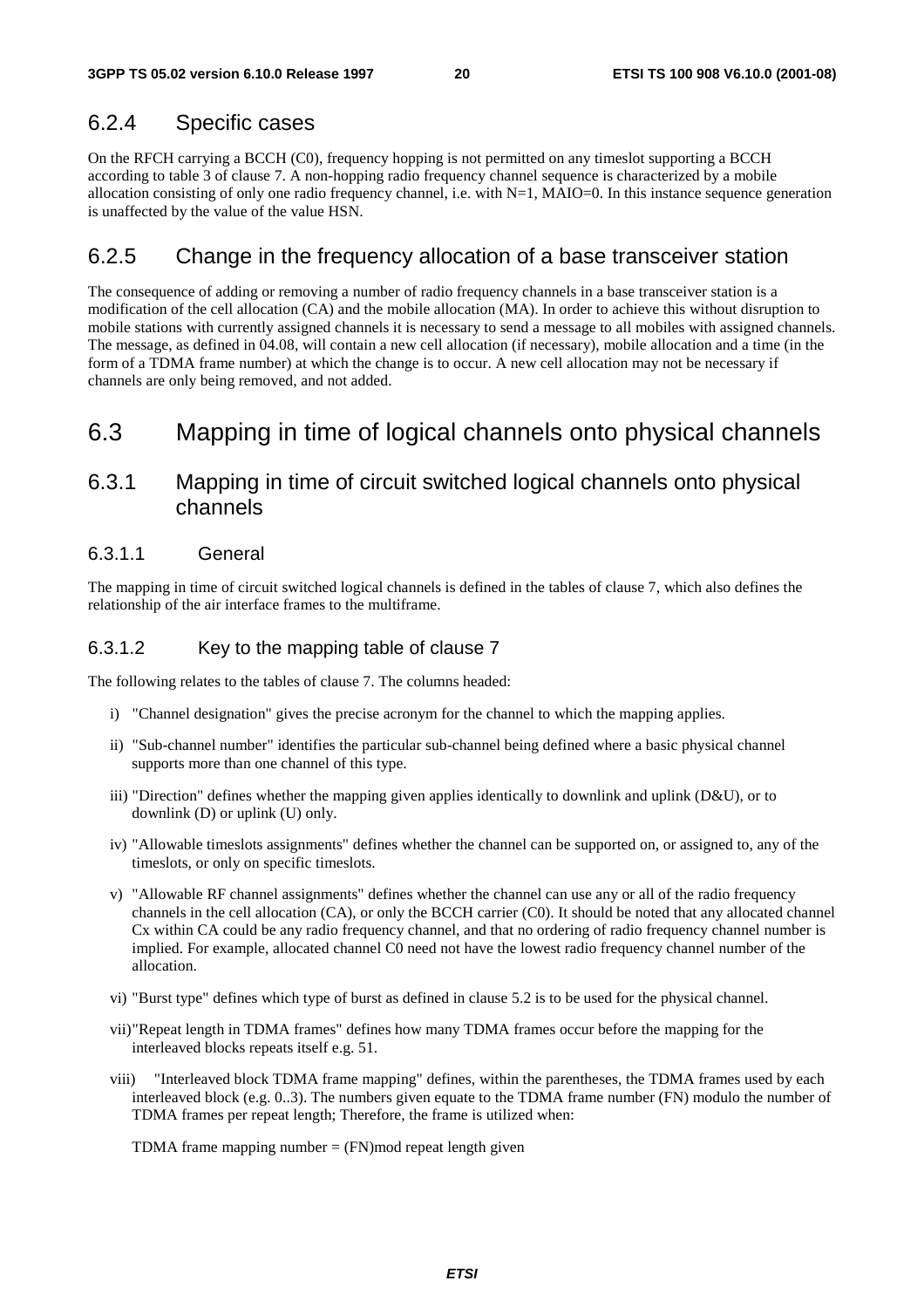Where there is more than one block shown, each block is given a separate designation e.g. B0, B1. Where diagonal interleaving is employed then all of the TDMA frames included in the block are given, and hence the same TDMA frame number can appear more than once (see GSM 05.03). It should be noted that the frame mapping for the SACCH/T channel differs according to the timeslot allocated in order to lower the peak processing requirements of the BSS.

#### 6.3.1.3 Mapping of BCCH data

In order to facilitate the MS operation, it is necessary to transmit some System Information messages in defined multiframes and defined blocks within one multiframe, as follows (where  $TC = (FN DIV 51) \text{ mod } (8)$ ). Also for some System Information messages, the position where they are transmitted is contained in other System Information messages:

| System Information Message | Sent when $TC =$ | <b>Allocation</b> |
|----------------------------|------------------|-------------------|
| Type 1                     |                  | <b>BCCH Norm</b>  |
| Type 2                     |                  | <b>BCCH Norm</b>  |
| Type 2 bis                 | 5                | <b>BCCH Norm</b>  |
| Type 2 ter                 | 5 or 4           | <b>BCCH Norm</b>  |
| Type 3                     | $2$ and $6$      | <b>BCCH Norm</b>  |
| Type 4                     | 3 and 7          | <b>BCCH Norm</b>  |
| Type 7                     |                  | <b>BCCH Ext</b>   |
| Type 8                     | 3                | <b>BCCH Ext</b>   |
| Type 9                     | 4                | <b>BCCH Norm</b>  |
| Type 13                    | 4                | <b>BCCH</b> norm  |
|                            | or               |                   |
|                            | 0                | <b>BCCH Ext</b>   |

This subclause defines requirements on minimum scheduling: the network may send any System Information message when sending of a specific System Information message is not required. The following rules apply:

- i) BCCH Ext may share the resource with PCH and AGCH (see subclause 6.5.1).
- ii) System Information Type 1 need only be sent if frequency hopping is in use or when the NCH is present in a cell. If the MS finds another message when  $TC = 0$ , it can assume that System Information Type 1 is not in use.
- iii) System information type 2 bis or 2 ter messages are sent if needed, as determined by the system operator. If only one of them is needed, it is sent when  $TC = 5$ . If both are needed, 2bis is sent when  $TC = 5$  and 2ter is sent at least once within any of 4 consecutive occurrences of  $TC = 4$ . A SI 2 message will be sent at least every time  $TC = 1$
- iv) The definitions of BCCH Norm and BCCH Ext are given in clause 7 table 3 of 5.
- v) Use of System Information type 7 and 8 is not always necessary. It is necessary if System Information type 4 does not contain all information needed for cell selection.
- vi) System Information type 9 is sent in those blocks with  $TC = 4$  which are specified in system information type 3 as defined in GSM 04.08.
- vii) System Information type 13 is only related to the GPRS service. System Information Type 13 need only be sent if GPRS support is indicated in one or more of System Information Type 3 or 4 or 7 or 8 messages. These messages also indicate if the message is sent on the BCCH Norm or if the message is transmitted on the BCCH Ext. In the case that the message is sent on the BCCH Norm, it is sent at least once within any of 4 consecutive occurrences of TC=4.

All the allowable timeslot assignments in a frame (see table 3 of 7 in clause 7) shall contain the same information.

#### 6.3.1.4 Mapping of SID Frames

When the DTX mode of operation is active, it is required to transmit Silence Descriptor (SID) information, or equivalent dummy information, during the SACCH/T block period (104 TDMA frames). As the SID frames do not constitute a logical channel and their use is specific to DTX operation, the mapping of SID frames onto the TDMA frames is specified in GSM 05.08.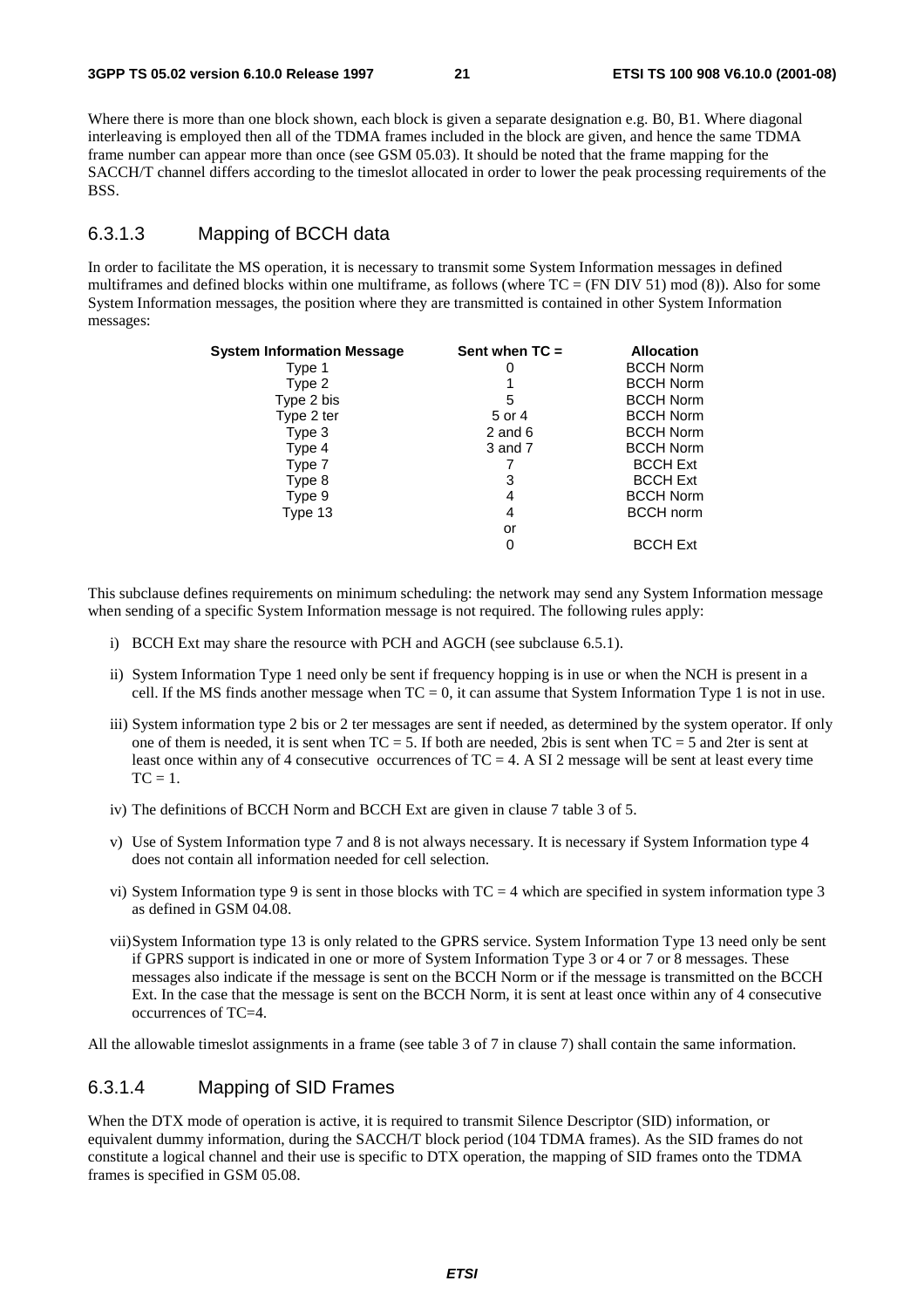### 6.3.2 Mapping in time of packet logical channels onto physical channels

#### 6.3.2.1 General

A physical channel allocated to carry packet logical channels is called a packet switched channel (PDCH). A PDCH shall carry packet logical channels only.

Packet switched logical channels are mapped dynamically onto a 52-multiframe.

The 52-multiframe consists of 12 blocks of 4 consecutive frames, 2 idle frames and 2 frames used for the PTCCH (see GSM 05.10 and 03.64), as shown in Figure 9. A block allocated to a given logical channel comprises of one radio block or, in uplink only, 4 random access bursts. The type of channel may vary on a block by block basis. Table 6 in clause 7, indicates the frame numbers for each of the blocks (B0...B11) transmitted in the multiframe. The ordered list of block is defined as B0, B6, B3, B9, B1, B7, B4, B10, B2, B8, B5, B11.

In the downlink direction, the logical channel type shall be indicated by the message type contained in the block header part.

In the uplink part for channels other than PACCH transmitted as access bursts or PRACH, the logical channel type shall be indicated by the message type contained in the block header part. For PACCH transmitted as access bursts, the logical channel type is indicated by the corresponding polling message on the downlink (see 04.60). For the PRACH case the logical channel type is indicated by the USF (See GSM 04.60), set on the downlink on a block by block basis.

### 6.3.2.2 Mapping of the uplink channels

#### 6.3.2.2.1 Mapping of uplink packet traffic channel (PDTCH/U) and PACCH/U

The PDCH's where the MS may expect occurrence of its PDTCH/U(s) or PACCH/U for a mobile originated transfer is indicated in resource allocation messages (see GSM 04.60). PACCH/U shall be allocated respecting the resources allocated to the MS and the MS multislot class. For each PDCH allocated to the MS, an Uplink State Flag (R0... R7) is given to the MS.

The occurrence of the PDTCH/U and/or the PACCH/U at given block(s) Bx (where Bx = B0...B11) in the 52multiframe structure for a given MS on a given PDCH shall be indicated by the value of the Uplink State Flag (USF) contained in the header of the preceding block transmitted in the downlink of the same PDCH, that is to say  $B(x-1)$  in the same multiframe if  $x\geq 1$  or  $B(11)$  in the previous multiframe if  $x=0$ . If the USF in block  $B(x-1)$  indicates that block  $B(x)$  shall be used by an MS for which the USF\_GRANULARITY is set to 1 (corresponding to 4 blocks) in the last assignment message, that MS shall also use the three following blocks. The USF corresponding to the last three blocks shall be set to an unused value. The MS may transmit a PDTCH block or a PACCH block on any of the uplink blocks used by the MS. The occurrence of the PACCH/U associated to a PDTCH/D shall be indicated by the network by polling the MS (see GSM 04.60).

NOTE: this subclause specifies how the network shall signal that the MS is allowed to use the uplink. The operation of the MS is specified in GSM 04.60. In particular cases of fixed allocation or extended dynamic allocation the MS may not need to monitor the USF on all allocated PDCHs.

#### 6.3.2.2.2 Mapping of the Packet Timing Advance Control Channel (PTCCH/U)

The PDCH carrying the PTCCH/U of one MS is defined in the resource allocation message (see GSM 04.60). PTCCH/U shall be mapped to one of the time slots where PDTCH(s) are allocated to the MS. PTCCH/U shall be allocated respecting the resources allocated to the MS and the MS multislot class. An MS shall be allocated a subchannel of the PTCCH/U (0...15) as defined in clause 7 table 6, where the sub-channel number is equal to the Timing Advance Index (TAI) indicated in the resource allocation message (see GSM 04.60).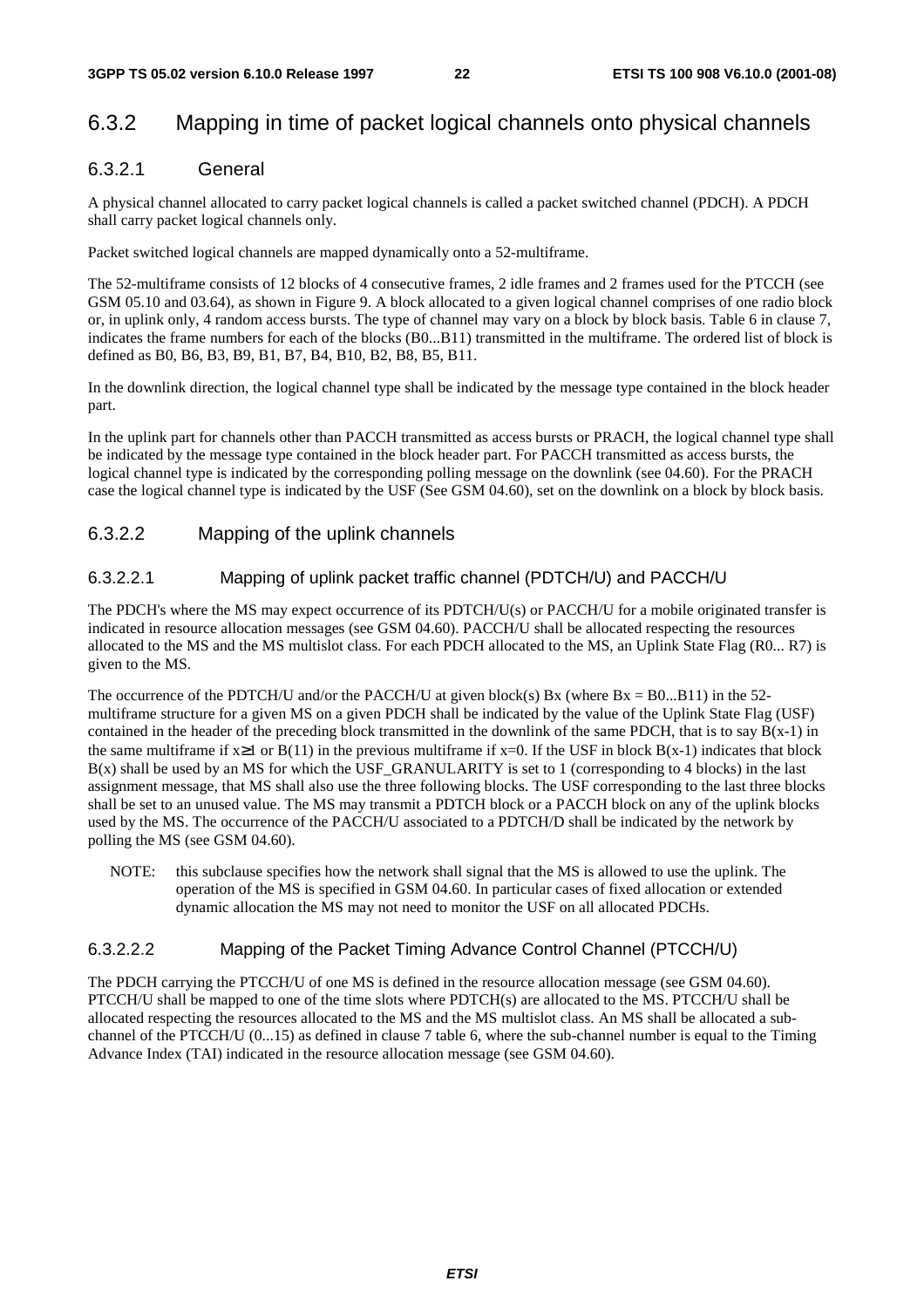#### 6.3.2.2.3 Mapping of the uplink PCCCH i.e. PRACH

The mapping of the PRACH is defined in clause 7 table 6, where the possible blocks are indicated. The PRACH is dynamically allocated in groups of four PRACH blocks By ( $y=4x+i$ , i=0 ,.., 3) corresponding to one PDCH block Bx  $(x=0,...,11)$ , indicated by USF=FREE in the same way as defined for PDTCH/U (see subclause 6.3.2.2.1).

Optionally, a subset of the blocks Bx can be allocated to PRACH in a fixed way. The number of allocated blocks is indicated by the parameter BS\_PRACH\_BLKS broadcast on the PBCCH, where BS\_PRACH\_BLKS=0...12. The blocks are allocated according to the ordered list defined in subclause 6.3.2.1. The blocks shall also be indicated by the USF=FREE. The MS may choose to use the BS\_PRACH\_BLKS or USF to determine the fixed allocated part of PRACH.

#### 6.3.2.3 Mapping of the downlink channels

#### 6.3.2.3.1 Mapping of the (PDTCH/D) and PACCH/D

The PDCH where the MS may expect occurrence of its PDTCH/D(s) for a mobile terminated transfer or its PACCH/D, for both mobile originated and mobile terminated transfer are indicated in resource allocation messages (see GSM 04.60). The logical channel type shall be indicated in the block header. The mobile owner of the PDTCH/D or PACCH/D shall the indicated by the TFI (Temporary Frame Identifier) (see GSM 04.60).

#### 6.3.2.3.2 Mapping of the PTCCH/D

The PTCCH/D is mapped as defined in Clause 7 table 6. The PTCCH/D carries signalling messages including timing advance information for MSs sharing the PTCCH/U on the same PDCH.

#### 6.3.2.3.3 Mapping of the PBCCH

The PBCCH is mapped onto one PDCH only, indicated in the BCCH. The PBCCH is mapped on BS\_PBCCH\_BLKS blocks (where 1≤BS\_PBCCH\_BLKS≤4) per multiframe, according to the ordered list described in subclause 6.3.2.1. The blocks allocated are specified in Clause 7 table 6. The parameter BS\_PBCCH\_BLKS is broadcast on PBCCH in block B0 (see subclause 3.3.2.4).

#### 6.3.2.3.4 Mapping of the PCCCH

The PCCCH and its different logical channels (PAGCH, PPCH, PNCH) and the PDTCH and PACCH can be mapped dynamically and are identified by the message header. The configuration is partly fixed by some parameters broadcast by the PBCCH and defined in subclause 3.3.2.4:

- a) BS\_PBCCH\_BLKS, that defines the number of PBCCH blocks per multiframe, according to the ordered list described in subclause 6.3.2.1, on the PDCH that carries PBCCH.
- b) BS\_PAG\_BLKS\_RES, that defines the number of blocks in addition to BS\_PBCCH\_BLKS, according to the ordered list described in subclause 6.3.2.1, where paging shall not occur on every PDCH that carries PCCCH.

If PBCCH is allocated on timeslot k, PCCCHs shall be allocated only on timeslots n where n>k-4 and 0≤n≤7 in order to provide time for the MS to switch from PBCCH to PCCCH.

#### 6.3.2.4 Mapping of PBCCH data

In order to facilitate the MS operation, the network is required to transmit certain types of Packet System Information (PSI) messages in specific multiframes and specific PBCCH blocks within the multiframes. The occurrence of the PSI1 message is defined by TC = (FN DIV 52) mod PSI1\_REPEAT\_PERIOD, where PSI1\_REPEAT\_PERIOD (range 1 - 16) is indicated in the SI13 message on BCCH, the PSI 1 message on PBCCH and, if present, in the Neighbour Cell parameters in PSI3 and PSI3bis messages sent on serving cell PBCCH.

The PSI1 message is transmitted at  $TC = 0$  according to rule i) and ii) below.

The PSI messages other than the PSI1 message are divided into two groups of PSI messages. One group of PSI messages is transmitted with a low repetition rate and a second group is transmitted with a high repetition rate.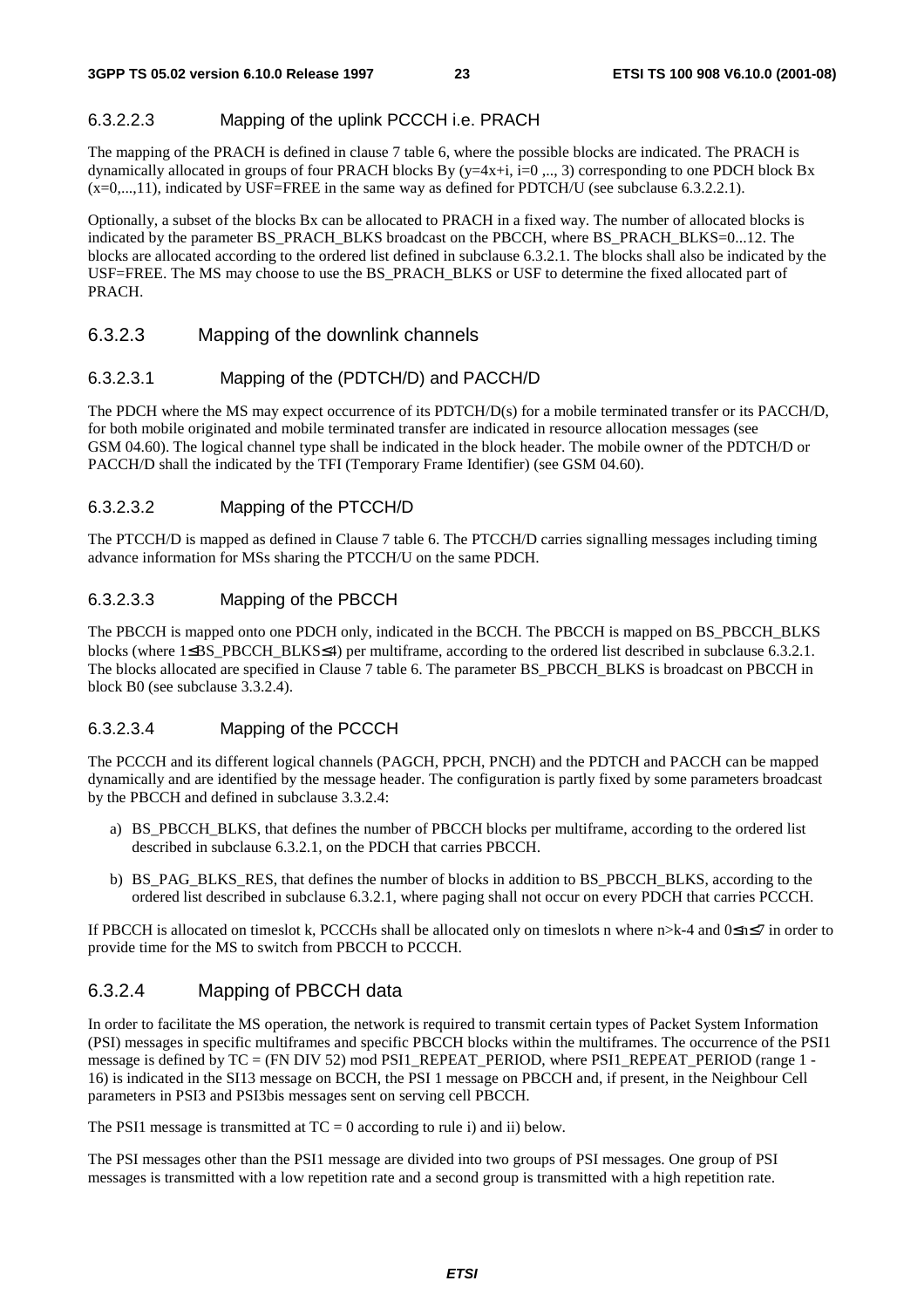The number of PSI message instances sent with high repetition rate is indicated by the parameter PSI\_COUNT\_HR (range 0 to 16) in the PSI1 message. The PSI messages in this group are sent according to rule iii) below.

The number of PSI message instances sent with low repetition rate is indicated by the parameter PSI\_COUNT\_LR (range 0 to 63) in the PSI1 message. The PSI messages in this group are sent according to rule iv) below.

The following rules apply:

- i) PSI1 shall be sent in block B0 when  $TC = 0$
- ii) If the value of the parameter BS\_PBCCH\_BLKS is greater than 1, the PSI1 shall also be sent in block B6 when  $TC = 0$ .
- iii) The PSI messages in the group sent with high repetition rate shall be sent in a sequence determined by the network and starting at  $TC = 0$ , using the PBCCH blocks within each multiframe, in the order of occurrence, which are not occupied according to rule i) or ii). The sequence of these PSI messages shall be repeated starting at each occurrence of  $TC = 0$ .
- iv) The PSI messages in the group sent with low repetition rate shall be sent in a sequence determined by the network and continuously repeated, using the PBCCH blocks within each multiframe, in the order of occurrence, which are not occupied according to rules i) to iii). The sequence of these PSI messages shall be restarting at FN  $= 0$ .

If there are multiple instances of a particular type of PSI message (See GSM 04.60), they shall all be sent within same group of PSI messages according to either rule iii) or iv) above. They shall be sent in a single sequence in the ascending order of the message instance number of that type of PSI message.

The same PSI message shall not occur twice within the lists defined by PSI\_COUNT\_LR and PSI\_COUNT\_HR

A full set of Packet System Information messages contains one consistent set of the messages included in PSI\_COUNT\_LR and one consistent set of the messages included in PSI\_COUNT\_HR plus the PSI1 message.

NOTE: The parameters BS\_PBCCH\_BLKS and PSI1\_REPEAT\_PERIOD\_shall be selected by the network such that all PSI message present in the cell can be sent according to rules i) to iv) above. It is the responsibility of the network to optimise the broadcast of the PSI messages so that the MS can find the important parameters for cell re-selection and access as fast as possible without unnecessary power consumption. The PSI mapping scheme information can be utilised by the MS to estimate the actual minimum cell reselection time.

### 6.4 Permitted channel combinations

### 6.4.1 Permitted channel combinations onto a basic physical channel

The following are the permitted ways, as defined by GSM 04.03, in which channels can be combined onto basic physical channels (numbers appearing in parenthesis after channel designations indicate sub-channel numbers; channels and sub-channels need not necessarily be assigned):

- i) TCH/F + FACCH/F + SACCH/TF
- ii)  $TCH/H(0,1) + FACCH/H(0,1) + SACCH/TH(0,1)$
- iii)  $TCH/H(0,0) + FACCH/H(0,1) + SACCH/TH(0,1) + TCH/H(1,1)$
- iv) FCCH + SCH + BCCH + CCCH
- v)  $FCCH + SCH + BCCH + CCCH + SDCCH/4(0..3) + SACCH/C4(0..3)$
- vi) BCCH + CCCH

vii) SDCCH/8(0 .7) + SACCH/C8(0 . 7)

- viii) TCH/F + FACCH/F + SACCH/M
- ix) TCH/F + SACCH/M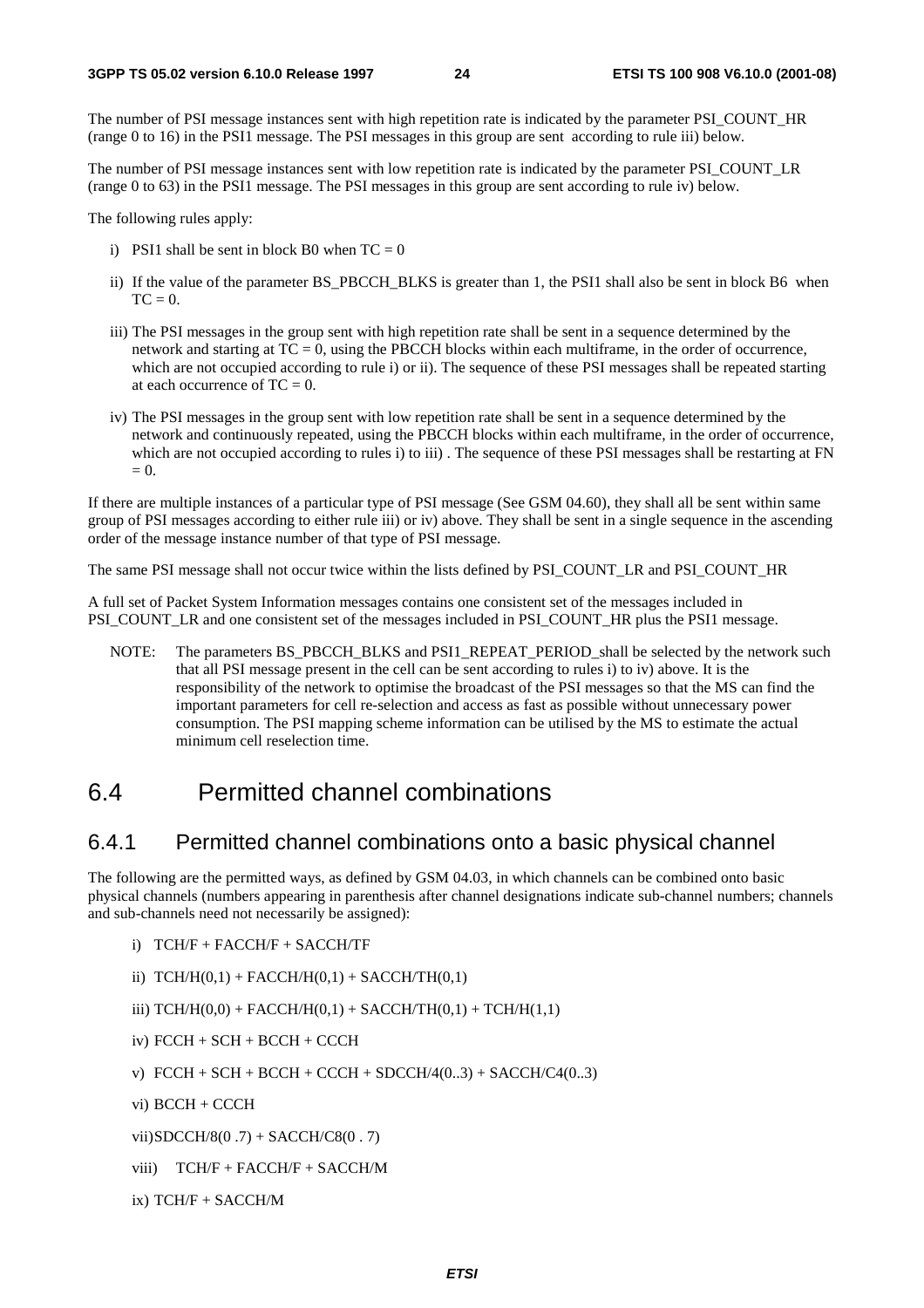- x) TCH/FD + SACCH/MD
- xi) PBCCH+PCCCH+PDTCH+PACCH+PTCCH
- xii) PCCCH+PDTCH+PACCH+PTCCH
- xiii) PDTCH+PACCH+PTCCH

where  $CCCH = PCH + RACH + AGCH + NCH$ .

and PCCCH=PPCH+PRACH+PAGCH+PNCH.

- NOTE 1: Where the SMSCB is supported, the CBCH replaces SDCCH number 2 in cases v) and vii) above.
- NOTE 2: A combined CCCH/SDCCH allocation (case v) above) may only be used when no other CCCH channel is allocated.
- NOTE 3: Combinations viii), ix) and x) are used in multislot configurations as defined in subclause 6.4.2.

### 6.4.2 Multislot configurations

A multislot configuration consists of multiple circuit or packet switched traffic channels together with associated control channels, allocated to the same MS. The multislot configuration occupies up to 8 basic physical channels, with different timeslots numbers (TN) but with the same frequency parameters (ARFCN or MA, MAIO and HSN) and the same training sequence (TSC).

#### 6.4.2.1 Multislot configurations for circuit switched connections

Two types of multislot configurations exists, symmetric and asymmetric. The symmetric case consists of only bidirectional channels. The asymmetric case consists of both bi-directional and unidirectional downlink channels.

The occupied physical channels shall consist of the following channel combinations as defined in subclause 6.4.1.

one main channel of type viii) +

x secondary channels of type ix)  $+$ 

y secondary channels of type x)

| where $0 \le x \le 7, y = 0$                    | for symmetric multislot configuration  |
|-------------------------------------------------|----------------------------------------|
| $0 \le x \le 6$ , $1 \le y \le 7$ , $x+y \le 7$ | for asymmetric multislot configuration |

The main channel is the bi-directional channel that carries the main signalling (FACCH and SACCH) for the multislot configuration. The position of the main channel is indicated by the allocation message (GSM 04.08). Secondary channels may be added or removed without changing the main channel.

The allocation of channels to a Multislot Configuration must always consider the multislot capability of the MS, as defined by the multislot class described in annex B.

There is no limitation in this TS to the possible TCH types (see subclause 3.2) which may be used in a Multislot Configuration.

High Speed Circuit Switched Data (HSCSD) is one case of multislot configuration. The full rate traffic channels of a HSCSD configuration shall convey the same user bit rate (see subclause 3.2.3).

NOTE: For the maximum number of timeslots to be used for a HSCSD, see GSM 03.34.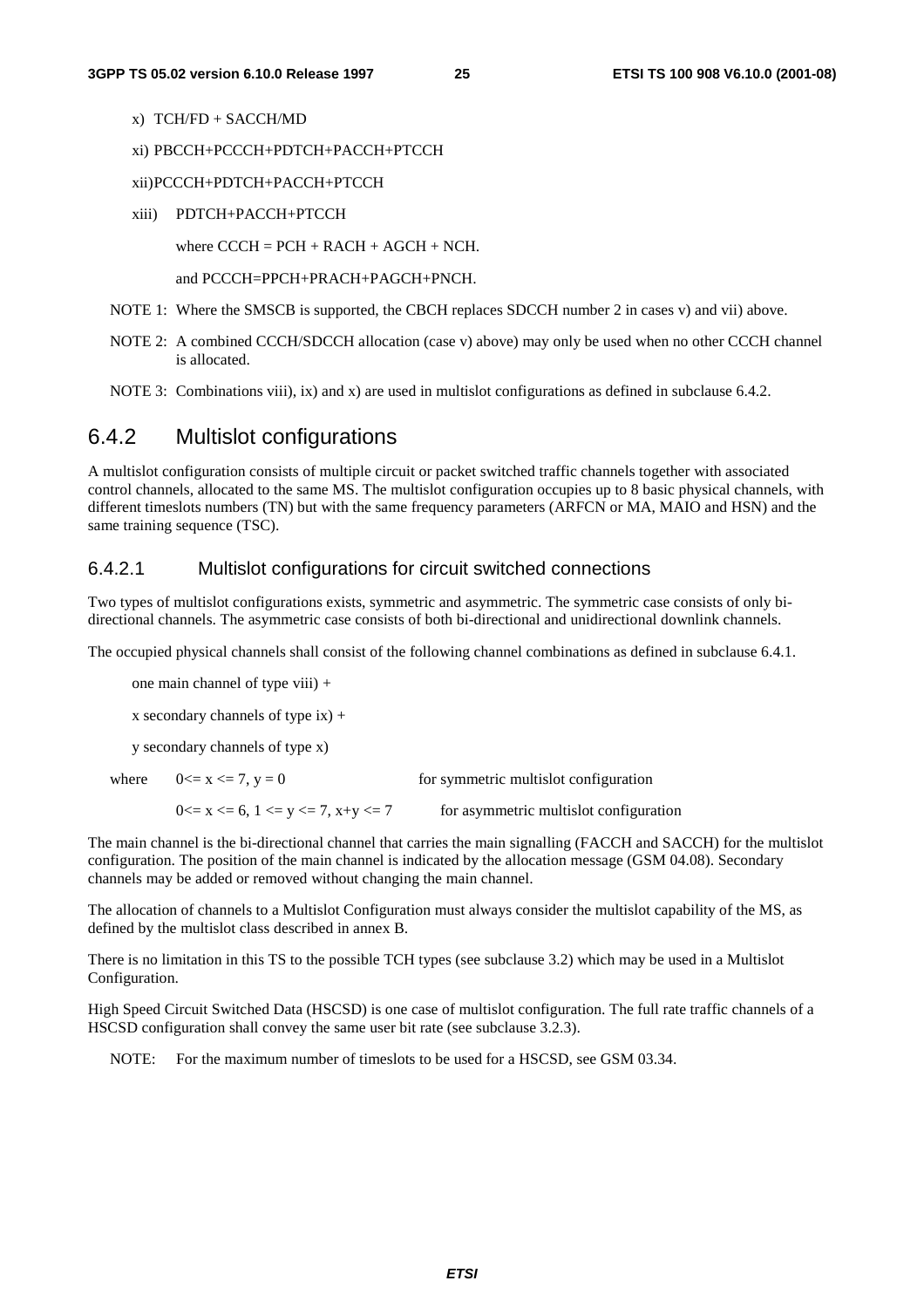#### 6.4.2.2 Multislot configurations for packet switched connections

An MS may be allocated several PDTCH/Us or PDTCH/Ds for one mobile originated or one mobile terminated communication respectively. In this context allocation refers to the list of PDCH that may dynamically carry the PDTCHs for that specific MS. The PACCH may be mapped onto any of the allocated PDCHs. If there are m timeslots allocated for reception and n timeslots allocated for transmission, there shall be  $Min(m,n)$  reception and transmission timeslots with the same TN. For a multislot class 1 to 12 MS for a packet switched connection, Tra (see appendix B) shall always apply.

The occupied physical channels shall consist a combination of configurations xi, xii and xiii as defined in subclause 6.4.1. The network shall leave a gap of at least one radio block between the old and the new configuration, when the allocation is changed and PDCHs with the lowest numbered timeslot are not the same in the old and new configuration.

For multislot class type 1 MS, the gap shall be left in both uplink and downlink when the lowest numbered timeslot for the combined uplink and downlink configuration is changed. For multislot class type 2 MS, the gap shall be left in the link (uplink and/or downlink) where the lowest numbered timeslot has been changed.

### 6.5 Operation of channels and channel combinations

#### 6.5.1 General

- i) A base transceiver station must transmit a burst in every timeslot of every TDMA frame in the downlink of radio frequency channel C0 of the cell allocation (to allow mobiles to make power measurements of the radio frequency channels supporting the BCCH, see GSM 05.08). In order to achieve this requirement a dummy burst is defined in subclause 5.2.6 which shall be transmitted by the base transceiver station on all timeslots of all TDMA frames of radio frequency channel C0 for which no other channel requires a burst to be transmitted.
- ii) Timeslot number 0 of radio frequency channel C0 of the cell allocation must support either channel combinations iv) or v) in subclause 6.4.1. No other timeslot or allocated channel from the cell allocation is allowed to support channel combinations iv) or v) in subclause 6.4.1.
- iii) The parameter BS\_CC\_CHANS in the BCCH defines the number of basic physical channels supporting common control channels (CCCHs). All shall use timeslots on radio frequency channel C0 of the cell allocation. The first CCCH shall use timeslot number 0, the second timeslot number 2, the third timeslot number 4 and the fourth timeslot number 6. Each CCCH carries its own CCCH\_GROUP of mobiles in idle mode. Mobiles in a specific CCCH GROUP will listen for paging messages and make random accesses only on the specific CCCH to which the CCCH\_GROUP belongs. The method by which a mobile determines the CCCH\_GROUP to which it belongs is defined in subclause 6.5.2.
- iv) The parameter BS\_CCCH\_SDCCH\_COMB in the BCCH (see subclause 3.3.2) defines whether the common control channels defined are combined with  $SDCCH/4(0.3) + SACCH/C4(0.3)$  onto the same basic physical channel. If they are combined then the number of available random access channel blocks (access grant channel blocks and paging channel blocks; see following), are reduced as defined in table 5 of clause 7.
- v) The PCH, AGCH, NCH and BCCH Ext may share the same TDMA frame mapping (considered modulo 51) when combined onto a basic physical channel. The channels are shared on a block by block basis, and information within each block, when de-interleaved and decoded allows a mobile to determine whether the block contains paging messages, system information messages or access grants. However, to ensure a mobile satisfactory access to the system a variable number of the available blocks in each 51-multiframe can be reserved for access grants and system information messages, only. The number of blocks not used for paging (BS\_AG\_BLKS\_RES) starting from, and including block number 0 is broadcast in the BCCH (see subclause 3.3.2). As above the number of paging blocks per 51-multiframe considered to be "available" shall be reduced by the number of blocks reserved for access grant messages.

If system information messages are sent on BCCH Ext, BS\_AG\_BLKS\_RES shall be set to a value greater than zero.

Table 5 of clause 7 defines the access grant blocks and paging blocks available per 51-multiframe.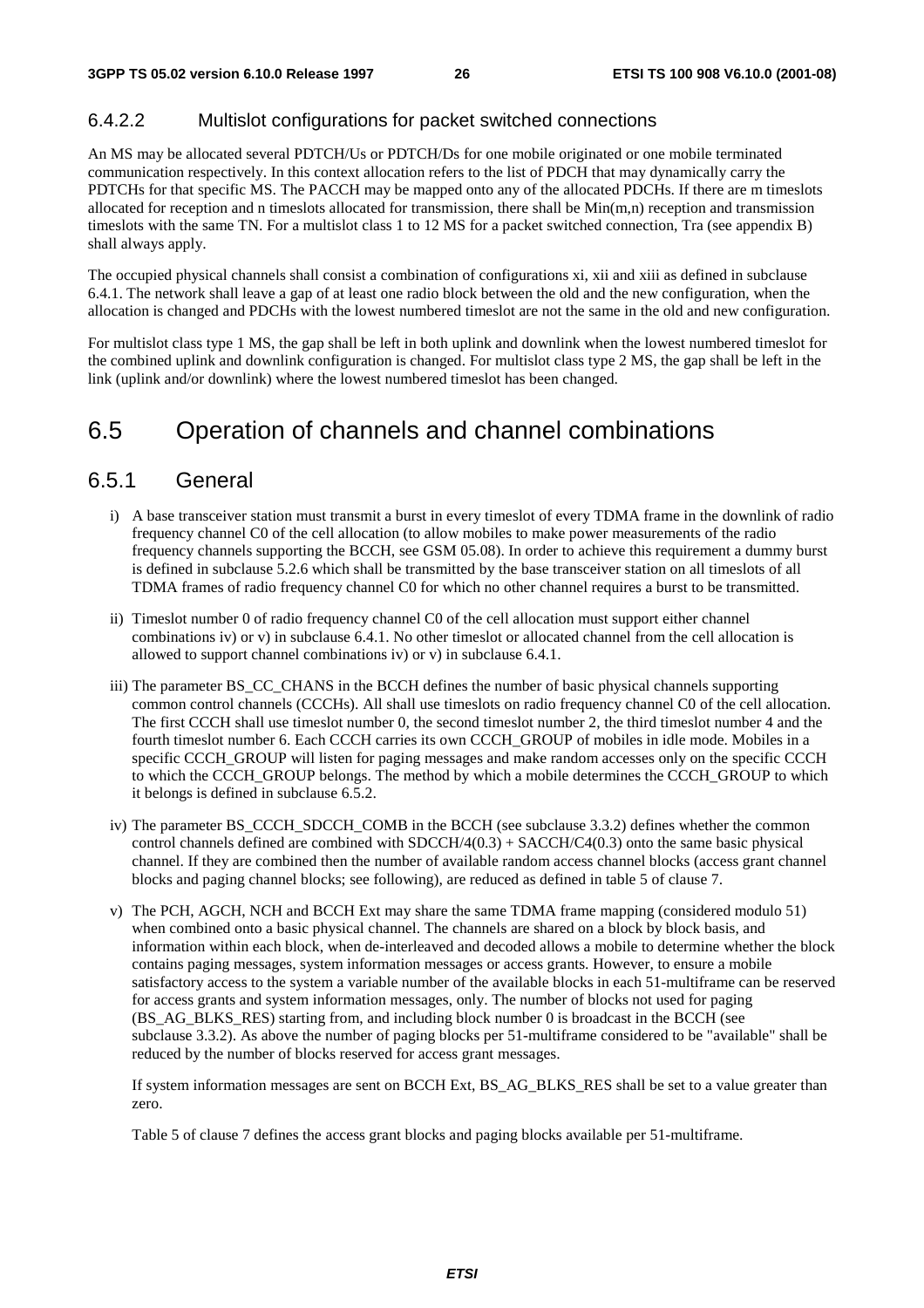- vi) Another parameter in the BCCH, BS\_PA\_MFRMS indicates the number of 51-multiframes between transmissions of paging messages to mobiles in idle mode of the same paging group. The "available" paging blocks per CCCH are then those "available" per 51-multiframe on that CCCH (determined by the two above parameters) multiplied by BS\_PA\_MFRMS. Mobiles are normally only required to monitor every Nth block of their paging channel, where N equals the number of "available" blocks in total (determined by the above BCCH parameters) on the paging channel of the specific CCCH which their CCCH\_GROUP is required to monitor. Other paging modes (e.g. page reorganize or paging overload conditions described in GSM 04.08) may require the mobile to monitor paging blocks more frequently than this. All the mobiles listening to a particular paging block are defined as being in the same PAGING\_GROUP. The method by which a particular mobile determines to which particular PAGING\_GROUP it belongs and hence which particular block of the available blocks on the paging channel is to be monitored is defined in subclause 6.5.2.
- vii) An MS which has its membership of at least one voice group or voice broadcast call group set to the active state shall, in addition to monitoring the paging blocks as described above, monitor the notification channel, NCH. This logical channel is always mapped onto contiguous blocks reserved for access grants, in a position and number as given by the parameter NCP, defined in GSM 04.08, broadcast on the BCCH. The channel may be present when a cell supports voice group or voice broadcast calls. The coding of the various structural parameters described above in this subclause is not changed. Information within a block, when deinterleaved and decoded, allows the MS to determine whether the block contains access grant messages or notification messages.
- viii) In presence of PCCCH, the parameter BS\_PCC\_CHANS in the PBCCH defines the number of physical channels for packet data (PDCH) carrying PCCCH. The (P)BCCH shall in addition indicate the physical description of those channels. Each PCCCH carries its own PCCCH\_GROUP of MSs in GPRS attached mode. MS in a specific PCCCH GROUP will listen for paging messages and make random accesses only on the specific PCCCH to which the PCCCH\_GROUP belongs. The method by which an MS determines the PCCCH GROUP to which it belongs is defined in subclause 6.5.6.

### 6.5.2 Determination of CCCH\_GROUP and PAGING\_GROUP for MS in idle mode

CCCH\_GROUP  $(0 \dots BS$  CC\_CHANS-1) =  $((IMSI \mod 1000) \mod (BS \CC \CHANS \times N))$  div N

PAGING\_GROUP  $(0.. N-1) = ((IMSI \mod 1000) \mod (BS\_CC\_CHANS \times N)) \mod N$ 

where

 $N =$  number of paging blocks "available" on one CCCH = (number of paging blocks "available" in a 51multiframe on one CCCH) x BS\_PA\_MFRMS.

IMSI = International Mobile Subscriber Identity, as defined in GSM 03.03.

mod = Modulo.

 $div =$  Integer division.

### 6.5.3 Determination of specific paging multiframe and paging block index

The required 51-multiframe occurs when:

PAGING GROUP div (N div BS\_PA\_MFRMS) = (FN div 51) mod (BS\_PA\_MFRMS)

The index to the required paging block of the "available" blocks in the 51-multiframe:

Paging block index = PAGING\_GROUP mod (N div BS\_PA\_MFRMS)

where the index is then used with the look-up table 5 of clause 7 to determine the actual paging channel interleaved block to be monitored.

In GPRS non-DRX mode, the MS shall listen to all blocks of the CCCH channel.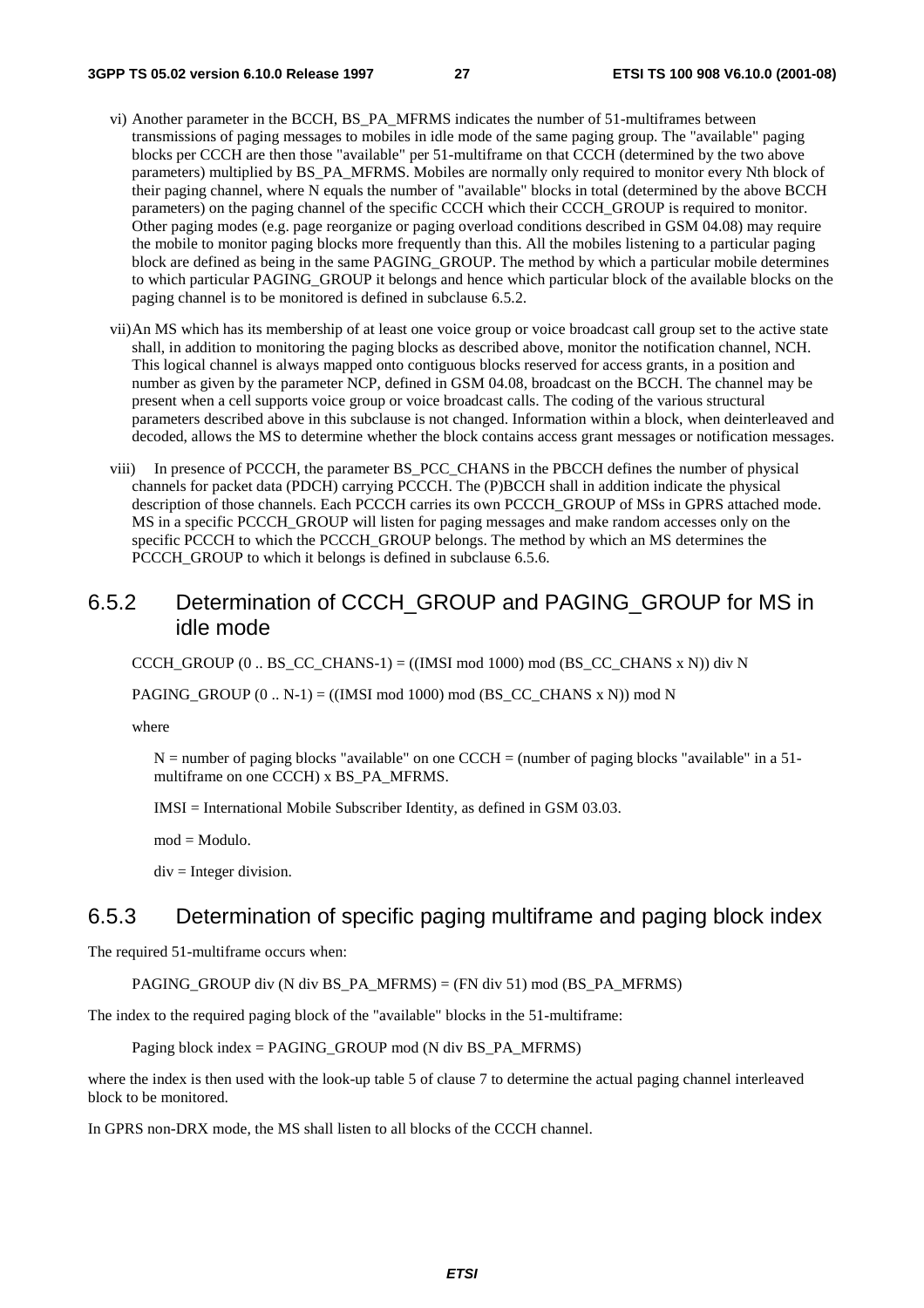### 6.5.4 Short Message Service Cell Broadcast (SMSCB)

When a short message service cell broadcast (SMSCB) message is to be sent, the message shall be sent on one of the two cell broadcast channels (CBCH): the basic and the extended cell broadcast channel in four consecutive multiframes using the block defined in table 3 of clause 7. The multiframes used for the basic cell broadcast channel shall be those in which TB = 0,1,2 and 3. The multiframes used for the extended cell broadcast channel shall be those in which TB = 4, 5, 6 and 7 where:

 $TB = (FN DIV 51)mod(8)$ 

The SMSCB header shall be sent in the multiframe in which  $TB = 0$  for the basic, and  $TB = 4$  for the extended cell broadcast channel. When SMSCB is in use, this is indicated within the BCCH data (see GSM 04.08), and the parameter BS\_AG\_BLKS\_RES shall be set to one or greater. When the CBCH is mapped onto a CCCH+SDCCH/4 channel, use of SMSCB does not place any constraint on the value of BS\_AG\_BLKS\_RES.

NOTE: The MS reading of the extended CBCH is occasionally interrupted by MS idle mode procedures.

### 6.5.5 Voice group and voice broadcast call notifications

When mobile stations are to be alerted on a voice group or voice broadcast call, notification messages shall be sent on the notification channel (NCH), using the blocks defined in subclause 6.5.1.

When the NCH is in use, the parameter BS\_AG\_BLKS\_RES shall be set to a value not lower than the number of blocks used for the NCH, see subclause 6.5.1 vii).

### 6.5.6 Determination of PCCCH\_GROUP and PAGING\_GROUP for MS in GPRS attached mode

In absence of PCCCH, CCCH shall be used in the GPRS attached mode for paging and access. If the determination of the specific paging multiframe and paging block index as specified in this subclause is not supported on CCCH by both the MS and the BTS, the method defined in subclause 6.5.2 and 6.5.3 shall be used. This is negotiated at GPRS attach.

PCCCH\_GROUP  $(0..$  KC-1) =  $((IMSI \mod 1000) \mod (KC^* N))$  div N

PAGING\_GROUP  $(0 ... M-1) = ( ( (IMSI mod 1000) div(KC*N) ) * N +$ 

(IMSI mod 1000) mod  $N +$  $Max((m * M)$  div SPLIT\_PG\_CYCLE, m)) mod M for  $m = 0, \ldots, M$ in(M, SPLIT PG\_CYCLE) -1

where

 $KC$  = number of (P)CCCH in the cell =

BS\_PCC\_CHANS for PCCCH BS CC\_CHANS for CCCH

```
M = number of paging blocks "available" on one (P)CCCH =
(12 - BS_PAG_BLKS_RES - BS_PBCCH_BLKS) * 64 for PCCCH 
(9 - BS_AG_BLKS_RES) * 64 for CCCH not combined 
(3 - BS AG BLKS RES) * 64 for CCCH + SDCCH combined
```
 $N=$ 

1 for PCCCH

```
(9 - BS_AG_BLKS_RES)*BS_PA_MFRMS for CCCH not combined 
(3 - BS_AG_BLKS_RES)*BS_PA_MFRMS for CCCH/SDCCH combined
```
SPLIT\_PG\_CYCLE is an MS specific parameter negotiated at GPRS attach (see GSM 04.60)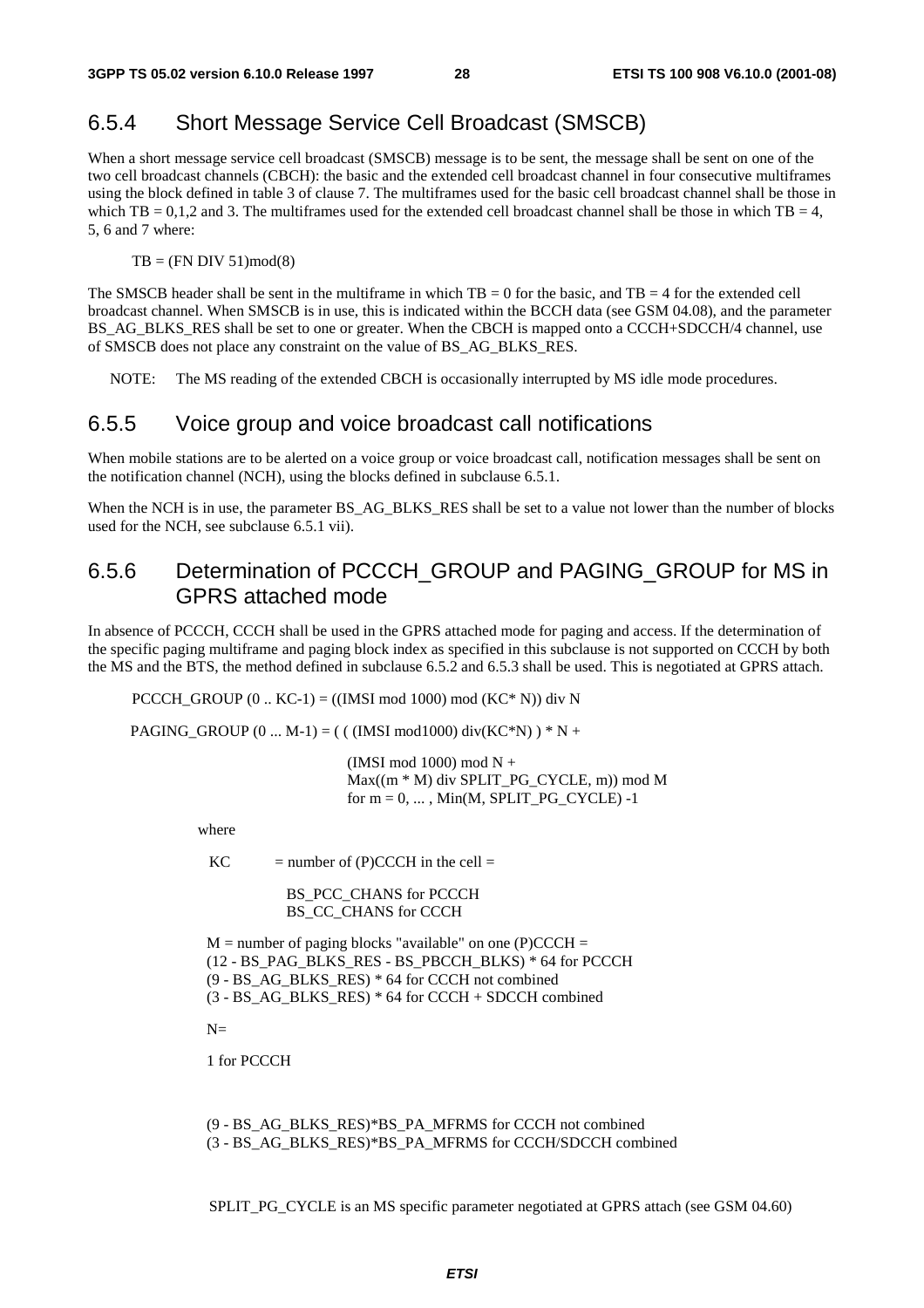$IMSI$  = International Mobile Subscriber Identity, as defined in GSM 03.03.

 $mod = Modulo.$ 

 $div =$  Integer division.

The MS shall receive paging and perform access on a single (P)CCCH identified by the PCCCH\_GROUP parameter (see subclause 6.5.1).

In non-DRX mode, depending whether there is or not PCCCH channel(s) in the cell, the MS shall listen :

- to all M blocks per multiframe where paging may appear on a PCCCH channel, or
- to all blocks on a CCCH channel.

In DRX mode, the MS shall listen to the blocks corresponding to its paging group as defined by the different PAGING\_GROUP values.

The required multiframe occurs when:

PAGING\_GROUP div (M div 64) = (FN div MFL) mod 64

where

 $MFL =$  multiframe length = 51 for CCCH or 52 for PCCCH

The index to the required paging block of the "available" blocks in the multiframe:

Paging block index = PAGING\_GROUP mod (M div 64)

where the index is then used with look-up tables of clause 7 to determine the actual PPCH block to be monitored. Table 5 is used for CCCH and table 7 for PCCCH.

For CCCH, if SPLIT\_PG\_CYCLE>32 is negotiated, SPLIT\_PG\_CYCLE=32 shall be used, in order to provide the MS enough time for BSIC and System Information decoding.

NOTE: On BCCH, the operator should limit DRX\_TIMER\_MAX (see GSM 04.60) to 4 seconds of the same reason.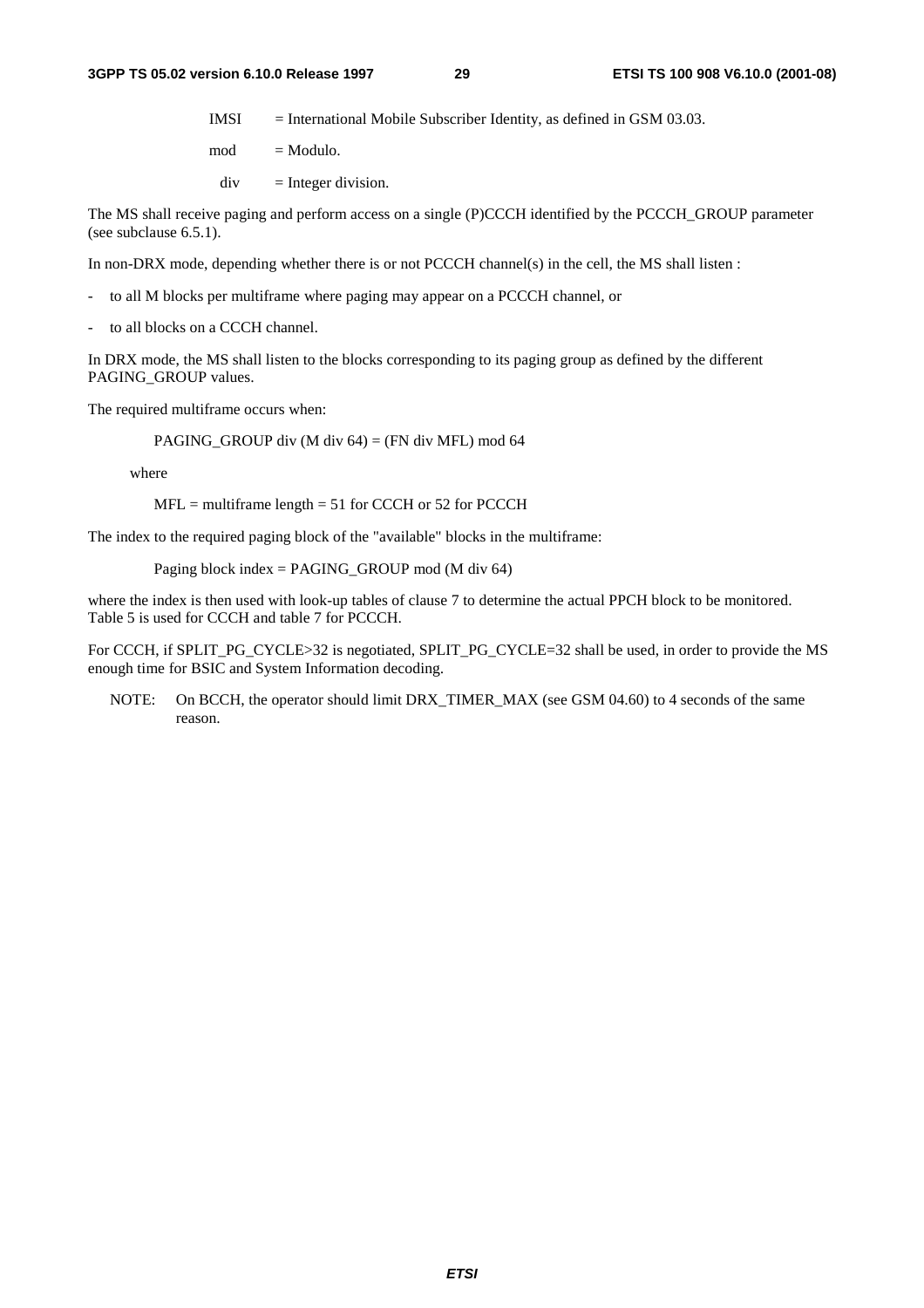| <b>Channel</b><br>designation | Sub-channel<br>number | <b>Direction</b> | <b>Allowable time slot</b><br>assignments | <b>Allowable RF channel</b><br>assignments | <b>Burst</b><br>type | <b>Repeat length</b><br>in TDMA frames | <b>Interleaved block</b><br><b>TDMA</b> frame mapping                                  |                                                            |
|-------------------------------|-----------------------|------------------|-------------------------------------------|--------------------------------------------|----------------------|----------------------------------------|----------------------------------------------------------------------------------------|------------------------------------------------------------|
| <b>TCH/FS</b>                 |                       |                  |                                           |                                            |                      |                                        |                                                                                        |                                                            |
| TCH/F2.4                      |                       | $D&U^2$          | $0 \ldots 7$                              | $CO \dots Cn$                              | NB <sup>1</sup>      | 13                                     | $B0(07), B1(411), B2(811,03)$                                                          |                                                            |
| TCH/HS                        | $\mathbf{0}$          | $D&U^2$          | 07                                        | $CO \dots Cn$                              | NB <sup>1</sup>      | 13                                     | $B0(0,2,4,6), B1(4,6,8,10), B2(8,10,0,2)$<br>$B0(1,3,5,7), B1(5,7,9,11), B2(9,11,1,3)$ |                                                            |
| <b>FACCH/F</b>                |                       | D&U              | 07                                        | $C0$ $Cn$                                  | NB <sup>1</sup>      | 13                                     | $B0(07), B1(411), B2(811,03)$                                                          |                                                            |
| FACCH/H                       | $\boldsymbol{0}$      | U                | 07                                        | $CO \dots Cn$                              | NB <sup>1</sup>      | 26                                     |                                                                                        | B0(0,2,4,6,8,10),B1(8,10,13,15,17,19),B2(17,19,21,23,0,2)  |
| FACCH/H                       | $\mathbf{0}$          | $\mathbf D$      | 07                                        | $CO \dots Cn$                              | NB                   | 26                                     |                                                                                        | B0(4,6,8,10,13,15),B1(13,15,17,19,21,23),B2(21,23,0,2,4,6) |
| FACCH/H                       | $\overline{1}$        | U                | 07                                        | $C0$ $Cn$                                  | NB <sup>1</sup>      | 26                                     |                                                                                        | B0(1,3,5,7,9,11),B1(9,11,14,16,18,20),B2(18,20,22,24,1,3)  |
| FACCH/H                       | $\overline{1}$        | D                | 07                                        | $\rm CO$ $\ldots$ $\rm Cn$                 | NB <sup>1</sup>      | 26                                     |                                                                                        | B0(5,7,9,11,14,16),B1(14,16,18,20,22,24),B2(22,24,1,3,5,7) |
| SACCH/TF                      |                       | $D&U^2$          | $\overline{0}$                            | $C0$ $Cn$                                  | $NB^3$               | 104                                    | B(12, 38, 64, 90)                                                                      | NOTE 1:                                                    |
| SACCH/TF                      |                       | $D\&U^2$         |                                           | $C0$ $Cn$                                  | $NB^3$               | 104                                    | B(25, 51, 77, 103)                                                                     | An Access Burst (AB) is used                               |
| SACCH/TF                      |                       | $D&U^2$          | $\overline{c}$                            | $CO \dots Cn$                              | $NB^3$               | 104                                    | B(38, 64, 90, 12)                                                                      | on the uplink during handover                              |
| SACCH/TF                      |                       | $D&U^2$          | 3                                         | $C0$ $Cn$                                  | $NB^3$               | 104                                    | B(51, 77, 103, 25)                                                                     | and on channels used for voice                             |
| SACCH/TF                      |                       | $D\&U^2$         |                                           | $CO \dots Cn$                              | $NB^3$               | 104                                    | B(64, 90, 12, 38)                                                                      | group calls when a request to                              |
| SACCH/TF                      |                       | $D&U^2$          | $\sqrt{5}$                                | $CO \dots Cn$                              | $NB^3$               | 104                                    | B(77, 103, 25, 51)                                                                     | talk is made.                                              |
| SACCH/TF                      |                       | $D&U^2$          | 6                                         | $CO \dots Cn$                              | $NB^3$               | 104                                    | B(90, 12, 38, 64)                                                                      |                                                            |
| SACCH/TF                      |                       | $D\&U^2$         | $\overline{7}$                            | $CO \dots Cn$                              | $NB^3$               | 104                                    | B(103, 25, 51, 77)                                                                     |                                                            |
| SACCH/M                       |                       | $D&U^2$          | 07                                        | $CO \dots Cn$                              | NB <sup>3</sup>      | 104                                    | B(12, 38, 64, 90)                                                                      |                                                            |
|                               |                       |                  |                                           |                                            |                      |                                        |                                                                                        |                                                            |
| SACCH/TH                      | $\boldsymbol{0}$      | $D&U^2$          | $\mathbf{0}$                              | $CO \dots Cn$                              | NB <sup>3</sup>      | 104                                    | B(12, 38, 64, 90)                                                                      | NOTE 2:                                                    |
|                               |                       |                  |                                           |                                            |                      |                                        | B(25, 51, 77, 103)                                                                     | The uplink of a channel                                    |
| SACCH/TH                      | $\theta$              | $D\&U^2$         | $\mathbf{1}$                              | $CO \dots Cn$                              | NB <sup>3</sup>      | 104                                    | B(12, 38, 64, 90)                                                                      | used for voice broadcast                                   |
|                               |                       |                  |                                           |                                            |                      |                                        | B(25, 51, 77, 103)                                                                     | or a voice group call may                                  |
| SACCH/TH                      | $\theta$              | $D&U^2$          | 2                                         | $CO \dots Cn$                              | NB <sup>3</sup>      | 104                                    | B(38, 64, 90, 12)                                                                      | actually not be used.                                      |
|                               |                       |                  |                                           |                                            |                      |                                        | B(51, 77, 103, 25)                                                                     |                                                            |
| SACCH/TH                      | $\boldsymbol{0}$      | $D\&U^2$         | $\mathfrak{Z}$                            | $CO \dots Cn$                              | NB <sup>3</sup>      | 104                                    | B(38, 64, 90, 12)                                                                      |                                                            |
|                               |                       |                  |                                           |                                            |                      |                                        | B(51, 77, 103, 25)                                                                     |                                                            |
| SACCH/TH                      | $\theta$              | $D&U^2$          | $\overline{4}$                            | $CO \dots Cn$                              | NB <sup>3</sup>      | 104                                    | B(64, 90, 12, 38)                                                                      |                                                            |
|                               |                       |                  |                                           |                                            |                      |                                        | B(77, 103, 25, 51)                                                                     |                                                            |
| SACCH/TH                      | $\mathbf{0}$          | $D&U^2$          | 5                                         | $C0 \dots Cn$                              | NB <sup>3</sup>      | 104                                    | B(64, 90, 12, 38)                                                                      |                                                            |
|                               |                       |                  |                                           |                                            |                      |                                        | B(77, 103, 25, 51)                                                                     |                                                            |
| SACCH/TH                      | $\theta$              | $D&U^2$          | 6                                         | $CO \dots Cn$                              | NB <sup>3</sup>      | 104                                    | B(90, 12, 38, 64)                                                                      |                                                            |
|                               |                       |                  |                                           |                                            |                      |                                        | B(103, 25, 51, 77)                                                                     |                                                            |
| SACCH/TH                      | $\mathbf{0}$          | $D&U^2$          | $\tau$                                    | $CO \dots Cn$                              | NB <sup>3</sup>      | 104                                    | B(90, 12, 38, 64)                                                                      |                                                            |
|                               |                       |                  |                                           |                                            |                      |                                        | B(103, 25, 51, 77)                                                                     |                                                            |

NOTE 3: An Access Burst (AB) may be used on the uplink during handover.

#### **Clause 7 Table 1 of 7: Mapping of logical channels onto physical channels (see subclauses 6.3, 6.4, 6.5)**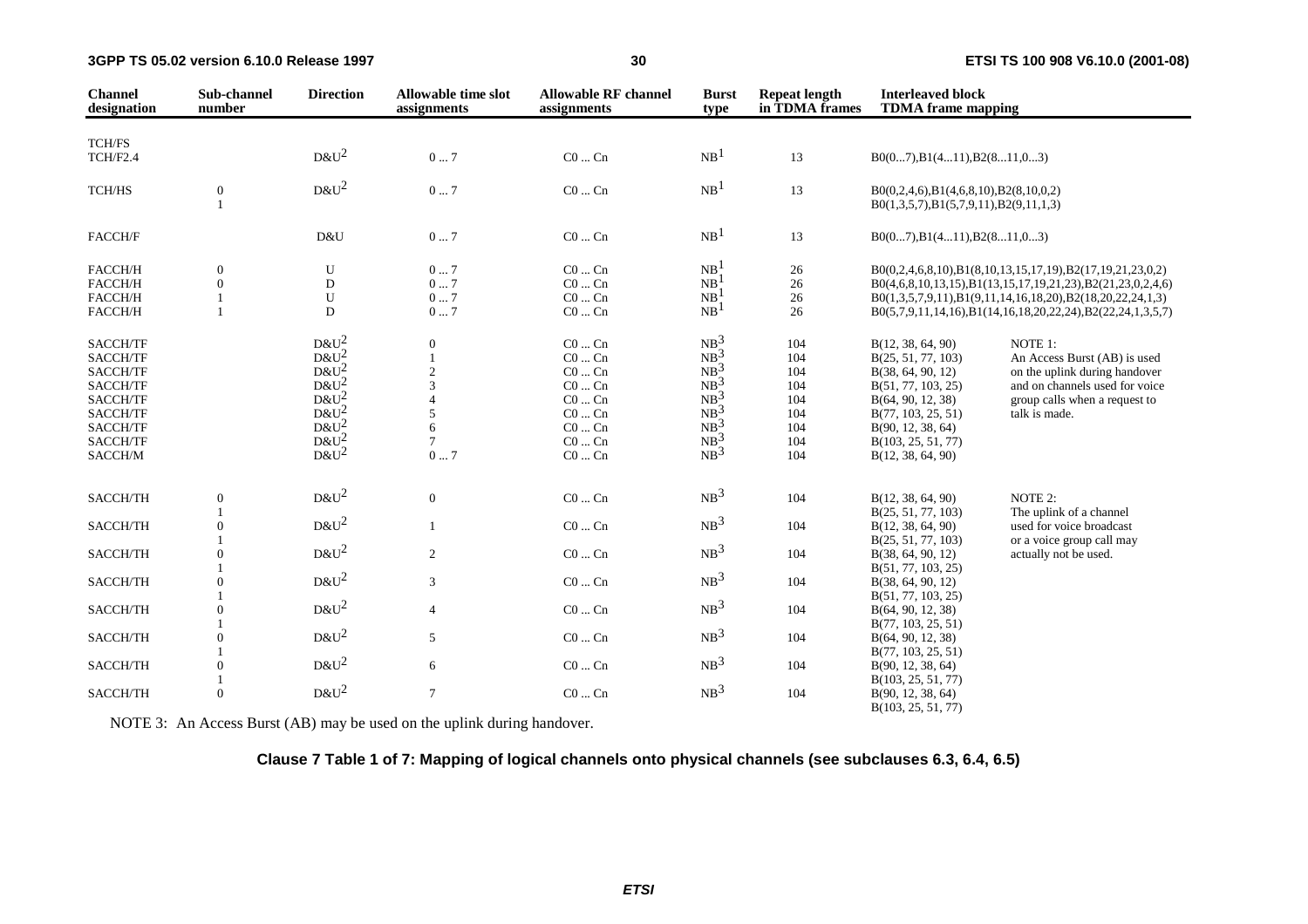| <b>Channel</b><br>designation                   | Sub-<br>channel<br>number | <b>Direction</b> | <b>Allowable</b><br>timeslot<br>assignments | <b>Allowable</b><br><b>RF</b> channel<br>assignments | <b>Burst</b><br>type | <b>Repeat</b><br>length in<br><b>TDMA</b> frames | <b>Interleaved block</b><br><b>TDMA</b> frame<br>mapping                                                                                                                                                                     |
|-------------------------------------------------|---------------------------|------------------|---------------------------------------------|------------------------------------------------------|----------------------|--------------------------------------------------|------------------------------------------------------------------------------------------------------------------------------------------------------------------------------------------------------------------------------|
| <b>TCH/F4.8</b><br>TCH/F9.6<br><b>TCH/F14.4</b> |                           | D&U              | 07                                          | $C0$ $Cn$                                            | NB <sup>1</sup>      | 26                                               | B0(011, 1322)<br>B1(4 11, 13 24, 0, 1)<br>B2(8 11, 13 24, 0 5)<br>B3(1324, 09)<br>B4(17 24, 0 11, 13, 14)<br>B5(21 24, 0 11, 13 18)                                                                                          |
| TCH/H <sub>2.4</sub><br>TCH/H4.8                | $\overline{0}$            | D&U              | 07                                          | $CO \dots Cn$                                        | NB <sup>1</sup>      | 26                                               | B0(0,2,4,6,8,10,13,15,17,19,21,<br>23, 0, 2, 4, 6, 8, 10, 13, 15, 17, 19)<br>B1(8,10,13,15,17,19,21,23,0,2,4,<br>6,8,10,13,15,17,19,21,23,0,2),<br>B2(17,19,21,23,0,2,4,6,8,10,13,<br>15, 17, 19, 21, 23, 0, 2, 4, 6, 8, 10) |
| $\frac{1}{2}$                                   |                           |                  |                                             |                                                      |                      |                                                  | B0(1,3,5,7,9,11,14,16,18,20,22,<br>24, 1, 3, 5, 7, 9, 11, 14, 16, 18, 20),<br>B1(9,11,14,16,18,20,22,24,1,3,5,<br>7,9,11,14,16,18,20,22,24,1,3),<br>B2(18,20,22,24,1,3,5,7,9,11,14,<br>16, 18, 20, 22, 24, 1, 3, 5, 7, 9, 11 |

NOTE 1: An Access Burst (AB) is used on the uplink during handover.

#### **Clause 7 Table 2 of 7: Mapping of logical channels onto physical channels (see subclauses 6.3, 6.4, 6.5)**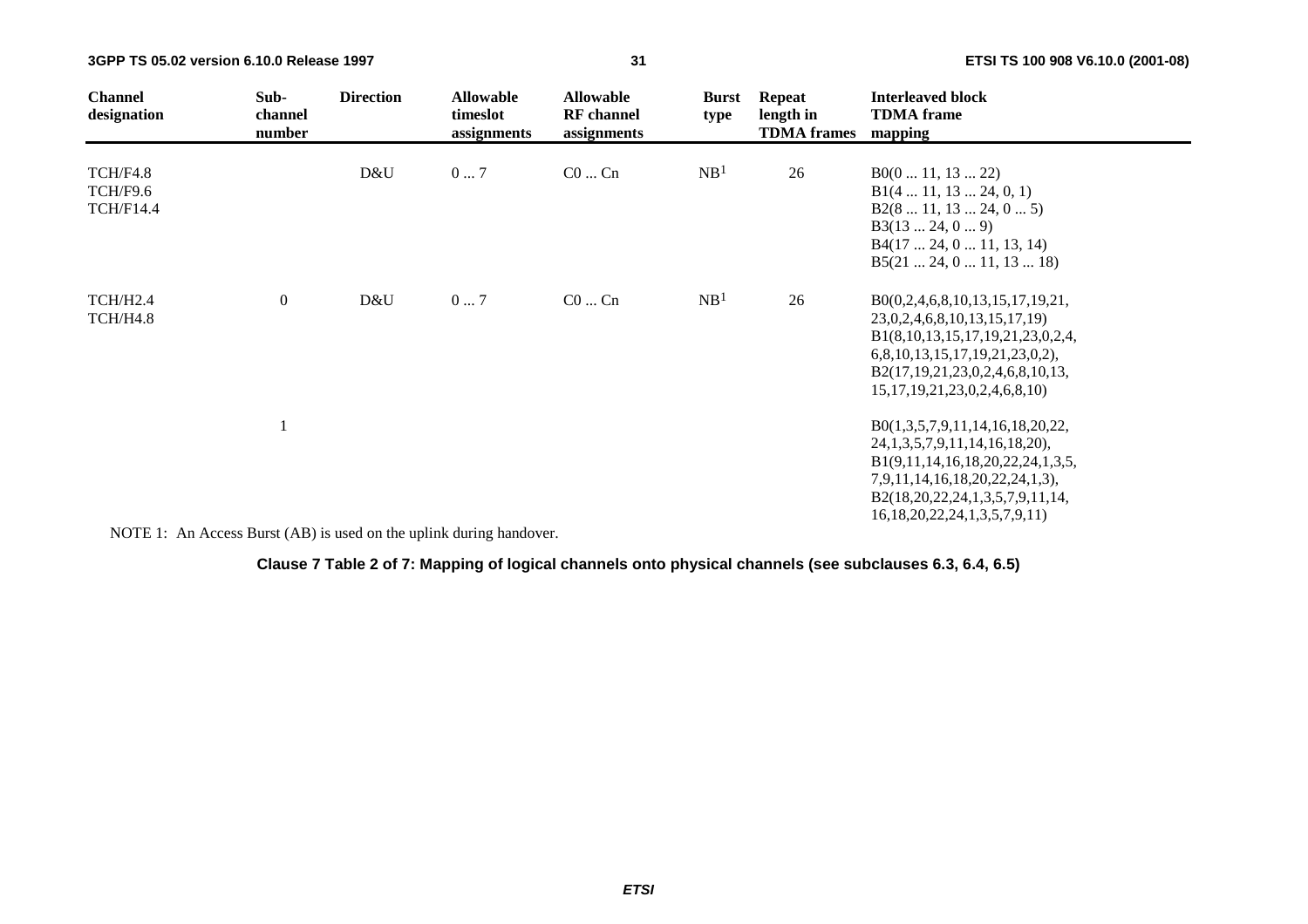| <b>Channel</b><br>designation | Sub-<br>channel<br>number                                        | <b>Direction</b>                                                                                    | <b>Allowable</b><br>timeslot<br>assignments | <b>Allowable</b><br><b>RF</b> channel<br>assignments | <b>Burst</b><br>type   | <b>Repeat</b><br>length in<br><b>TDMA</b> frames | <b>Interleaved block</b><br><b>TDMA</b> frame<br>mapping                              |                                                                          |
|-------------------------------|------------------------------------------------------------------|-----------------------------------------------------------------------------------------------------|---------------------------------------------|------------------------------------------------------|------------------------|--------------------------------------------------|---------------------------------------------------------------------------------------|--------------------------------------------------------------------------|
| <b>FCCH</b>                   |                                                                  | $\mathbf{D}$                                                                                        | $\boldsymbol{0}$                            | $\rm CO$                                             | FB                     | 51                                               |                                                                                       | B0(0),B1(10),B2(20),B3(30),B4(40)                                        |
| SCH                           |                                                                  | D                                                                                                   | $\boldsymbol{0}$                            | $\rm CO$                                             | ${\bf SB}$             | 51                                               |                                                                                       | B0(1),B1(11),B2(21),B3(31),B4(41)                                        |
| <b>BCCH</b> Norm              |                                                                  | D                                                                                                   | 0,2,4,6                                     | $\rm CO$                                             | $\rm NB$               | 51                                               | B(25)                                                                                 |                                                                          |
| <b>BCCH</b> Ext               |                                                                  | D                                                                                                   | 0,2,4,6                                     | $\rm CO$                                             | ${\rm NB}$             | $51\,$                                           | B(69)                                                                                 |                                                                          |
| PCH<br>$\rm{AGCH}$            |                                                                  | $\mathbf D$                                                                                         | 0,2,4,6                                     | $\rm CO$                                             | ${\bf NB}$             | $51\,$                                           | B0(69), B1(1215), B2(1619)                                                            | B3(2225), B4(2629), B5(3235),<br>B6(3639), B7(4245), B8(4649)            |
| NCH                           |                                                                  | ${\bf D}$                                                                                           | $\boldsymbol{0}$                            | $\rm CO$                                             | ${\bf NB}$             | $51\,$                                           | B0(69), B1(1215), B2(1619)<br>B6(36.39)                                               | B3(2225), B4(2629), B5(3235),                                            |
| <b>RACH</b>                   |                                                                  | U                                                                                                   | 0,2,4,6                                     | $\rm CO$                                             | $\mathbf{A}\mathbf{B}$ | 51                                               | $B0(0), B1(1)$ $B50(50)$                                                              |                                                                          |
| CBCH(SDCCH/4)                 |                                                                  | D                                                                                                   | $\overline{0}$                              | $\rm CO$                                             | NB                     | 51                                               | B(3235)                                                                               |                                                                          |
| CBCH(SDCCH/8)                 |                                                                  | D                                                                                                   | $0 \dots 3$                                 | $CO \dots Cn$                                        | ${\bf NB}$             | 51                                               | B(811)                                                                                |                                                                          |
| SDCCH/4                       | $\boldsymbol{0}$<br>$\mathbf{1}$<br>$\sqrt{2}$<br>$\mathfrak{Z}$ | $_\mathrm{U}^\mathrm{D}$<br>${\bf D}$<br>${\bf U}$<br>${\bf D}$<br>${\bf U}$<br>$\overline{D}$<br>U | $\overline{0}$                              | $\rm CO$                                             | NB <sup>1</sup>        | 51                                               | B(2225)<br>B(3740)<br>B(2629)<br>B(4144)<br>B(3235)<br>B(4750)<br>B(3639)<br>B(0.3)   | NOTE 1:<br>An Access Burst (AB) is used<br>On the uplink during handover |
| SACCH/C4                      | $\boldsymbol{0}$<br>$\mathbf{1}$<br>$\overline{2}$<br>3          | ${\bf D}$<br>${\bf U}$<br>${\rm D}$<br>${\bf U}$<br>${\bf D}$<br>${\bf U}$<br>${\bf D}$<br>U        | $\boldsymbol{0}$                            | $\rm CO$                                             | NB <sup>3</sup>        | 102                                              | B(4245)<br>B(5760)<br>B(46.49)<br>B(6164)<br>B(9396)<br>B(6.9)<br>B(97100)<br>B(1013) |                                                                          |

NOTE 3: An Access Burst (AB) may be used on the uplink during handover.

**Clause 7 Table 3 of 7: Mapping of logical channels onto physical channels (see subclauses 6.3, 6.4, 6.5)**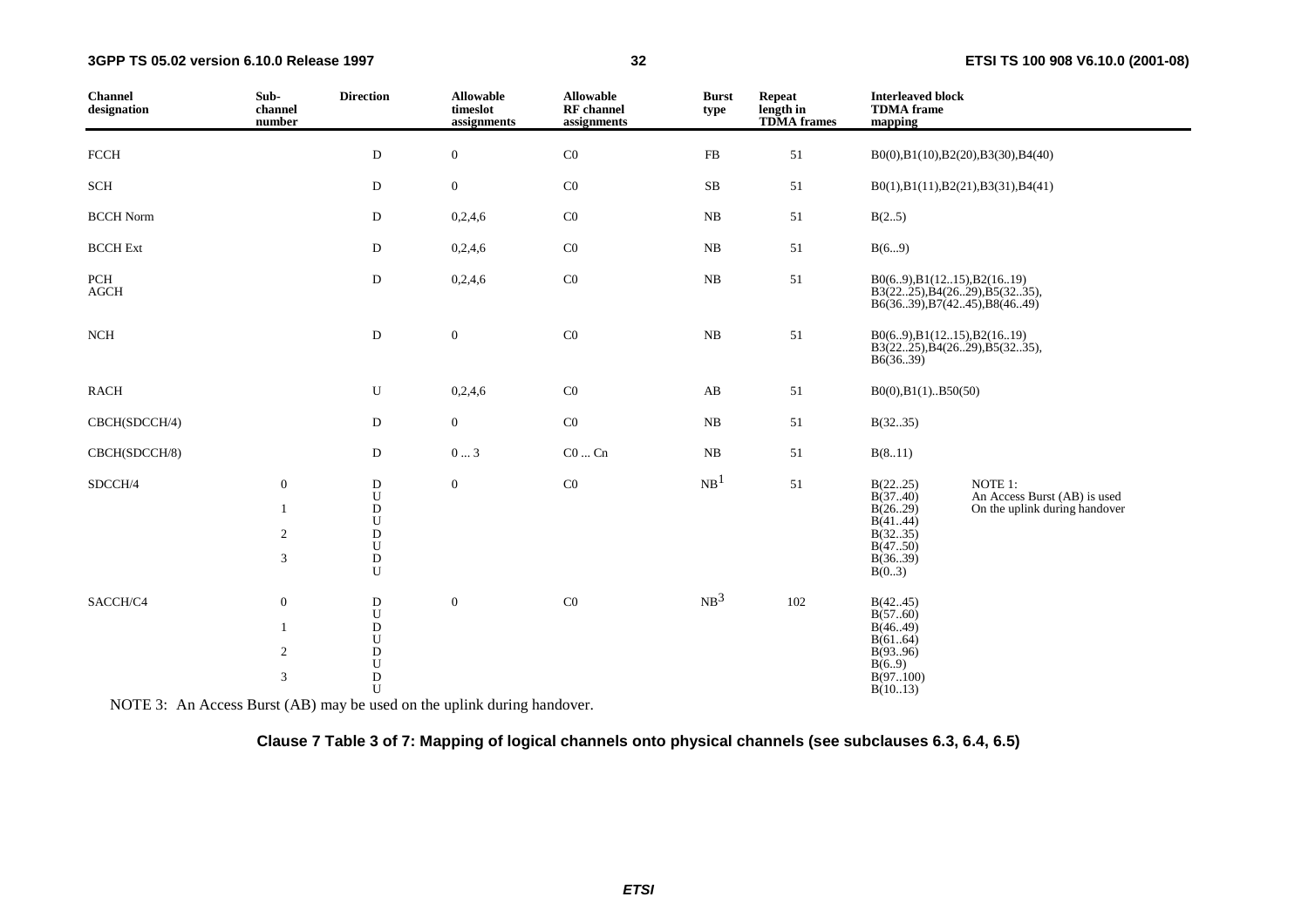| <b>Channel</b><br>designation | Sub-<br>channel<br>number | <b>Direction</b>                       | <b>Allowable</b><br>timeslot<br>assignments | <b>Allowable</b><br>RF channel<br>assignments | <b>Burst</b><br>type | <b>Repeat</b><br>length in<br><b>TDMA</b> frames | <b>Interleaved block</b><br><b>TDMA</b> frame<br>mapping |
|-------------------------------|---------------------------|----------------------------------------|---------------------------------------------|-----------------------------------------------|----------------------|--------------------------------------------------|----------------------------------------------------------|
| SDCCH/8                       | $\boldsymbol{0}$          | $\mathbf D$                            | $0\ldots7$                                  | $\rm CO$ $\rm Cn$                             | NB <sup>1</sup>      | 51                                               | B(03)                                                    |
|                               |                           | $\mathbf U$                            |                                             |                                               |                      |                                                  | B(1518)                                                  |
|                               | $\mathbf{1}$              | ${\bf D}$                              |                                             |                                               |                      |                                                  | B(47)                                                    |
|                               |                           | ${\bf U}$                              |                                             |                                               |                      |                                                  | B(1922)                                                  |
|                               | $\sqrt{2}$                | ${\bf D}$                              |                                             |                                               |                      |                                                  | B(811)                                                   |
|                               |                           | $\boldsymbol{\mathsf{U}}$              |                                             |                                               |                      |                                                  | B(2326)                                                  |
|                               | 3                         | ${\rm D}$                              |                                             |                                               |                      |                                                  | B(1215)                                                  |
|                               |                           | $\boldsymbol{\mathsf{U}}$<br>${\bf D}$ |                                             |                                               |                      |                                                  | B(2730)                                                  |
|                               | 4                         | $\boldsymbol{\mathsf{U}}$              |                                             |                                               |                      |                                                  | B(1619)<br>B(3134)                                       |
|                               | 5                         | ${\bf D}$                              |                                             |                                               |                      |                                                  | B(2023)                                                  |
|                               |                           | $\boldsymbol{\mathsf{U}}$              |                                             |                                               |                      |                                                  | B(3538)                                                  |
|                               | 6                         | ${\rm D}$                              |                                             |                                               |                      |                                                  | B(2427)                                                  |
|                               |                           | $\boldsymbol{\mathsf{U}}$              |                                             |                                               |                      |                                                  | B(3942)                                                  |
|                               | $\tau$                    | ${\rm D}$                              |                                             |                                               |                      |                                                  | B(2831)                                                  |
|                               |                           | $\mathbf U$                            |                                             |                                               |                      |                                                  | B(4346)                                                  |
| SACCH/C8                      | $\boldsymbol{0}$          | ${\bf D}$                              | $0\ldots7$                                  | $\rm CO$ $\ldots$ $\rm Cn$                    | NB <sup>3</sup>      | 102                                              | B(3235)                                                  |
|                               |                           | ${\bf U}$                              |                                             |                                               |                      |                                                  | B(4750)                                                  |
|                               | 1                         | ${\bf D}$                              |                                             |                                               |                      |                                                  | B(3639)                                                  |
|                               |                           | $\mathbf U$                            |                                             |                                               |                      |                                                  | B(5154)                                                  |
|                               | $\overline{c}$            | $\mathbf D$                            |                                             |                                               |                      |                                                  | B(4043)                                                  |
|                               |                           | ${\bf U}$                              |                                             |                                               |                      |                                                  | B(5558)                                                  |
|                               | 3                         | ${\bf D}$<br>$\mathbf U$               |                                             |                                               |                      |                                                  | B(4447)<br>B(5962)                                       |
|                               | $\overline{4}$            | ${\rm D}$                              |                                             |                                               |                      |                                                  | B(8386)                                                  |
|                               |                           | ${\bf U}$                              |                                             |                                               |                      |                                                  | B(98101)                                                 |
|                               | 5                         | ${\bf D}$                              |                                             |                                               |                      |                                                  | B(8790)                                                  |
|                               |                           | $\mathbf U$                            |                                             |                                               |                      |                                                  | B(03)                                                    |
|                               | 6                         | ${\bf D}$                              |                                             |                                               |                      |                                                  | B(9194)                                                  |
|                               |                           | $\mathbf U$                            |                                             |                                               |                      |                                                  | B(47)                                                    |
|                               | $\tau$                    | $\rm \frac{D}{U}$                      |                                             |                                               |                      |                                                  | B(9598)                                                  |
|                               |                           |                                        |                                             |                                               |                      |                                                  | B(811)                                                   |

NOTE 1: An Access Burst (AB) is used on the uplink during handover.

NOTE 3: An Access Burst (AB) may be used on the uplink during handover.

**Clause 7 Table 4 of 7: Mapping of logical channels onto physical channels (see subclauses 6.3, 6.4, 6.5)**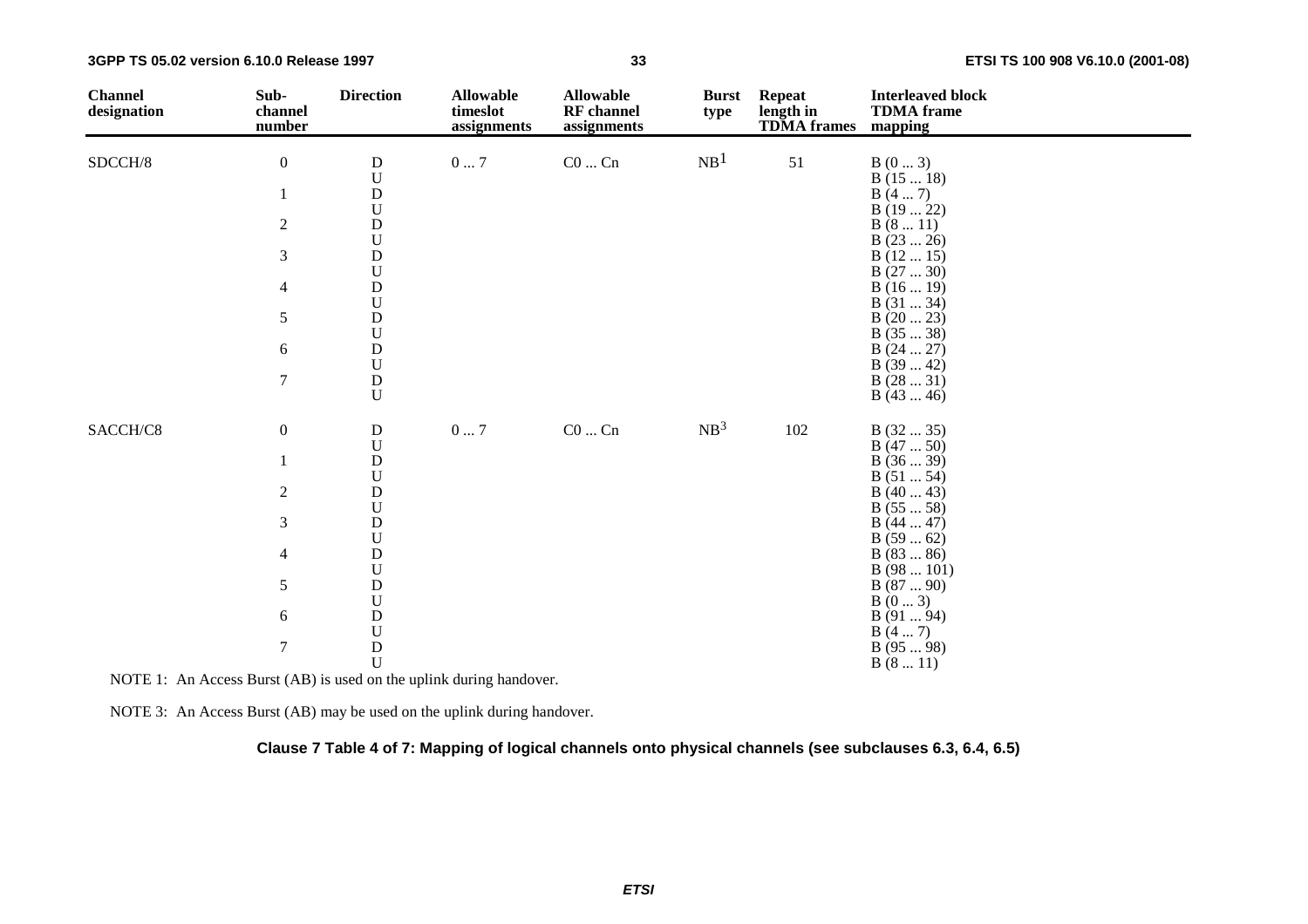**34 ETSI TS 100 908 V6.10.0 (2001-08)**

#### BS\_CCCH\_SDCCH\_COMB

|                | Random access channel blocks available |            |                  |                       |                                                                                                      |
|----------------|----------------------------------------|------------|------------------|-----------------------|------------------------------------------------------------------------------------------------------|
|                |                                        |            |                  |                       | Access grant blocks available (NOTE: Some access grant blocks may also be used for the NCH)          |
|                |                                        |            |                  | <b>BS_AG_BLKS_RES</b> |                                                                                                      |
|                |                                        |            |                  |                       | Number of paging blocks available per 51-multiframe                                                  |
|                |                                        |            |                  |                       | Paging channel blocks available<br>(Paging block index = 0, 1, 2, 3, 4, 5, 6, 7, 8)                  |
| False          | B0, B1  B50                            | B0, B1  B8 | $\mathbf{0}$     | 9                     | B0, B1, B2, B3, B4, B5, B6, B7, B8                                                                   |
| False<br>False |                                        |            | 2                | 8<br>7                | B1, B2, B3, B4, B5, B6, B7, B8<br>B2, B3, B4, B5, B6, B7, B8                                         |
| False          |                                        |            | 3                | 6                     | B3, B4, B5, B6, B7, B8                                                                               |
| False<br>False |                                        |            | 4<br>5           | 5<br>4                | B <sub>4</sub> , B <sub>5</sub> , B <sub>6</sub> , B <sub>7</sub> , B <sub>8</sub><br>B5, B6, B7, B8 |
| False          |                                        |            | 6                | $\mathfrak{Z}$        | B6, B7, B8                                                                                           |
| False          |                                        |            | $\overline{7}$   | $\overline{2}$        | <b>B7, B8</b>                                                                                        |
| True           | B4, B5, B14, B15  B36, B45, B46        | B0, B1, B2 | $\boldsymbol{0}$ | 3                     | B0, B1, B2                                                                                           |
| True           |                                        |            |                  | $\overline{2}$        | <b>B1</b> , <b>B2</b>                                                                                |
| True           |                                        |            | 2                |                       | B <sub>2</sub>                                                                                       |

**Clause 7 Table 5 of 7: Mapping of logical channels onto physical channels (see subclauses 6.3, 6.4, 6.5)**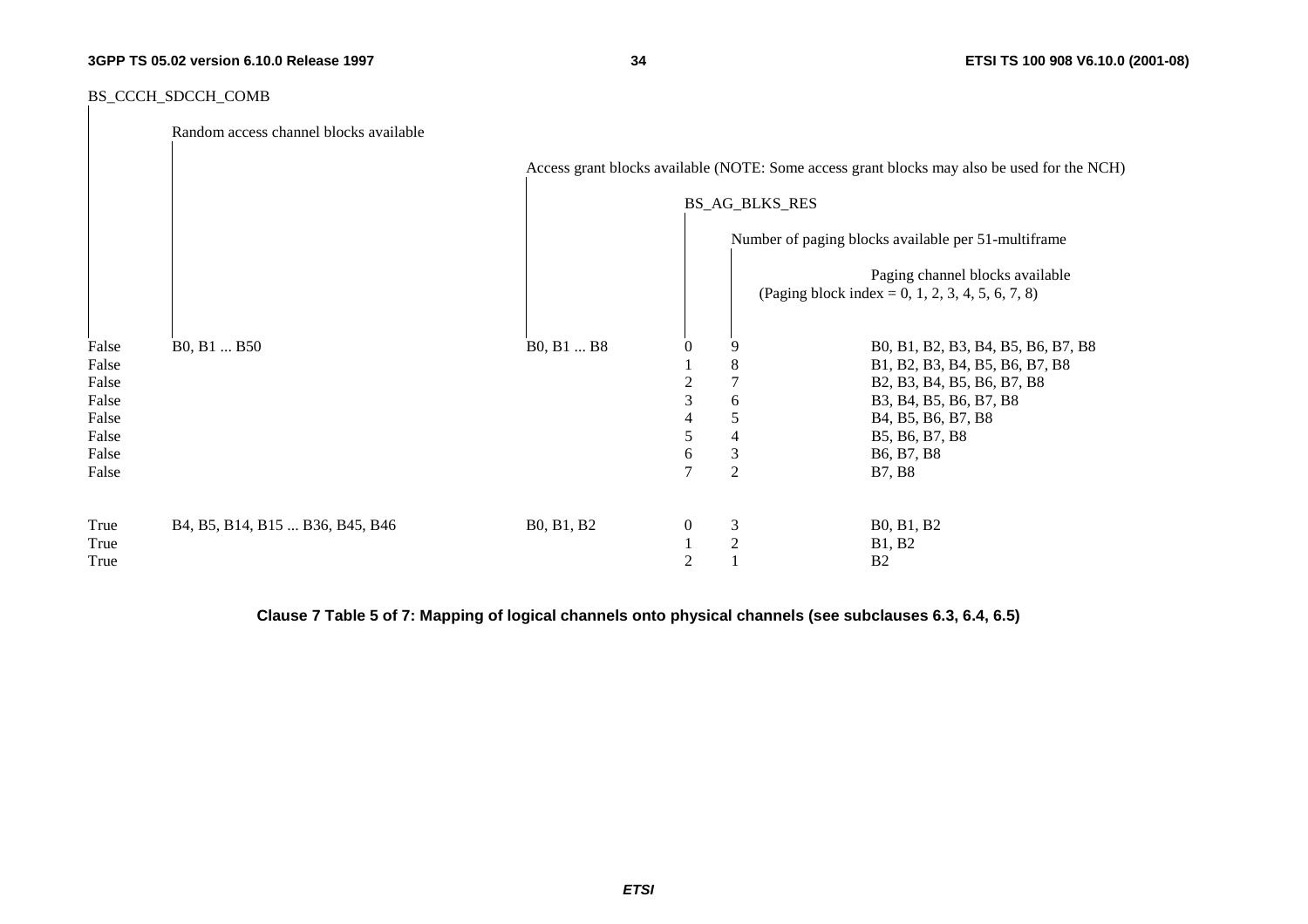| <b>Channel</b><br>designation | Sub-<br>channel                                        | <b>Direction</b> | <b>Allowable</b><br>time-slot | <b>Allowable RF</b><br>channel | Burst type      | Repeat<br>length in   | Interleaved block TDMA frame mapping                                                                                                                                     |
|-------------------------------|--------------------------------------------------------|------------------|-------------------------------|--------------------------------|-----------------|-----------------------|--------------------------------------------------------------------------------------------------------------------------------------------------------------------------|
|                               | number                                                 |                  | assignment                    | assignment                     |                 | <b>TDMA</b><br>frames |                                                                                                                                                                          |
| PDTCH, PACCH                  |                                                        | D&U              | 07                            | COCn                           | NB <sub>1</sub> | 52                    | B0(03), B1(47), B2(811), B3(1316), B4(1720), B5(2124),<br>B6(2629), B7(3033), B8(3437), B9(3942), B10(4346),<br>B11(4750)                                                |
| <b>PBCCH</b>                  |                                                        | D                | 07                            | COCn                           | <b>NB</b>       | 52                    | B0(0 3), B6(2629), B3(1316), B9(3942)                                                                                                                                    |
| PRACH                         |                                                        | U                | 07                            | COCn                           | $\overline{AB}$ | 52                    | B0(0)B11(11), B12(13)B23(24),<br>B24(26) B35(37), B36(39)B47(50)                                                                                                         |
| PPCH, PNCH                    |                                                        | D                | 07                            | COCn                           | $\overline{NB}$ | $\overline{52}$       | B1(4  7), B2(811), B3(1316), B4(1720), B5(2124), B6(2629),<br>B7(3033), B8(3437), B9(3942), B10(4346), B11(4750)                                                         |
| PAGCH                         |                                                        | D                | 07                            | COCn                           | $\overline{NB}$ | $\overline{52}$       | B0(03), B1(4  7), B2(811), B3(1316), B4(1720), B5(2124),<br>B6(2629), B7(3033), B8(3437), B9(3942), B10(4346),<br>B11(4750)                                              |
| PTCCH/D                       |                                                        | D                | 07                            | $CO$ Cn                        | $\overline{NB}$ | 416                   | B0(12,38,64,90), B2(116,142,168,194), B3(220,246,272,298),<br>B4(324,350,376,402)                                                                                        |
| PTCCH/U                       | $\Omega$<br>8<br>9<br>10<br>11<br>12<br>13<br>14<br>15 | U                | 07                            | $CO$ Cn                        | AB              | 416                   | B0(12)<br>B0(38)<br>B0(64)<br>B0(90)<br>B0(116)<br>B0(142)<br>B0(168)<br>B0(194)<br>B0(220)<br>B0(246)<br>B0(272)<br>B0(298)<br>B0(324)<br>B0(350)<br>B0(376)<br>B0(402) |

**Clause 7 Table 6 of 7: Mapping of logical channels onto physical channels (see subclauses 6.3, 6.4, 6.5) -**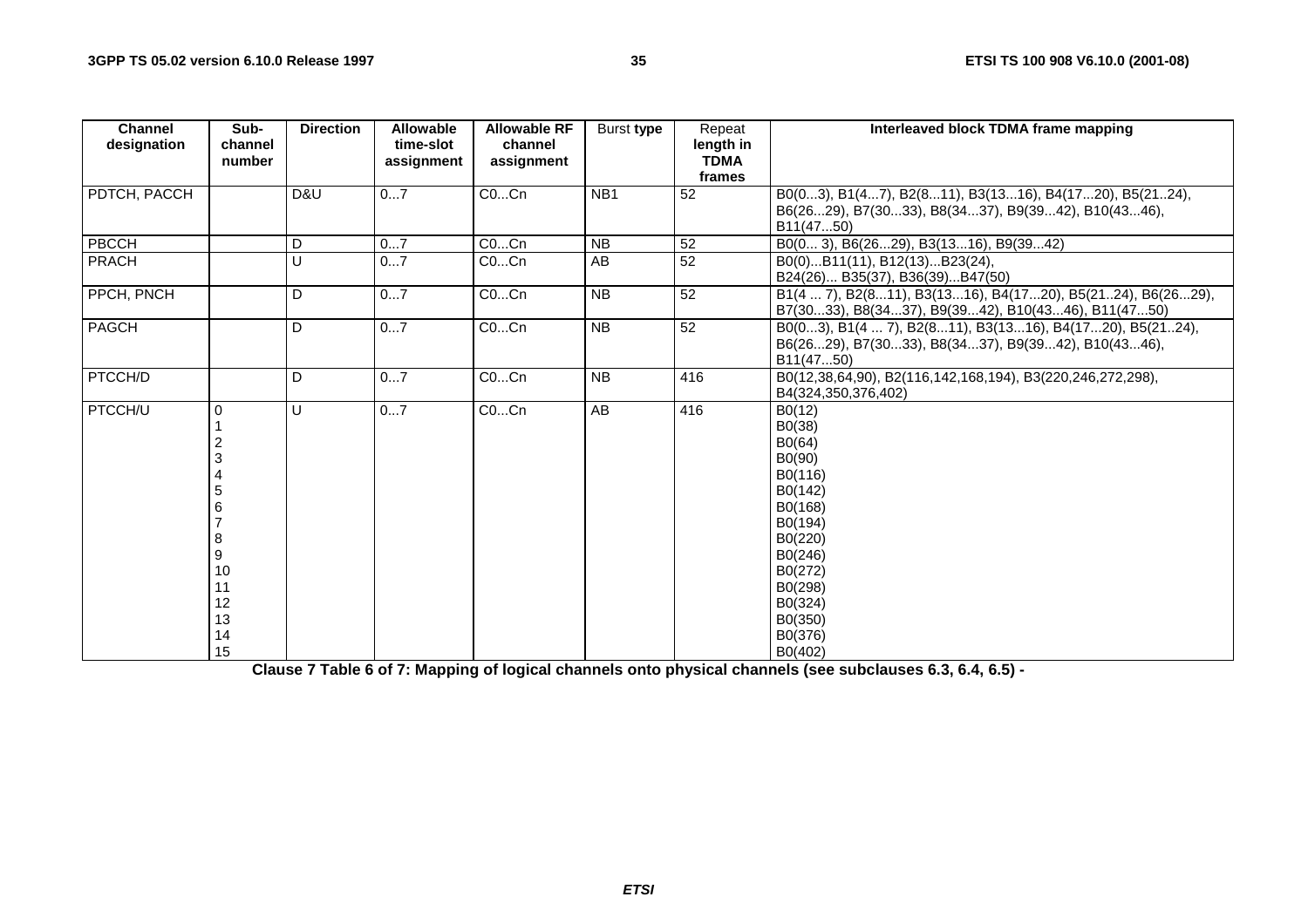#### BS\_PAG\_BLKS\_RES + BS\_PBCCH\_BLKS

|     |    |                | Number of paging blocks available per 52-multiframe                                                                    |
|-----|----|----------------|------------------------------------------------------------------------------------------------------------------------|
|     |    |                | Paging channel blocks available for 52-multiframe                                                                      |
|     |    |                | (Paging block index = 0, 1, 2, 3, 4, 5, 6, 7, 8, 9, 10)                                                                |
|     |    |                |                                                                                                                        |
|     |    |                |                                                                                                                        |
|     |    | 11             | B1, B2, B3, B4, B5, B6, B7, B8, B9, B10, B11                                                                           |
|     |    | 10             | B1, B2, B3, B4, B5, B7, B8, B9, B10, B11                                                                               |
|     | 3  | 9              | B1, B2, B4, B5, B7, B8, B9, B10, B11                                                                                   |
|     | 4  | 8              | B1, B2, B4, B5, B7, B8, B10, B11                                                                                       |
|     | 5  | 7              | B <sub>2</sub> , B <sub>4</sub> , B <sub>5</sub> , B <sub>7</sub> , B <sub>8</sub> , B <sub>10</sub> , B <sub>11</sub> |
|     | 6  | 6              | B2, B4, B5, B8, B10, B11                                                                                               |
|     |    | 5              | B <sub>2</sub> , B <sub>5</sub> , B <sub>8</sub> , B <sub>10</sub> , B <sub>11</sub>                                   |
|     | 8  | $\overline{4}$ | B <sub>2</sub> , B <sub>5</sub> , B <sub>8</sub> , B <sub>11</sub>                                                     |
|     | 9  | 3              | B5, B8, B11                                                                                                            |
|     | 10 | $\overline{c}$ | <b>B5, B11</b>                                                                                                         |
|     | 11 |                | B11                                                                                                                    |
| >11 |    | $\theta$       |                                                                                                                        |
|     |    |                |                                                                                                                        |

**Clause 7 Table 7 of 7: Mapping of logical channels onto physical channels (see subclauses 6.3, 6.4, 6.5)**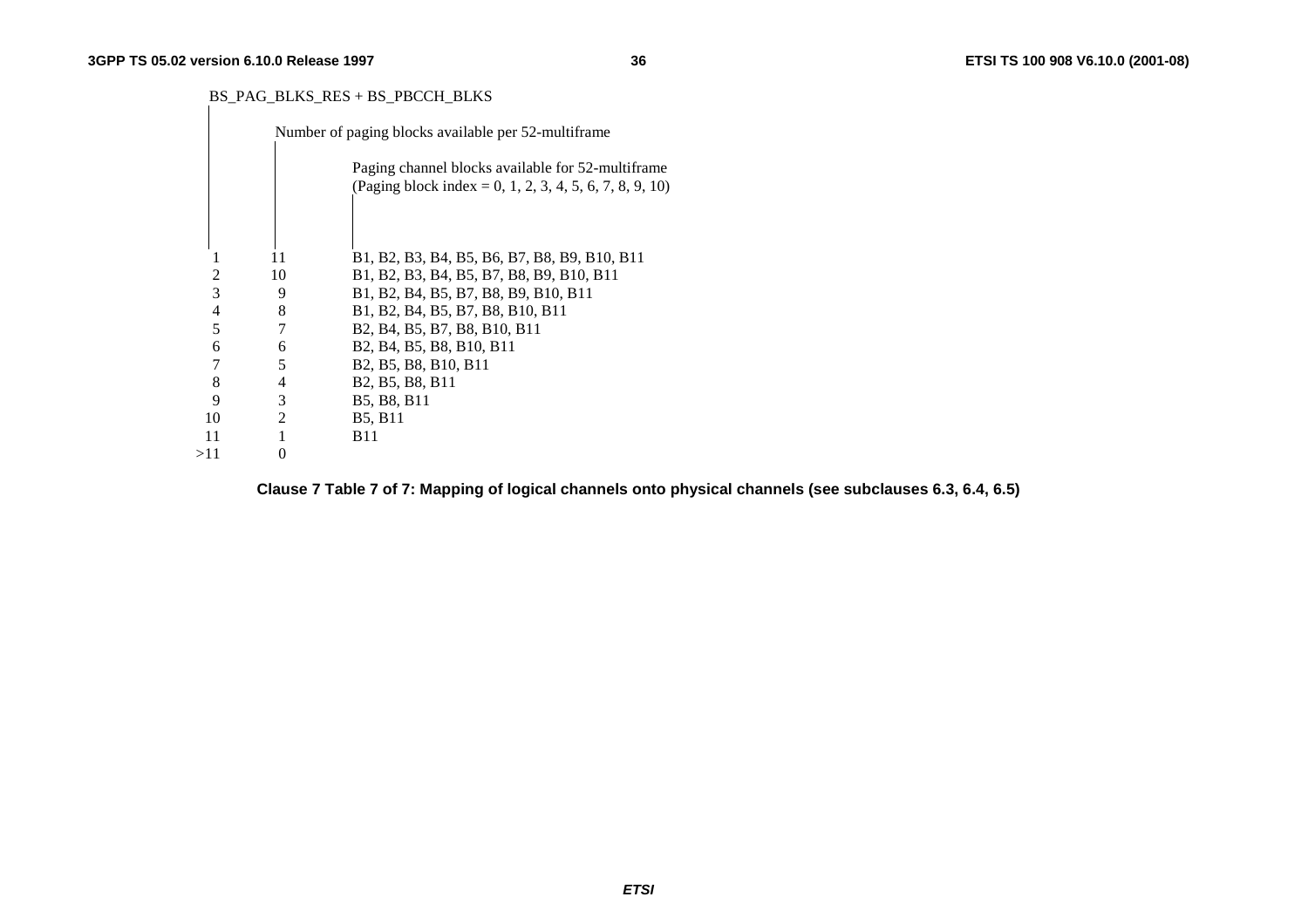#### **37 ETSI TS 100 908 V6.10.0 (2001-08)**



**Figure 1: Mapping of logical channels onto physical channels based on the physical resource** 

**ETSI**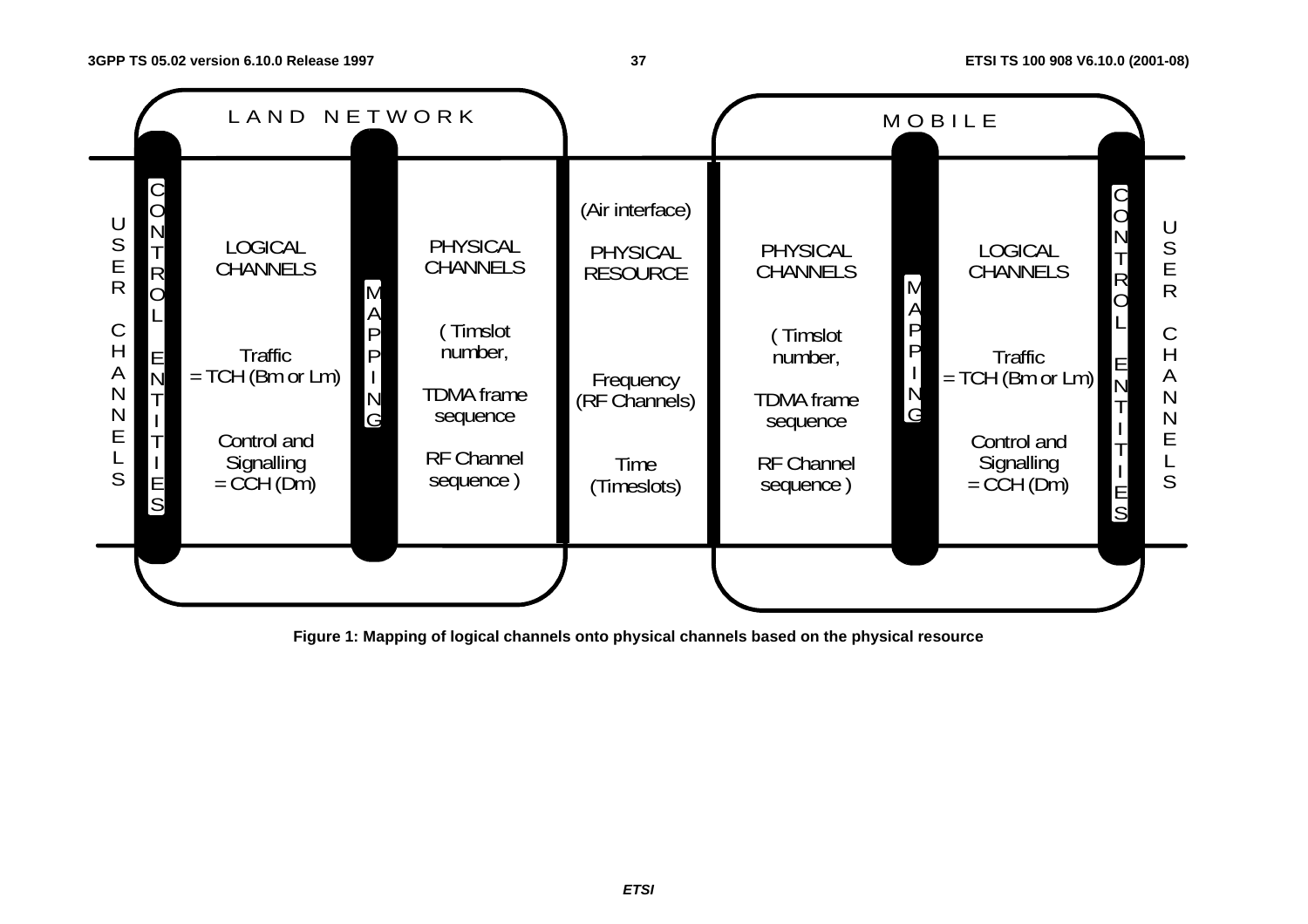

**Figure 2: The structure imposed on the physical resource: Timeslots, TDMA Frames and Radio Frequency channels (in this example the cell has an allocation of 4 RF Channels pairs**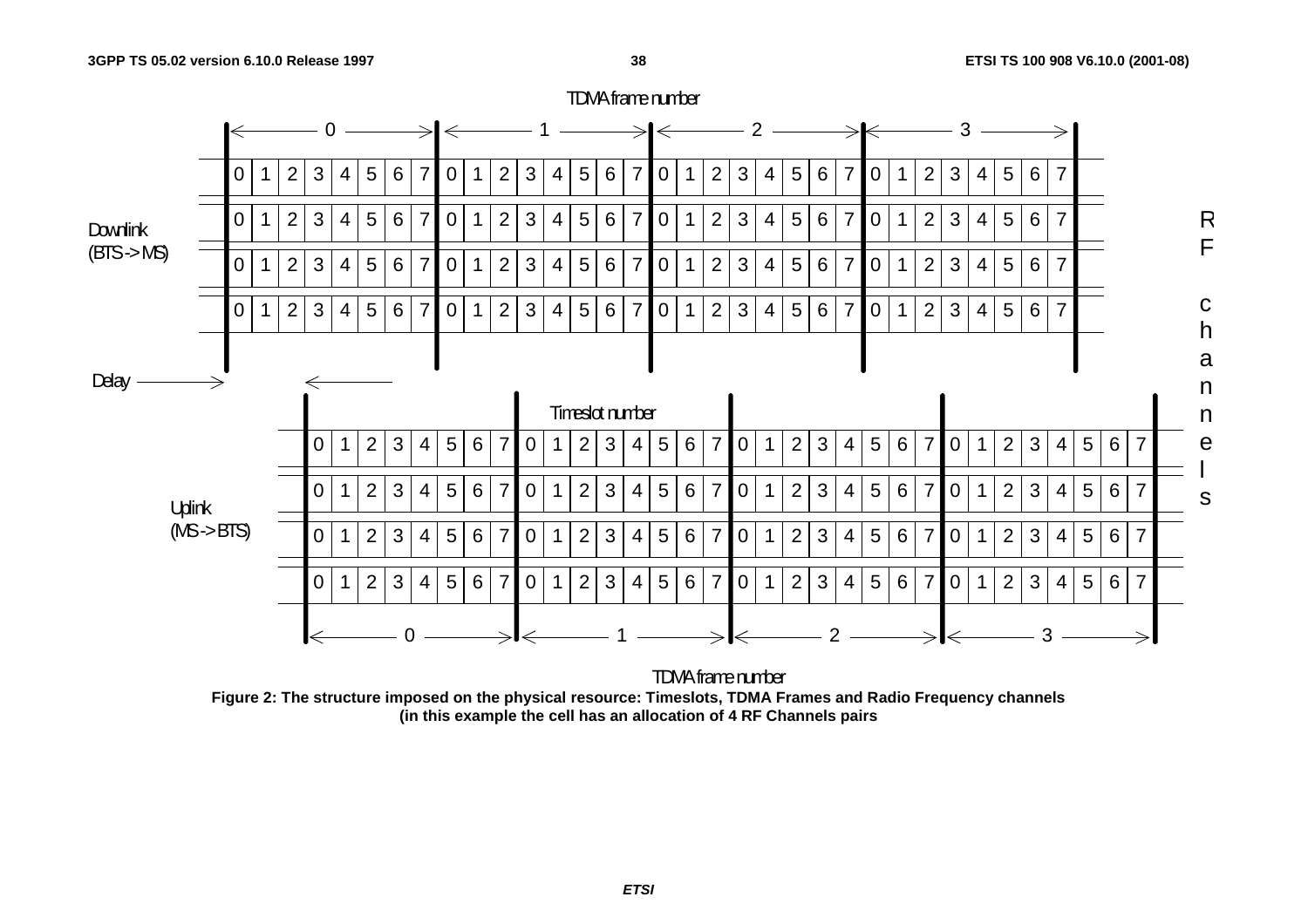

**Figure 3: Timeslot and format of bursts**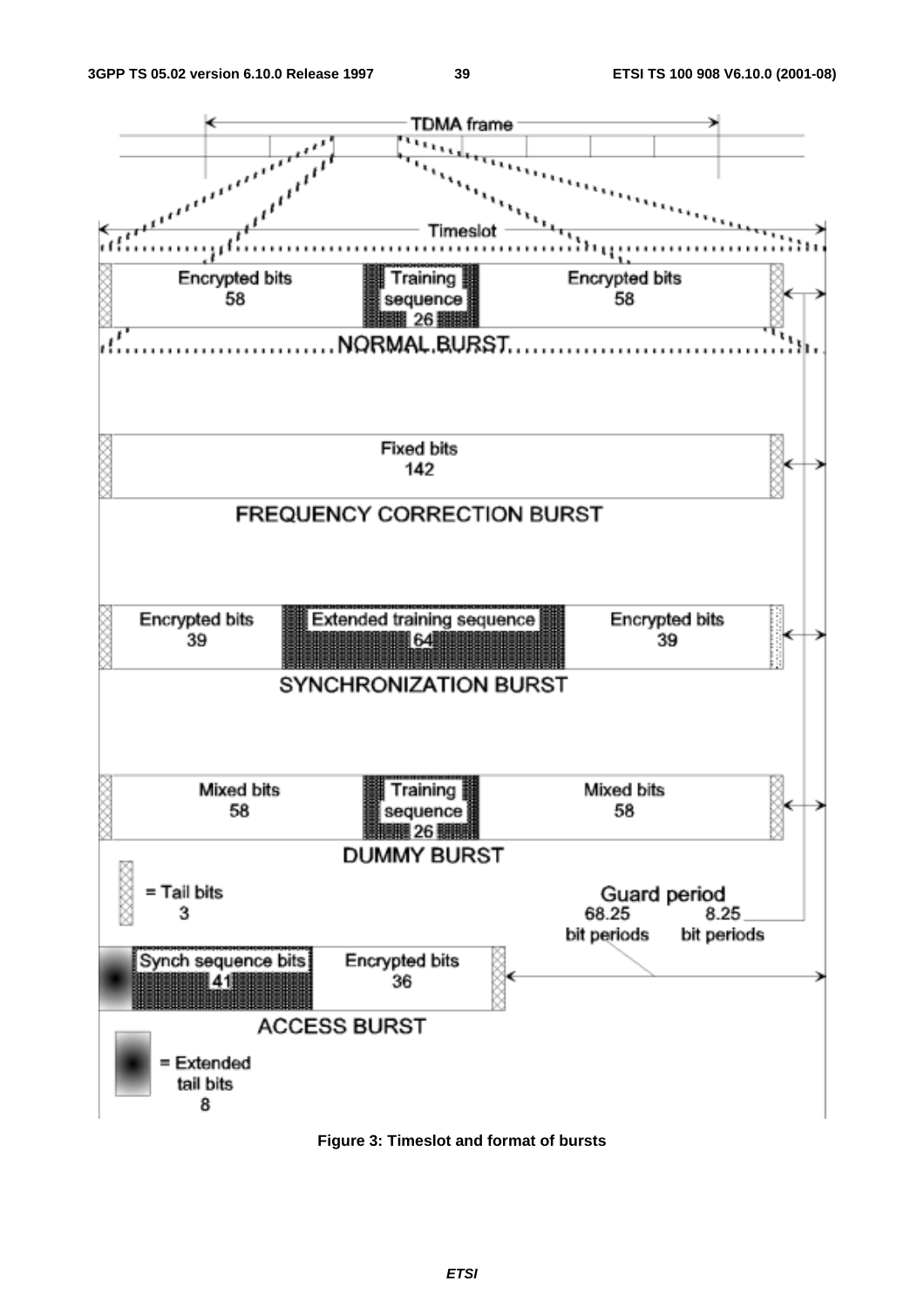

**Figure 4: Mobile Station usage of physical channel timeslots (For a full-rate hopping traffic channel assigned timeslot 3)**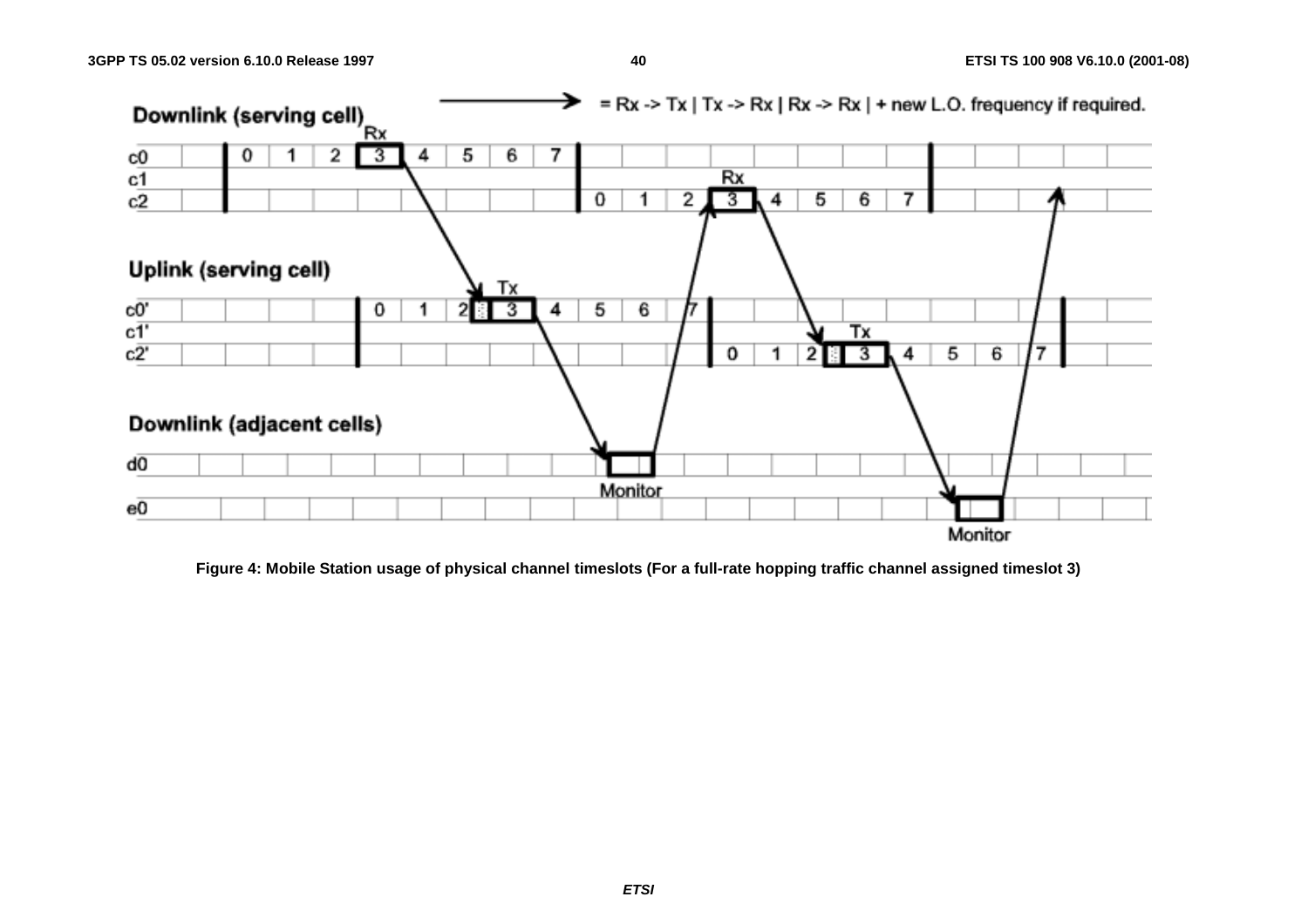

(This example of a physical channel is non-hopping using timeslot 0 of every TDMA frame)

(This example of a physical channel is hopping using 3 of every other TDMA frame)

**Figure 5: Example of two different physical channels**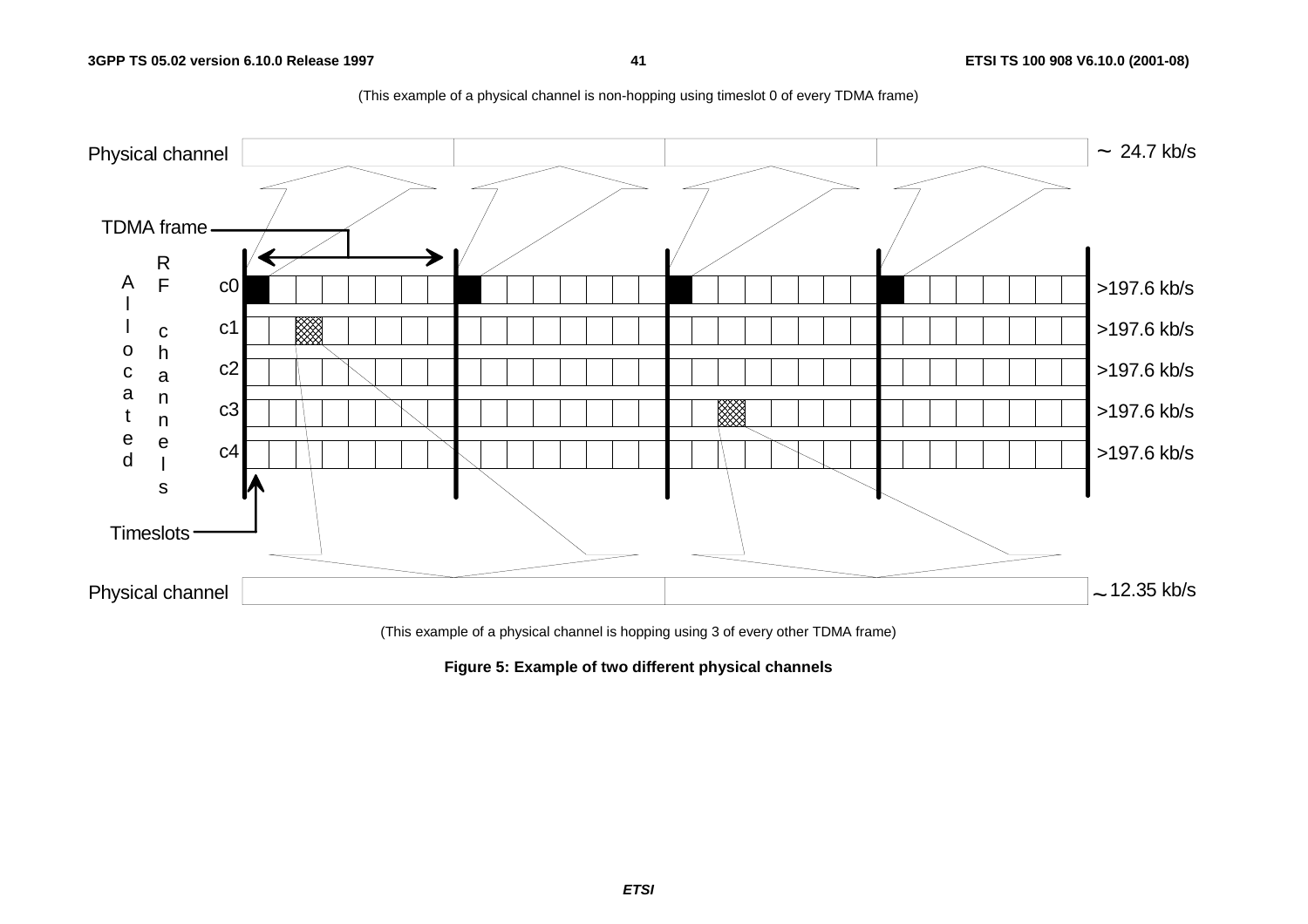

**Figure 6: Block diagram of the frequency hopping algorithm when HSN** ≠ **0**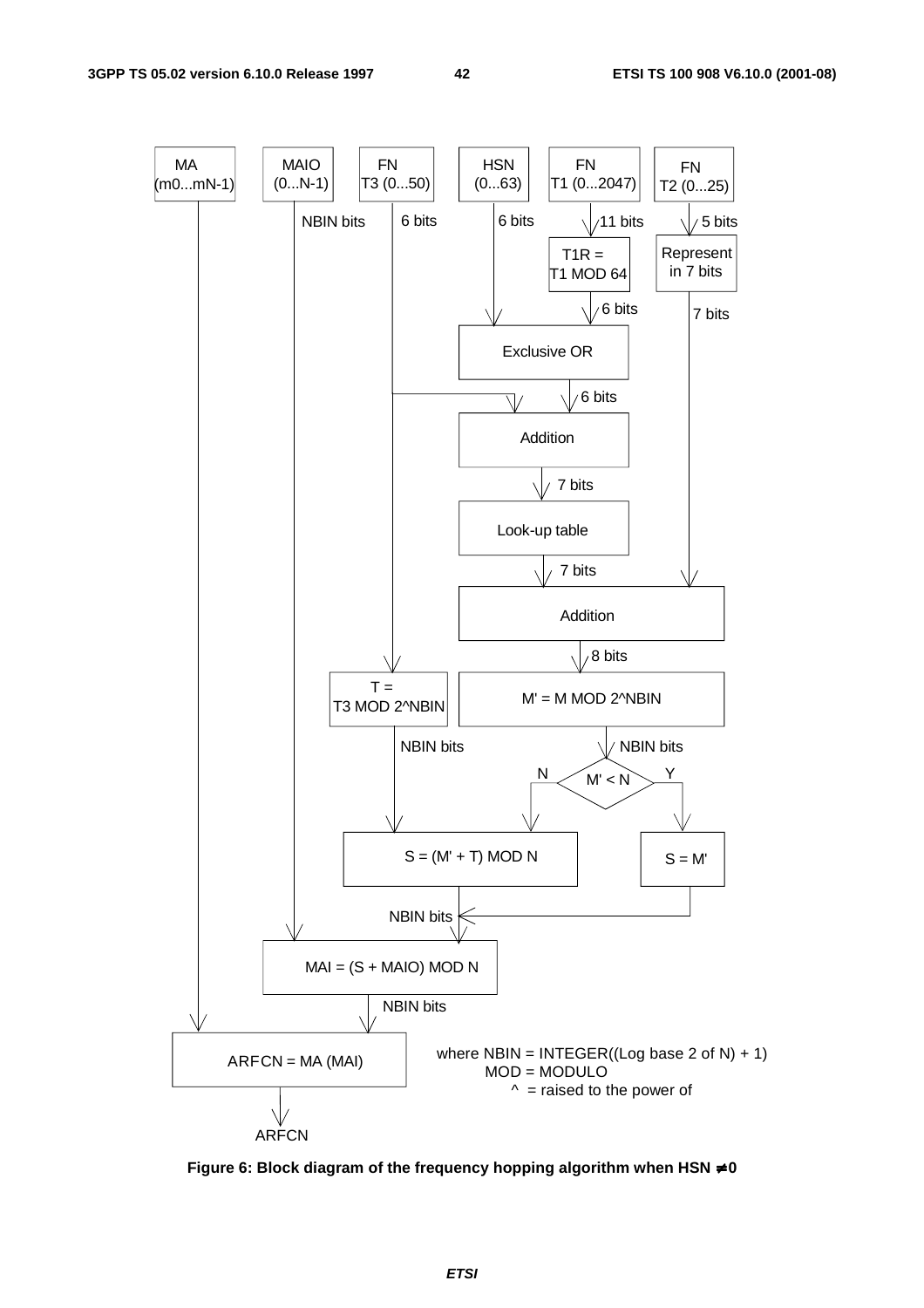





**Figure 7b: TDMA frame mapping for TCH/HS + SACCH/HS sub-channels 0 and 1** 

**Figure 7: Example of a TDMA frame mapping for traffic channels**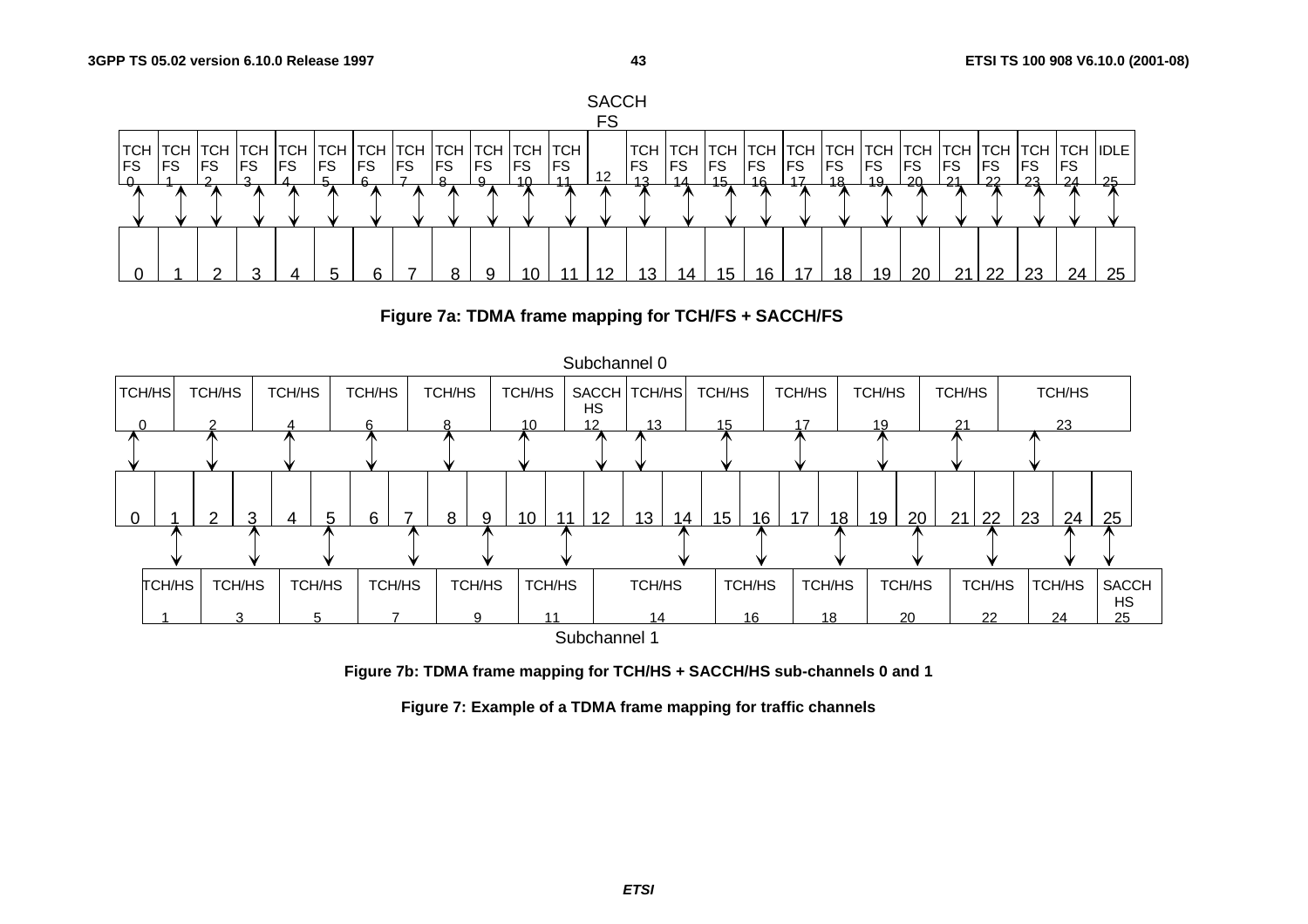|--|

#### Figure 8a: TDMA frame mapping for FCCH + SCH + BCCH + CCCH

| FCCH     | Ō<br>Ū.     | 六<br>င္ထ | -<br>ㅎ<br>요 | BCCH                               | Ō.<br>ပ္တ | <b>CCC</b> | CCC  | 5<br>S | <b>CCL</b> | ÷<br>Χ<br>Χ<br>노 | ÷<br>š                         | CCC      | ġ   | ġ<br>ჭ<br>ვ | 5<br>S | U<br>Ō | CCC    | ÷<br>š           | ◡<br>g           | ÷<br>ŝ                         | SDCCH/4(0)                           | ε<br>ġ.<br>ಜ                        | 4(0)<br>⇒<br>六<br>Χ<br>◡<br>ಜ | 1/4(0)<br>ġ<br>ಜ       | 4/(1)<br>ġ<br>ā       | 4/(1)<br>SDCCH | $\overline{\phantom{0}}$<br>₩.<br><b>SDCCH</b> | $\overline{ }$<br>ৼ<br>≛<br>č<br>ᢦ           | ÷<br>✕<br>ಜ | (5)<br>∯<br>ġ<br>မ္တ | SDCCH\$/(2) | 16/2<br>ġ<br>ದ       | 48/2<br>ಜ | 4(3)<br>-<br>ġ<br>င္တ    | $\frac{4}{3}$<br><b>SDCCH</b><br>ġ | <u>(৪)</u><br>(3)<br>4<br>4<br><b>SDCCH</b><br>မ္ဟ           | FCC                                       |   | 4(0)<br>5<br>ACCH             | ី<br>⊻<br>ပ<br>Ğ             | ័<br>\$<br>ġ<br>ィ<br>ω    | $\hat{\triangleleft}$<br>Š<br>ACCH<br>ωï | ₹<br>≥<br>÷<br>₹<br>Ø      | Z<br>≚<br>Õ<br>$\circ$      | $\check{ }$<br>ġ         | ⊻<br>ш<br>≛<br>₫<br>ပ္ပ                                    |  |
|----------|-------------|----------|-------------|------------------------------------|-----------|------------|------|--------|------------|------------------|--------------------------------|----------|-----|-------------|--------|--------|--------|------------------|------------------|--------------------------------|--------------------------------------|-------------------------------------|-------------------------------|------------------------|-----------------------|----------------|------------------------------------------------|----------------------------------------------|-------------|----------------------|-------------|----------------------|-----------|--------------------------|------------------------------------|--------------------------------------------------------------|-------------------------------------------|---|-------------------------------|------------------------------|---------------------------|------------------------------------------|----------------------------|-----------------------------|--------------------------|------------------------------------------------------------|--|
| 풍<br>င္မ | -<br>5<br>S | 5CC      | ÷<br>ecch   | $\overline{\phantom{a}}$<br>ㅎ<br>요 | Ō<br>ပ္တ  | –<br>ġ     | CCC+ | ġ      | ÷<br>CCH   | ğ<br>x<br>노      | $\overline{\phantom{a}}$<br>ទី | –<br>CCC | CCC | CCH<br>ġ    | 5<br>S | ٮ      | 5<br>S | ÷<br>K<br>پ<br>C | ×<br>Χ<br>◡<br>ᄔ | $\overline{\phantom{a}}$<br>\$ | $\widetilde{4}$ (O)<br><b>SDCCH/</b> | $\widehat{\mathsf{S}}$<br>Ô.<br>မ္တ | 4(0)<br>⇒<br>ġ<br>မ္တ         | 1/4(0)<br><b>SDCCH</b> | 4/(1)<br><b>SDCCH</b> | 44(1)<br>SDCCH | $\overline{ }$<br>$4\sqrt{ }$<br>SDCCH         | $\overline{\phantom{0}}$<br>≍<br>š<br>노<br>ಜ | -<br>୪      | (5)<br>£<br>ġ<br>မ္တ | SDCCH\$/(2  | 18/2<br>ਨ੍<br>X<br>ಜ | 18/2<br>ಹ | (3)<br>₹<br><b>SDCCH</b> | $\frac{4}{3}$<br><b>SDCCH</b>      | ্যু<br>$\sqrt{3}$<br>4τ<br>4<br><b>SDCCH</b><br><b>SDCCH</b> | $\overline{\phantom{0}}$<br>÷<br>Ч<br>FCC | ø | 4(2)<br>g<br><b>ACCH</b><br>Ø | ₩<br>⊻<br>÷<br>ă<br>$\omega$ | ₩<br>Š<br>4CC<br>$\omega$ | 4(2)<br>Š<br>SACCH                       | ₩<br>⊻<br>÷<br>Χ<br>५<br>Ø | $\mathbf{+}$<br>⇒<br>ğ<br>Ø | 5<br>5S<br>P<br>$\omega$ | $\overline{a}$<br>⊻<br>$\frac{11}{2}$<br>六<br>بر<br>پ<br>Ø |  |



Figure 8b: TDMA frame mapping for FCCH + SCH + BCCH + CCCH + SDCCH/4(0...3) + SACCH/4(0...3)

**Figure 8: Example of TDMA Frame mapping for control channels** 

**52 TDMA Frames** 

| B <sub>0</sub> | B1   B2 $\vert$ X | B3 |  |  | B4 B5 X B6 B7 B8 X B9 B10 B11 X |  |  |  |
|----------------|-------------------|----|--|--|---------------------------------|--|--|--|

 $X =$ Idle frame  $B0 - B11 =$  Radio blocks

**Figure 9: 52- multiframe for PDCHs -**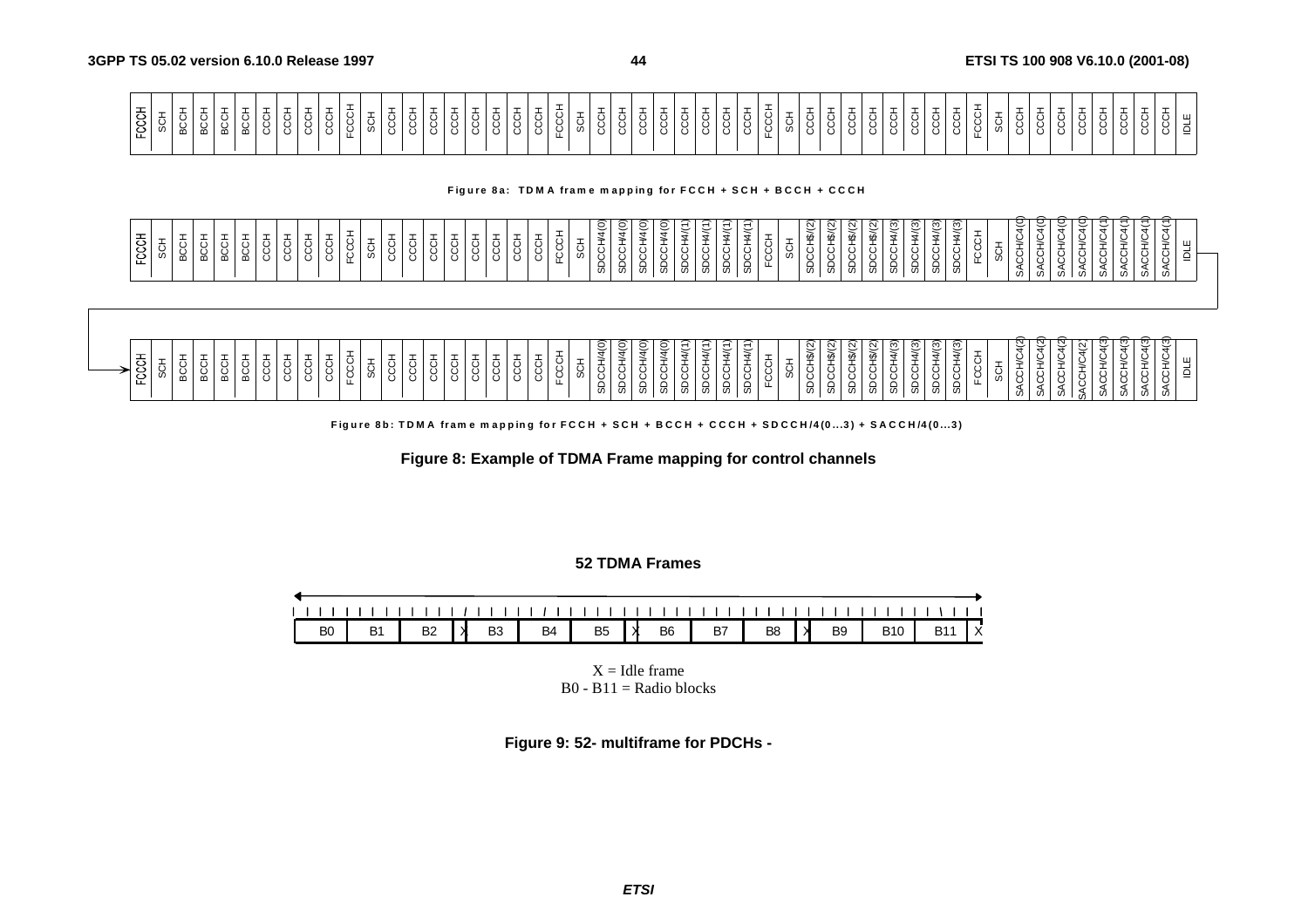## Annex A (normative): Phase 2 mobiles in a Phase 1 infrastructure

## A.1 Scope

Phase 2 mobiles are required to behave properly in a Phase 1 networks, when downlink DTX is used in conjunction with frequency hopping.

## A.2 Implementation options for TCH channels

## A.2.1 C0 filling on the TCH

When the TCH is active, and no associated traffic frame is scheduled for transmission, the following options apply for filling the burst on the C0 radio frequency channel.

### A.2.1.1 A dummy burst with (BN61, BN62, BN86) = training sequence bits of normal bursts

### A.2.1.2 A dummy burst with the "C0 filling training sequence

 $(BN61, BN62, BN86) = (0,1,1,1,0,0,0,1,0,1,1,1,0,0,0,1,0,1,1,1,0,0,0,1,0,1).$ 

### A.2.1.3 A dummy burst with ( BN61, BN62, BN86) mapped from the TSC bits of normal bursts according to the table; below

| TSC for other bursts on<br>тсн | <b>Dummy bursts</b><br>(BN61, BN62 BN86)                | Corresponding<br>TSC |
|--------------------------------|---------------------------------------------------------|----------------------|
|                                | $(0,1,0,0,0,0,1,1,1,0,1,1,1,0,1,0,0,1,0,0,0,0,1,1,1,0)$ |                      |
|                                | $(0,1,0,0,1,1,1,0,1,0,1,1,0,0,0,0,0,1,0,0,1,1,1,0,1,0)$ |                      |
|                                | $(0,0,1,0,0,1,0,1,1,1,0,0,0,0,1,0,0,0,1,0,0,1,0,1,1)$   |                      |
|                                | $(0,0,0,1,1,0,1,0,1,1,1,0,0,1,0,0,0,0,1,1,0,1,0,1,1)$   |                      |
|                                | $(0,1,0,0,1,1,1,0,1,0,1,1,0,0,0,0,0,1,0,0,1,1,1,0,1,0)$ |                      |
|                                | $(0,1,0,0,0,0,1,1,1,0,1,1,1,0,1,0,0,1,0,0,0,0,1,1,1,0)$ |                      |
|                                | $(0,1,0,0,0,1,1,1,1,0,1,1,0,1,0,0,0,1,0,0,0,1,1,1,1,0)$ |                      |
|                                | $(0,1,0,0,1,1,1,0,1,0,1,1,0,0,0,0,0,1,0,0,1,1,1,0,1,0)$ |                      |

### A.2.1.4 Partial SID information

The BTS transmits bursts containing parts of the SID frames provided by the speech encoder. The bits transmitted in such bursts on C0 carrier contain the same bits that would have been transmitted in those bursts in those if the associated traffic frames were scheduled for transmission.

## A.2.2 Half burst filling

For downlink DTX, when a given traffic frame is scheduled for transmission and one of its adjacent traffic frames is not scheduled for transmission, half of the "encrypted bits" belonging to the normal bursts associated with the scheduled traffic frame need to be filled. These bits are referred to as "half burst filling bits". These half bursts filling bits contain either: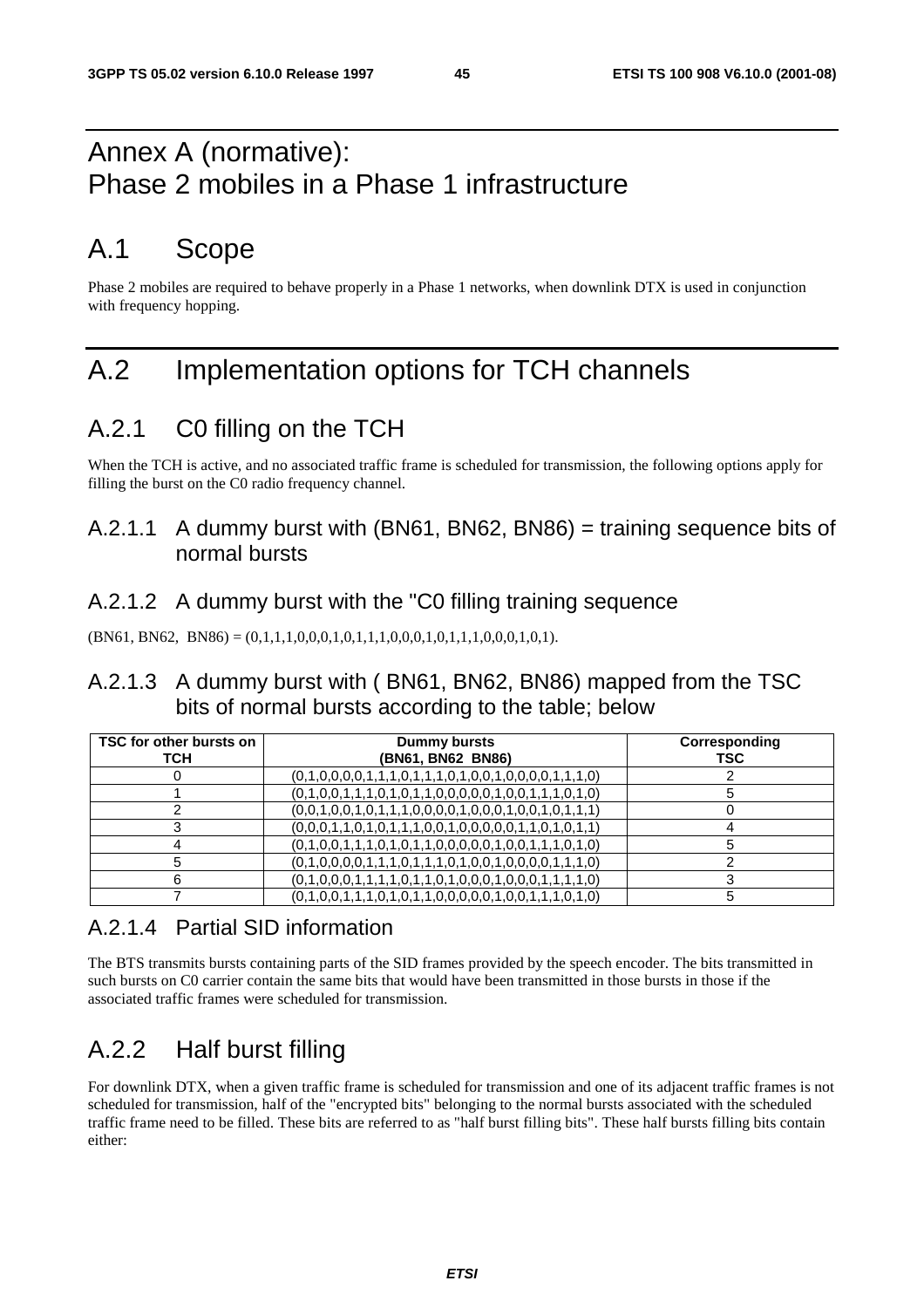### A.2.2.1 Partial SID information from any associated SID frame; or

### A.2.2.2 The mixed bits of the dummy bursts (encrypted or not encrypted)

## A.2.3 Dummy burst Stealing flag

The dummy burst stealing flag are set to either 1 or 0.

## A.2.4 Half burst Filling Stealing flag

BN60 or BN87 corresponding to the "encrypted bits" of a filled half burst, defined as the "half burst filling stealing flag", are jointly set to a value of either 1 or 0.

## A.2.5 Allowed combinations

Table A.2.5.1 below provides the allowed combinations for phase 1 networks supporting downlink DTX in conjunction with frequency hopping.

| Combination               | C0 filling on the TCH                                                                                    | <b>Half Burst filling</b>               | <b>Dummy Bursts</b><br><b>Stealing</b><br>Flag | <b>Half Burst Filling</b><br><b>Stealing Flag</b> |
|---------------------------|----------------------------------------------------------------------------------------------------------|-----------------------------------------|------------------------------------------------|---------------------------------------------------|
|                           | Dummy bursts with (BN61-BN86)<br>equal to the bits of the TSC of the<br>other normal bursts<br>(A 2.1.1) | not defined                             | $\Omega$                                       | 0                                                 |
| 2                         | Dummy burst with "C0 filling training<br>sequence"<br>(A 2.1.2)                                          | Partial SID<br>information<br>(A 2.2.1) | $\Omega$                                       | 0                                                 |
| 3                         | Dummy burst with (BN61,<br>BN62BN86) mapped from the<br>TSC bits of normal bursts<br>(A 2.1.3)           | Partial SID<br>information<br>(A 2.2.1) | $\Omega$                                       | $\Omega$                                          |
| 4                         | Partial SID information<br>(A 2.1.4)                                                                     | Partial SID<br>information<br>(A 2.2.1) |                                                |                                                   |
| 5                         | Dummy burst with "C0 filling training Dummy burst mixed<br>sequence"<br>(A 2.1.2)                        | bits<br>(A 2.2.2)                       |                                                | 1                                                 |
| 6 (for DCS 1 800<br>only) | Partial SID information<br>(A 2.1.4)                                                                     | Partial SID<br>information<br>(A 2.2.1) | $\Omega$                                       | 0                                                 |

#### **Table A.2.5.1: Possible combinations for networks supporting downlink DTX in conjunction with frequency hopping**

## A.3 Idle Channels

When a channel is idle, a dummy burst may be transmitted on C0 frequency channel with any options described in subclauses A 2.1.1, A 2.1.2, A 2.1.3.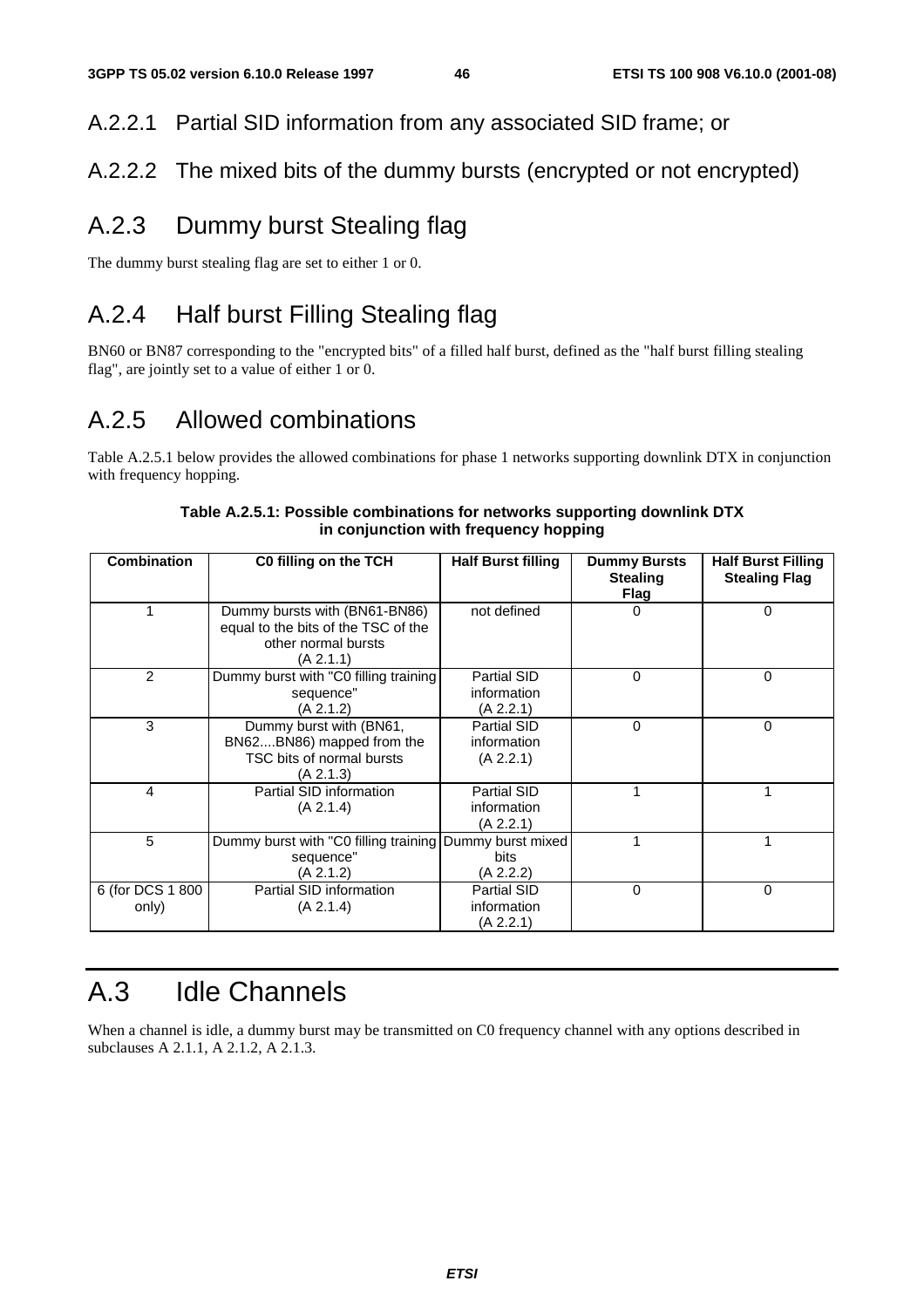## Annex B (normative): Multislot capability

## B.1 MS classes for multislot capability

When an MS supports the use of multiple timeslots it shall belong to a multislot class as defined in table B.1.

| <b>Multislot</b><br>class |                         | <b>Maximum number of slots</b> |                         | Minimum number of slots | <b>Type</b>              |                           |                          |                |
|---------------------------|-------------------------|--------------------------------|-------------------------|-------------------------|--------------------------|---------------------------|--------------------------|----------------|
|                           | <b>Rx</b>               | Tx                             | <b>Sum</b>              | $T_{ta}$                | $\mathsf{T}_{\text{tb}}$ | $T_{ra}$                  | $\mathbf{T}_{\text{rb}}$ |                |
| $\mathbf{1}$              | $\mathbf{1}$            | 1                              | $\overline{c}$          | 3                       | $\overline{2}$           | 4                         | $\overline{2}$           | $\mathbf{1}$   |
| $\overline{2}$            | $\overline{c}$          | 1                              | 3                       | 3                       | $\overline{2}$           | 3                         | $\mathbf{1}$             | 1              |
| $\overline{3}$            | $\overline{2}$          | $\overline{2}$                 | 3                       | $\overline{3}$          | $\overline{2}$           | $\overline{3}$            | $\mathbf{1}$             | $\mathbf{1}$   |
| $\overline{4}$            | 3                       | $\mathbf{1}$                   | 4                       | 3                       | $\mathbf{1}$             | 3                         | $\mathbf{1}$             | $\mathbf{1}$   |
| 5                         | $\overline{c}$          | $\overline{c}$                 | 4                       | 3                       | 1                        | $\ensuremath{\mathsf{3}}$ | 1                        | 1              |
| 6                         | 3                       | $\overline{2}$                 | 4                       | 3                       | 1                        | 3                         | 1                        | 1              |
| $\overline{7}$            | 3                       | 3                              | $\overline{\mathbf{4}}$ | 3                       | $\mathbf{1}$             | 3                         | $\mathbf{1}$             | $\mathbf{1}$   |
| 8                         | 4                       | $\mathbf{1}$                   | 5                       | 3                       | 1                        | $\boldsymbol{2}$          | $\mathbf{1}$             | $\mathbf{1}$   |
| $\overline{9}$            | 3                       | $\overline{2}$                 | $\overline{5}$          | $\overline{3}$          | 1                        | $\overline{2}$            | 1                        | 1              |
| 10                        | $\overline{\mathbf{4}}$ | $\overline{c}$                 | $\overline{5}$          | $\overline{3}$          | 1                        | $\overline{2}$            | 1                        | 1              |
| 11                        | 4                       | 3                              | $\overline{5}$          | 3                       | 1                        | $\overline{2}$            | 1                        | 1              |
| 12                        | 4                       | $\overline{4}$                 | 5                       | $\overline{2}$          | 1                        | $\overline{2}$            | 1                        | $\mathbf{1}$   |
| 13                        | 3                       | 3                              | <b>NA</b>               | <b>NA</b>               | a)                       | 3                         | a)                       | $\overline{c}$ |
| 14                        | 4                       | 4                              | <b>NA</b>               | <b>NA</b>               | a)                       | 3                         | a)                       | $\overline{2}$ |
| 15                        | 5                       | 5                              | <b>NA</b>               | <b>NA</b>               | a)                       | 3                         | a)                       | $\overline{2}$ |
| 16                        | $\overline{6}$          | $\overline{6}$                 | <b>NA</b>               | <b>NA</b>               | a)                       | $\overline{2}$            | a)                       | $\overline{2}$ |
| 17                        | $\overline{7}$          | $\overline{7}$                 | <b>NA</b>               | <b>NA</b>               | a)                       | $\mathbf{1}$              | 0                        | $\overline{2}$ |
| 18                        | 8                       | 8                              | NA                      | NA                      | 0                        | $\mathbf 0$               | $\Omega$                 | $\overline{2}$ |
| 19                        | 6                       | $\overline{2}$                 | <b>NA</b>               | 3                       | b)                       | $\overline{2}$            | c)                       | 1              |
| 20                        | 6                       | 3                              | <b>NA</b>               | 3                       | b)                       | $\overline{c}$            | C)                       | 1              |
| 21                        | 6                       | 4                              | <b>NA</b>               | 3                       | b)                       | $\overline{2}$            | c)                       | 1              |
| 22                        | 6                       | 4                              | <b>NA</b>               | $\overline{2}$          | b)                       | $\overline{2}$            | C)                       | 1              |
| 23                        | 6                       | 6                              | <b>NA</b>               | $\overline{c}$          | b)                       | $\overline{2}$            | C)                       | 1              |
| 24                        | 8                       | $\overline{c}$                 | <b>NA</b>               | 3                       | b)                       | $\overline{c}$            | c)                       | 1              |
| 25                        | 8                       | 3                              | <b>NA</b>               | 3                       | b)                       | $\overline{2}$            | C)                       | 1              |
| 26                        | 8                       | $\overline{4}$                 | <b>NA</b>               | $\overline{3}$          | b)                       | $\overline{2}$            | $\mathbf{C}$             | 1              |
| 27                        | 8                       | 4                              | <b>NA</b>               | $\overline{2}$          | b)                       | $\overline{2}$            | c)                       | 1              |
| 28                        | 8                       | 6                              | <b>NA</b>               | $\overline{c}$          | b)                       | $\overline{c}$            | C)                       | 1              |
| $\overline{29}$           | $\overline{8}$          | $\overline{8}$                 | <b>NA</b>               | $\overline{2}$          | b)                       | $\overline{2}$            | $\mathsf{c})$            | 1              |

#### **Table B.1**

a)  $= 1$  with frequency hopping.

- $= 0$  without frequency hopping.
- b) = 1 with frequency hopping or change from Rx to Tx.
	- $= 0$  without frequency hopping and no change from Rx to Tx.
- c) = 1 with frequency hopping or change from Tx to Rx.
- $= 0$  without frequency hopping and no change from Tx to Rx.

Type 1 MS are not required to transmit and receive at the same time.

Type 2 MS are required to be able to transmit and receive at the same time.

For HSCSD, only multislot classes 1 - 18 are recognised. An MS with a higher multislot class number shall indicate a suitable multislot class less than 19 for HSCSD applications (see GSM 04.08).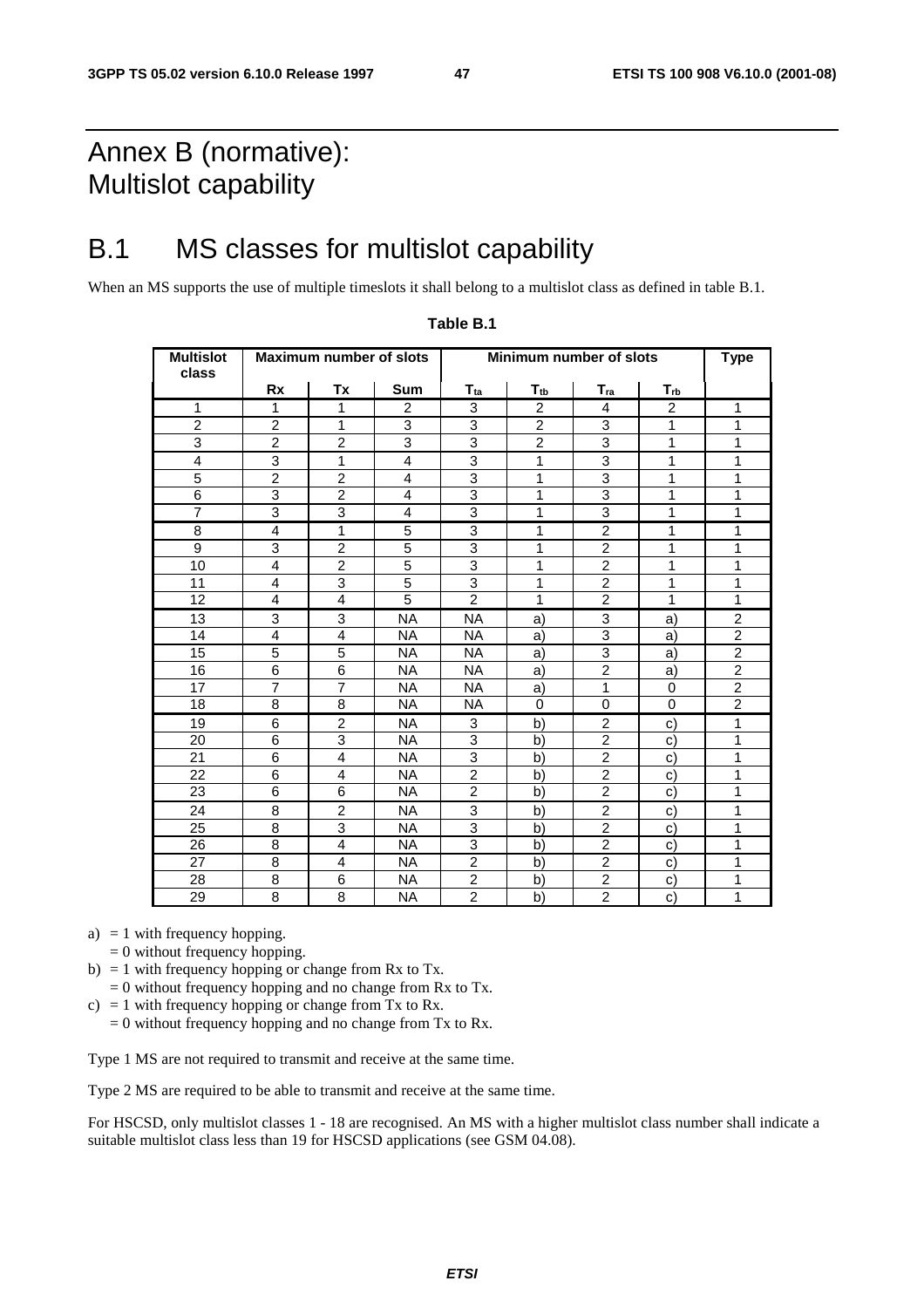#### **Rx:**

 Rx describes the maximum number of receive timeslots that the MS can use per TDMA frame. The MS must be able to support all integer values of receive TS from 0 to Rx (depending on the services supported by the MS). The receive TS need not be contiguous. For type 1 MS, the receive TS shall be allocated within window of size Rx, and no transmit TS shall occur between receive TS within a TDMA frame.

#### **Tx:**

 Tx describes the maximum number of transmit timeslots that the MS can use per TDMA frame. The MS must be able to support all integer values of transmit TS from 0 to Tx (depending on the services supported by the MS). The transmit TS need not be contiguous. For type 1 MS, the transmit TS shall be allocated within window of size Tx, and no receive TS shall occur between transmit TS within a TDMA frame.

#### **Sum:**

 Sum is the total number of uplink and downlink TS that can actually be used by the MS per TDMA frame. The MS must be able to support all combinations of integer values of Rx and Tx TS where  $1 \le Rx + Tx \le Sum$ (depending on the services supported by the MS). Sum is not applicable to all classes.

#### $T_{\text{ta}}$ :

 $T<sub>ta</sub>$  relates to the time needed for the MS to perform adjacent cell signal level measurement and get ready to transmit.

 For type 1 MS it is the minimum number of timeslots that will be allowed between the end of the previous transmit or receive TS and the next transmit TS when measurement is to be performed between. It should be noted that, in practice, the minimum time allowed may be reduced by amount of timing advance.

For type 2 MS it is not applicable.

For circuit switched multislot configurations as defined in subclause 6.4.2.1,  $T_{ta}$  is not applicable.

#### $T_{\text{th}}$ :

 $T_{th}$  relates to the time needed for the MS to get ready to transmit. This minimum requirement will only be used when adjacent cell power measurements are not required by the service selected.

 For type 1 MS it is the minimum number of timeslots that will be allowed between the end of the last previous receive TS and the first next transmit TS or between the previous transmit TS and the next transmit TS when the frequency is changed in between. It should be noted that, in practice, the minimum time allowed may be reduced by the amount of the timing advance.

 For type 2 MS it is the minimum number of timeslots that will be allowed between the end of the last transmit burst in a TDMA frame and the first transmit burst in the next TDMA frame.

#### **Tra:**

 Tra relates to the time needed for the MS to perform adjacent cell signal level measurement and get ready to receive.

 For type 1 MS it is the minimum number of timeslots that will be allowed between the previous transmit or receive TS and the next receive TS when measurement is to be performed between.

 For type 2 MS it is the minimum number of timeslots that will be allowed between the end of the last receive burst in a TDMA frame and the first receive burst in the next TDMA frame.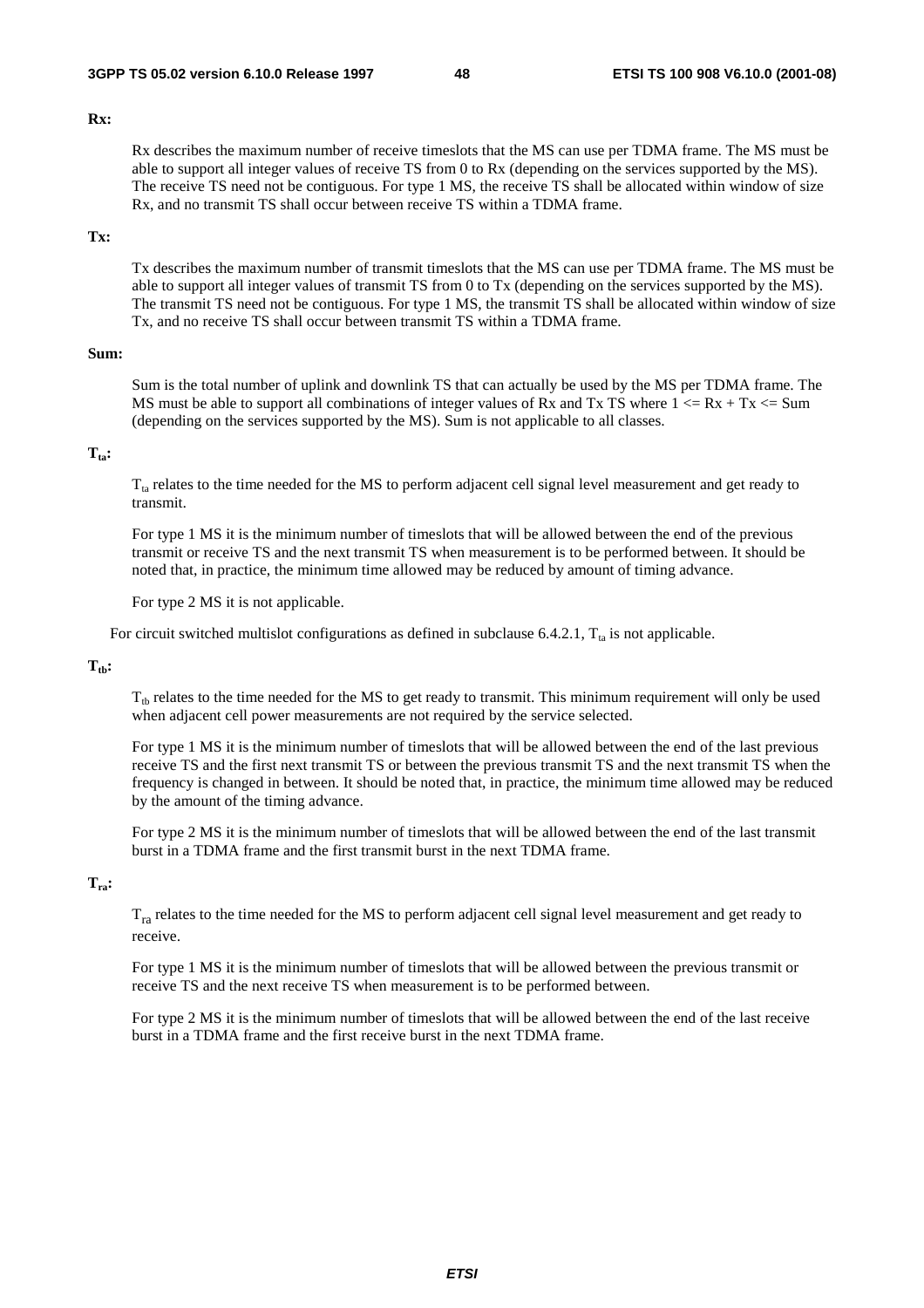$T_{rb}$ :

 $T_{rb}$  relates to the time needed for the MS to get ready to receive. This minimum requirement will only be used when adjacent cell power measurements are not required by the service selected.

 For type 1 MS it is the minimum number of timeslots that will be allowed between the previous transmit TS and the next receive TS or between the previous receive TS and the next receive TS when the frequency is changed in between.

 For type 2 MS it is the minimum number of timeslots that will be allowed between the end of the last receive burst in a TDMA frame and the first receive burst in the next TDMA frame.

## B.2 Constraints imposed by the service selected

The service selected will impose certain restrictions on the allowed combinations of transmit and receive timeslots. Such restrictions are not imposed by this annex but should be derived from the description of the services. For example, in the case of circuit switched data the TS numbers used in the uplink will be a subset of those used in the downlink.

The service selected will determine whether or not adjacent cell power measurements are required and therefore whether  $T_{ra}$  or  $T_{rb}$  is allowed for.

## B.3 Network requirements for supporting MS multislot classes

The multislot class of the MS will limit the combinations and configurations allowed when supporting multislot communication.

It is necessary for the network to decide whether the MS needs to perform adjacent cell power measurement for the type of multislot communication intended and whether the service imposes any other constraints before the full restrictions on TS assignments can be resolved. This is best shown by example:

For a multislot class 5 MS in circuit switched configuration (adjacent cell power measurements required) five basic configurations of channels are possible which can occur in six different positions in the TDMA frame. The service itself may determine that asymmetry must be downlink biased, in which case the last two solutions would not be allowed.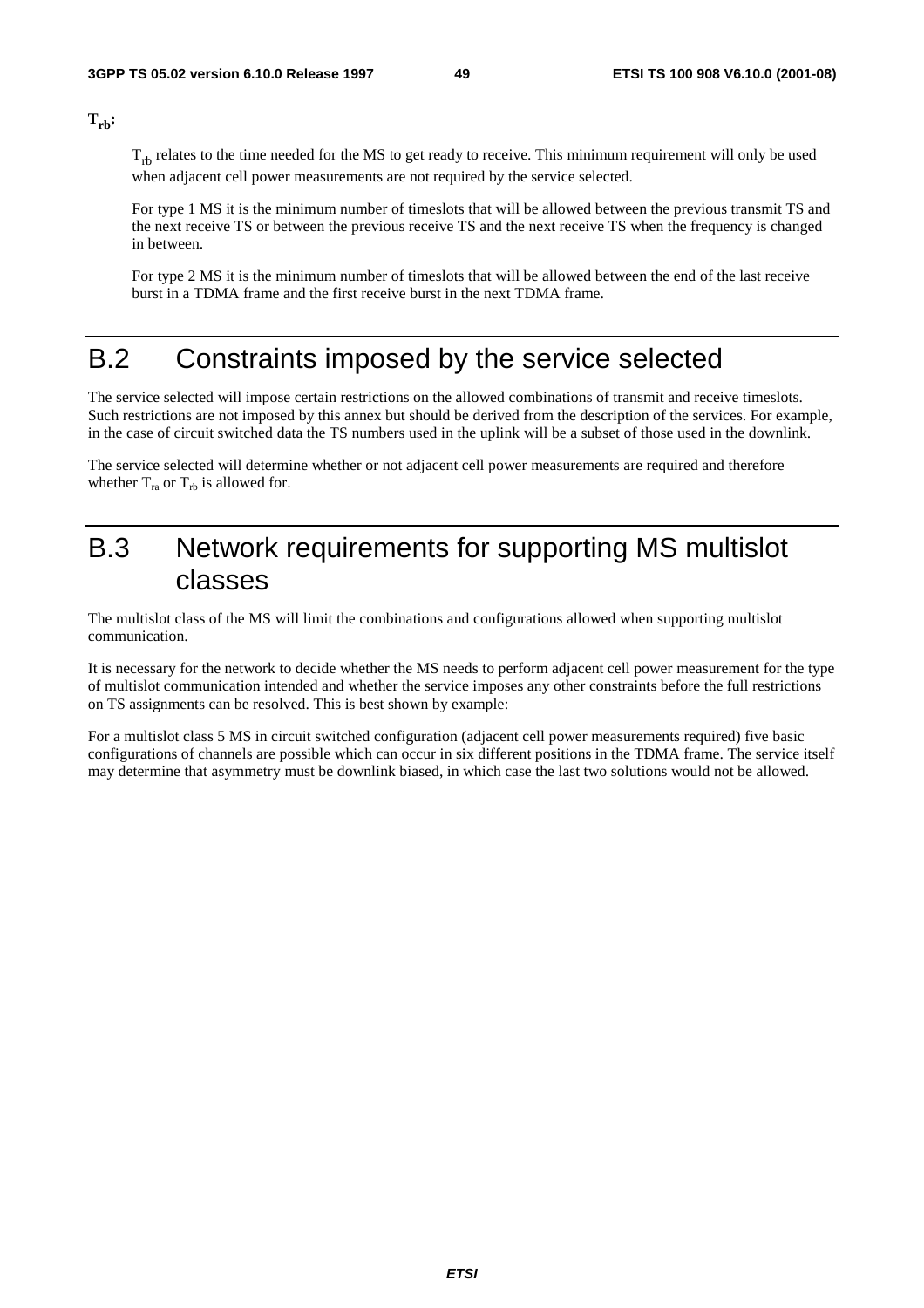







Alternative uplink biased assymetry (not prohibited by multislot class)



All possible timeslots used Downlink biased assymetry



(not prohibited by multislot class)

These five combinations can be repeated at the six other positions that can be fitted within the same TDMA frame

#### **Figure B.1**

For a multislot class 13 MS when adjacent cell power measurements are not required and the service does not constrain the transmit and receive timeslots to use the same timeslot number. Many configurations of channels are possible so long as the 5 constraints of the MS are catered for. [Currently services envisaged only allow for the last example here.]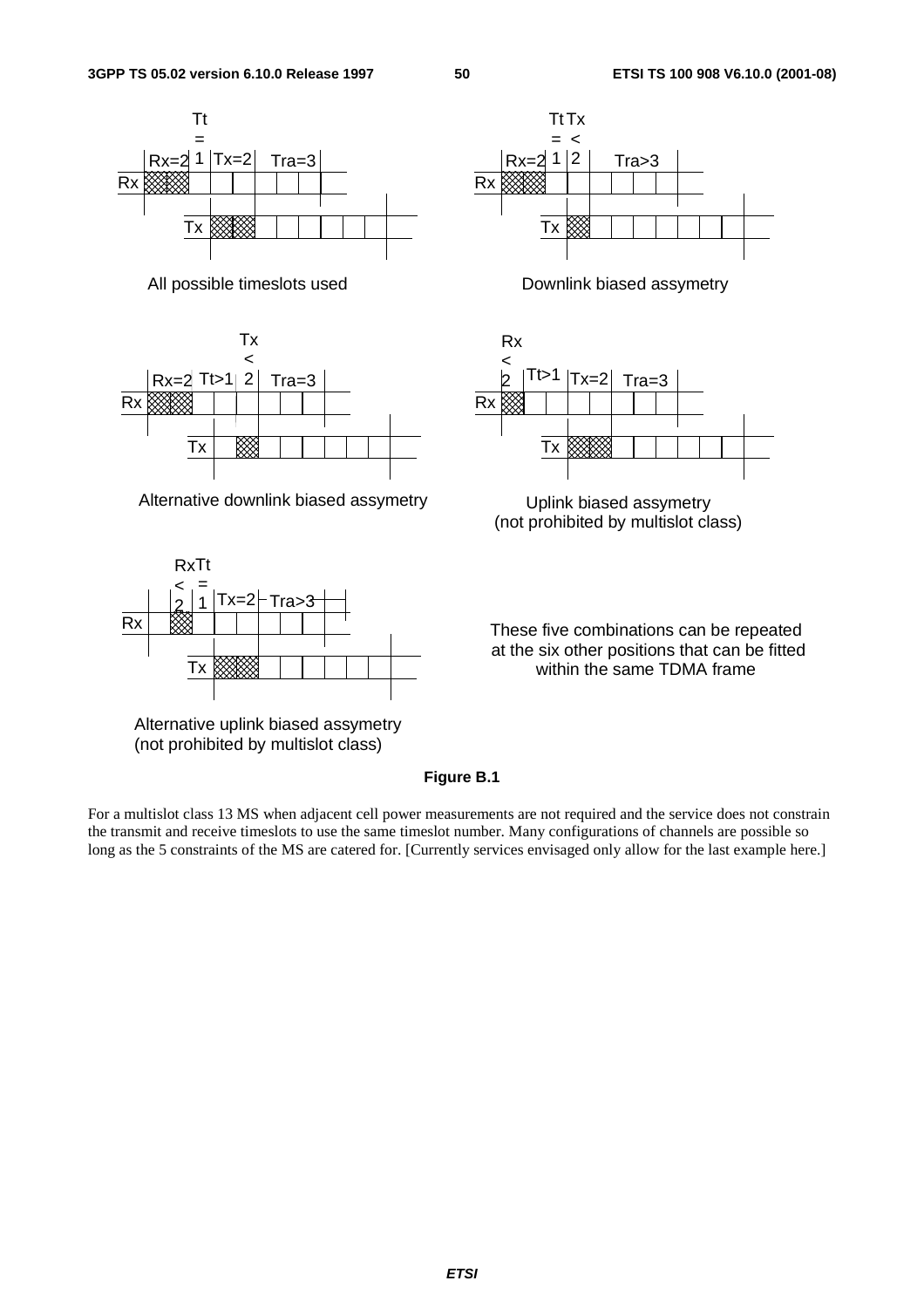

There is no requirement for relative timing of Tx timeslots in relation to Rx timeslots





Many configurations are possible





This configuration could be used for HSCSD or GPRS

**Figure B.2**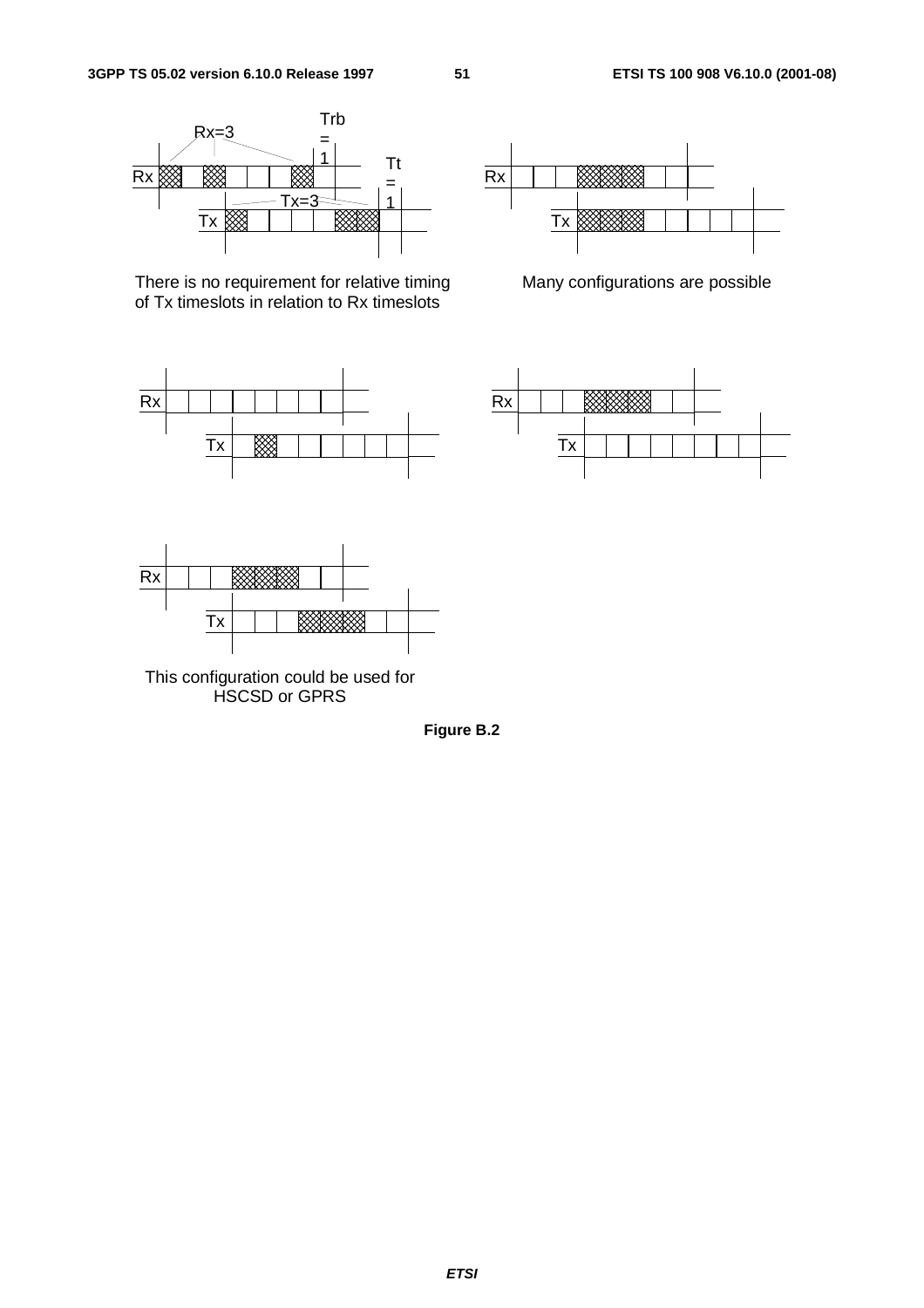## Annex C (informative): Change History

| <b>SPEC</b> | <b>SMG</b>        | <b>CR</b> | PH         |                | <b>VER NEW</b> | <b>SUBJECT</b>                                              |  |
|-------------|-------------------|-----------|------------|----------------|----------------|-------------------------------------------------------------|--|
| 05.02       | s24               | A020      | R97        | $5.5.0A$ 6.0.0 |                | Corrections and clarifications to GPRS                      |  |
| 05.02       | s24               | A021      | R97        | $5.5.0A$ 6.0.0 |                | Multislot classes for GPRS                                  |  |
| 05.02       | s24               | A022      | <b>R97</b> | $5.5.0A$ 6.0.0 |                | System information for GPRS on BCCH                         |  |
| 05.02       | s24               | A023      | <b>R97</b> | 5.5.0A 6.0.0   |                | Alignment of 51- and 52-multiframe PCCCH                    |  |
| 05.02       | s25               | A025      | <b>R97</b> | 6.0.1          | 6.1.0          | Corrections to the GPRS sleep mode                          |  |
| 05.02       | s25               | A026      | <b>R97</b> | 6.0.1          | 6.1.0          | Clarification of the definition of multislot classes        |  |
| 05.02       | s25               | A030      | R97        | 6.0.1          | 6.1.0          | 14.4kbps Data Service                                       |  |
| 05.02       | s25               | A034      | <b>R97</b> | 6.0.1          | 6.1.0          | Indication of PACCH logical channel type                    |  |
| 05.02       | s25               | A035      | R97        | 6.0.1          | 6.1.0          | Renaming of GPRS RR states                                  |  |
| 05.02       | s25               | A036      | <b>R97</b> | 6.0.1          | 6.1.0          | USF granularity for dynamic allocation                      |  |
| 05.02       | s26               | A033      | <b>R97</b> | 6.1.0          | 6.2.0          | GPRS SI message mapping                                     |  |
| 05.02       | s26               | A037      | <b>R97</b> | 6.1.0          | 6.2.0          | Mapping of PACCH                                            |  |
| 05.02       | s26               | A039      | <b>R97</b> | 6.1.0          | 6.2.0          | Mapping of SI 2 and SI 2ter on BCCH                         |  |
| 05.02       | s27               | A041      | R97        | 6.2.0          | 6.3.0          | Clarification on PTCCH/U mapping                            |  |
| 05.02       | s27               | A042      | <b>R97</b> | 6.2.0          | 6.3.0          | Clarification on mapping PCCCH                              |  |
| 05.02       | s27               | A043      | <b>R97</b> | 6.2.0          | 6.3.0          | MS multislot classes and GPRS dynamic allocations           |  |
| 05.02       | s28               | A045      | R97        | 6.3.0          | 6.4.0          | Removal of System Information Type 14                       |  |
| 05.02       | s28               | A052      | <b>R97</b> | 6.3.0          | 6.4.0          | Schedule for packet System Information message on PBCCH     |  |
| 05.02       | s28               | A054      | R97        | 6.3.0          | 6.4.0          | Editorial correction to 05.02                               |  |
| 05.02       | s28               | A055      | <b>R97</b> | 6.3.0          | 6.4.0          | Improvements of PRS paging blocks scheduling                |  |
| 05.02       | s28               | A057      | R97        | 6.3.0          | 6.4.0          | 51-multiframe PBCCH                                         |  |
| 05.02       | s28               | A060      | <b>R97</b> | 6.3.0          | 6.4.0          | Clarification to the multislot configurations for GPRS      |  |
| 05.02       | s28               | A061      | R97        | 6.3.0          | 6.4.0          | Clarification to the PTCCH mapping                          |  |
| 05.02       | s28               | A064      | <b>R97</b> | 6.3.0          | 6.4.0          | Removal of inconsistency in Table 7                         |  |
| 05.02       | s29               | A068      | R97        | 6.4.0          | 6.5.0          | Removal of SI15 references                                  |  |
| 05.02       | s29               | A069      | <b>R97</b> | 6.4.0          | 6.5.0          | Deleting 51-multiframe PBCCH                                |  |
| 05.02       | s29               | A076      | <b>R97</b> | 6.4.0          | 6.5.0          | Correction to non-drx period and SPLIT PG CYCLE limitations |  |
| 05.02       | s30               | A096      | R97        | 6.5.0          | 6.6.0          | Mapping of PAGCH                                            |  |
| 05.02       | s30               | A099      | <b>R97</b> | 6.5.0          | 6.6.0          | Clarification of DRX                                        |  |
| 05.02       | s30b              | A104      | R97        | 6.6.0          | 6.7.0          | Clarification of fixed allocated PRACH                      |  |
| 05.02       | s30b              | A112      | <b>R97</b> | 6.6.0          | 6.7.0          | Bi-directional channels in case of multi slot               |  |
| 05.02       | s30b              | A115      | <b>R97</b> | 6.6.0          | 6.7.0          | Clarification of multislot configuration                    |  |
| 05.02       | s31               | A124      | <b>R97</b> | 6.7.0          | 6.8.0          | Correction of BS_PRACH_BLKS range                           |  |
| 05.02       | s31               | A136      | <b>R97</b> | 6.7.0          | 6.8.0          | Correction to non-DRX mode                                  |  |
| 05.02       | S <sub>31</sub> b | A145      | R97        | 6.8.0          | 6.9.0          | Clarification of PBCCH message scheduling                   |  |
| 05.02       | S31b              | A155      | R97        | 6.8.0          | 6.9.0          | FCCH decoding problem for multislot MS                      |  |
| 05.02       |                   |           |            | 6.9.0          | 6.9.1          | Update to Version 6.9.1 for Publication                     |  |

| <b>Change history</b> |                            |           |      |  |                              |              |            |  |  |  |
|-----------------------|----------------------------|-----------|------|--|------------------------------|--------------|------------|--|--|--|
| <b>Date</b>           | <b>TSG GERAN# TSG Doc.</b> |           | CR   |  | <b>Rev Subject/Comment</b>   | <b>IOI</b> d | <b>New</b> |  |  |  |
| $2001 - 04$ 4         |                            |           |      |  | Removal of "hidden" text     |              | 6.9.2      |  |  |  |
| 2001-08 6             |                            | GP-011783 | A187 |  | Hopping sequence corrections | 6.9.2        | 6.10.0     |  |  |  |
|                       |                            |           |      |  |                              |              |            |  |  |  |
|                       |                            |           |      |  |                              |              |            |  |  |  |
|                       |                            |           |      |  |                              |              |            |  |  |  |